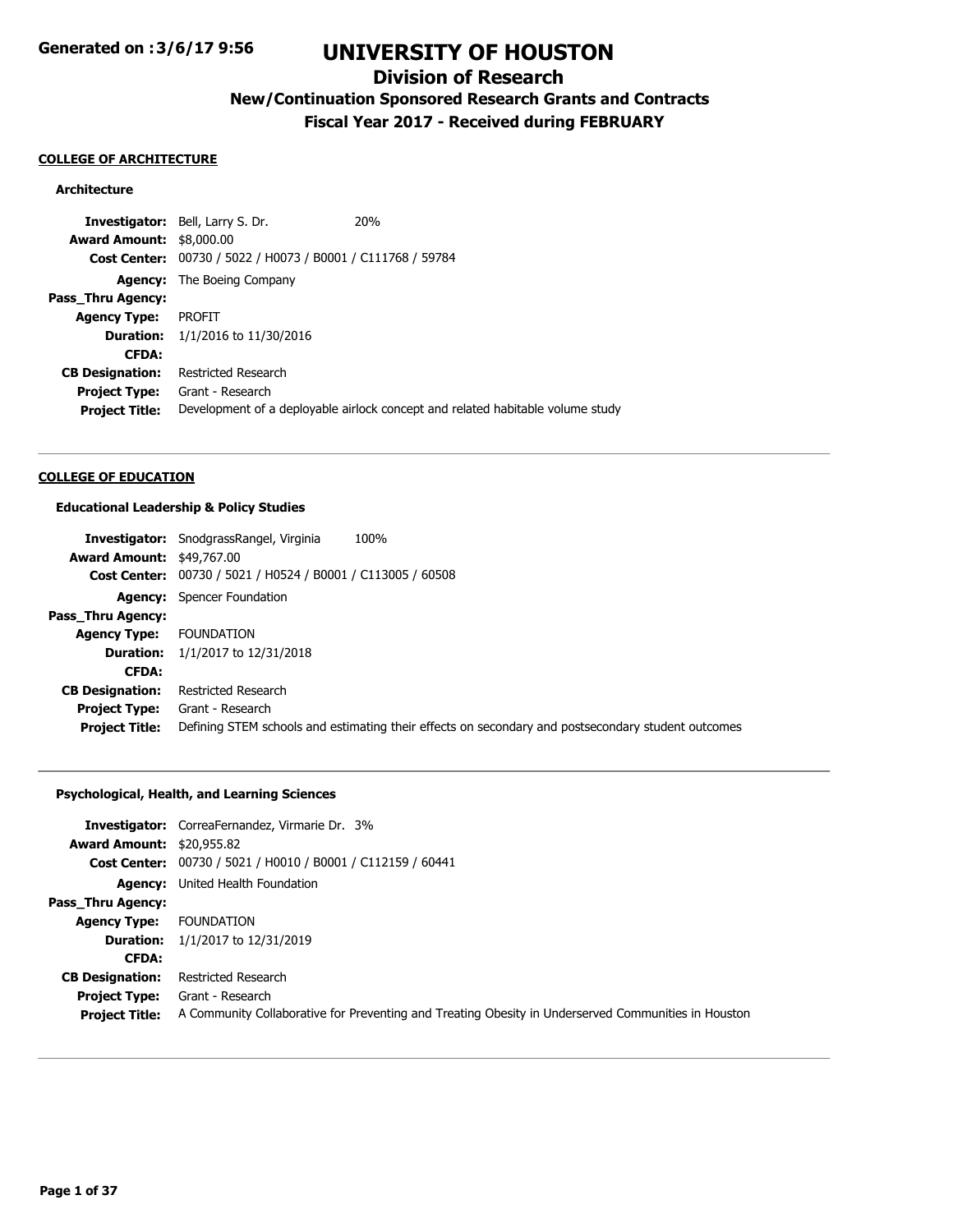# **Division of Research**

**New/Continuation Sponsored Research Grants and Contracts**

**Fiscal Year 2017 - Received during FEBRUARY**

#### **COLLEGE OF EDUCATION**

#### **Psychological, Health, and Learning Sciences**

**Investigator:** Olvera, Norma Dr. 15% **Award Amount:** \$104,779.11 **Cost Center:** 00730 / 5021 / H0010 / B0001 / C112159 / 60441 **Agency:** United Health Foundation **Pass\_Thru Agency: Agency Type:** FOUNDATION **Duration:** 1/1/2017 to 12/31/2019 **CFDA: CB Designation:** Restricted Research **Project Type:** Grant - Research **Project Title:** A Community Collaborative for Preventing and Treating Obesity in Underserved Communities in Houston

|                                  | 5%<br><b>Investigator:</b> Obasi, Ezemenari Dr.                                                     |
|----------------------------------|-----------------------------------------------------------------------------------------------------|
| <b>Award Amount: \$34,926.37</b> |                                                                                                     |
|                                  | <b>Cost Center:</b> 00730 / 5021 / H0010 / B0001 / C112159 / 60441                                  |
|                                  | <b>Agency:</b> United Health Foundation                                                             |
| Pass Thru Agency:                |                                                                                                     |
| <b>Agency Type:</b>              | FOUNDATION                                                                                          |
|                                  | <b>Duration:</b> $1/1/2017$ to $12/31/2019$                                                         |
| <b>CFDA:</b>                     |                                                                                                     |
| <b>CB Designation:</b>           | Restricted Research                                                                                 |
| <b>Project Type:</b>             | Grant - Research                                                                                    |
| <b>Project Title:</b>            | A Community Collaborative for Preventing and Treating Obesity in Underserved Communities in Houston |

| <b>Award Amount: \$13,970.55</b>              | <b>Investigator:</b> Murillo, Rosenda<br><b>Cost Center:</b> 00730 / 5021 / H0010 / B0001 / C112159 / 60441 | 2%                                                                                                  |
|-----------------------------------------------|-------------------------------------------------------------------------------------------------------------|-----------------------------------------------------------------------------------------------------|
|                                               | <b>Agency:</b> United Health Foundation                                                                     |                                                                                                     |
| <b>Pass Thru Agency:</b>                      |                                                                                                             |                                                                                                     |
| <b>Agency Type:</b>                           | FOUNDATION                                                                                                  |                                                                                                     |
|                                               | <b>Duration:</b> $1/1/2017$ to $12/31/2019$                                                                 |                                                                                                     |
| <b>CFDA:</b>                                  |                                                                                                             |                                                                                                     |
| <b>CB Designation:</b>                        | Restricted Research                                                                                         |                                                                                                     |
| <b>Project Type:</b><br><b>Project Title:</b> | Grant - Research                                                                                            | A Community Collaborative for Preventing and Treating Obesity in Underserved Communities in Houston |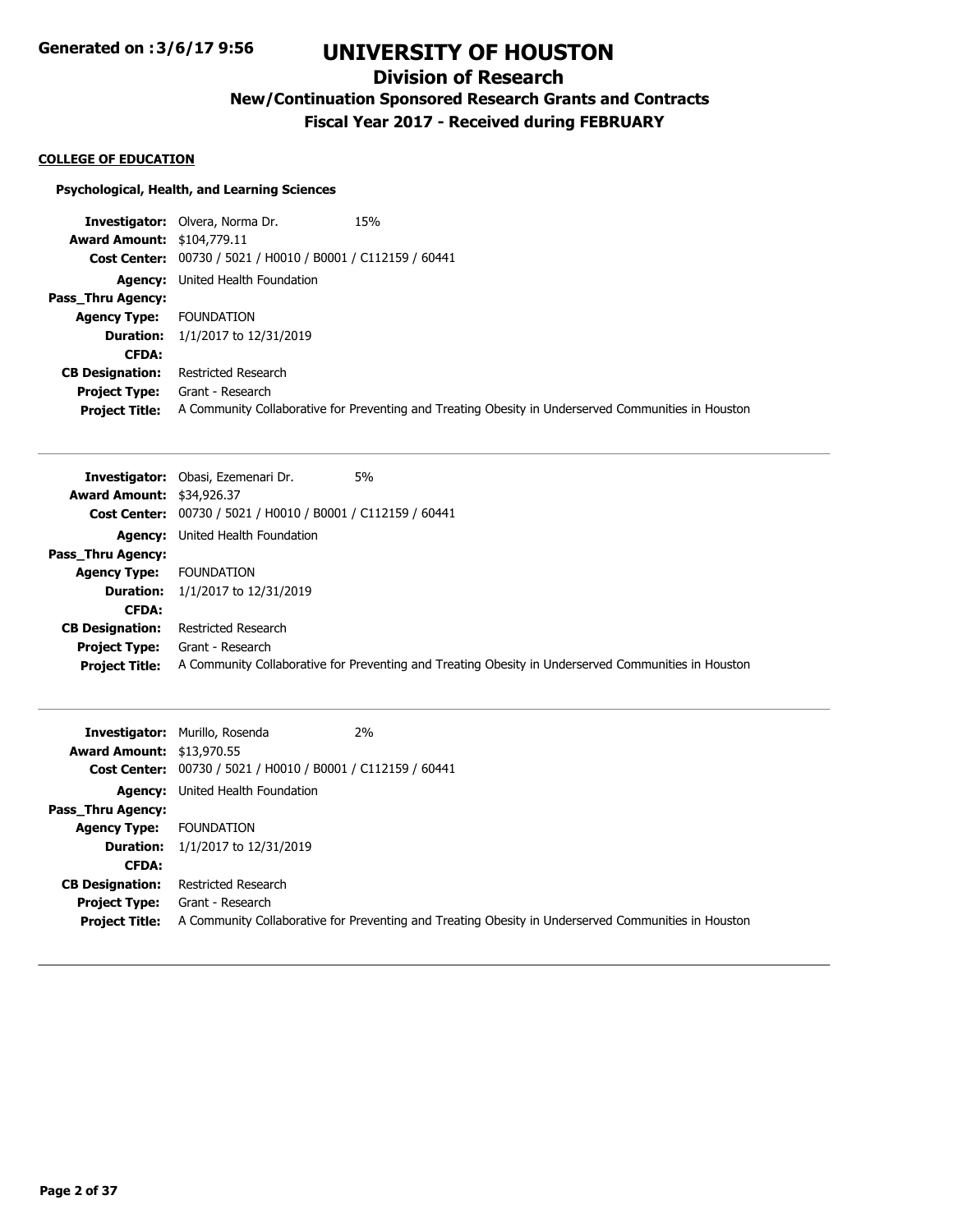# **Division of Research**

**New/Continuation Sponsored Research Grants and Contracts**

**Fiscal Year 2017 - Received during FEBRUARY**

#### **COLLEGE OF EDUCATION**

## **Psychological, Health, and Learning Sciences**

|                                 | <b>Investigator:</b> Jones, Sara Dr.           | 100%                                                             |
|---------------------------------|------------------------------------------------|------------------------------------------------------------------|
| <b>Award Amount: \$6,750.00</b> |                                                |                                                                  |
| <b>Cost Center:</b>             | 00730 / 5021 / H0064 / B0100 / C113001 / 60529 |                                                                  |
| Agency:                         | United Way                                     |                                                                  |
| Pass Thru Agency:               |                                                |                                                                  |
| <b>Agency Type:</b>             | Non profit                                     |                                                                  |
|                                 | <b>Duration:</b> $12/1/2016$ to $12/1/2017$    |                                                                  |
| <b>CFDA:</b>                    |                                                |                                                                  |
| <b>CB Designation:</b>          | Non Restricted Research                        |                                                                  |
| <b>Project Type:</b>            | Grant - Research                               |                                                                  |
| <b>Project Title:</b>           | Development (AMPED)                            | Technology Enhanced-Academic Mentoring Program for Education and |

| 3%<br><b>Investigator:</b> Reitzel, Lorraine Dr.                                                    |
|-----------------------------------------------------------------------------------------------------|
| <b>Award Amount: \$20,955.82</b>                                                                    |
| Cost Center: 00730 / 5021 / H0010 / B0001 / C112159 / 60441                                         |
| <b>Agency:</b> United Health Foundation                                                             |
|                                                                                                     |
| <b>FOUNDATION</b>                                                                                   |
| 1/1/2017 to 12/31/2019                                                                              |
|                                                                                                     |
| Restricted Research                                                                                 |
| Grant - Research                                                                                    |
| A Community Collaborative for Preventing and Treating Obesity in Underserved Communities in Houston |
|                                                                                                     |

## **COLLEGE OF LIBERAL ARTS AND SOCIAL SCIENCES**

### **Communication Sciences and Disorders**

| <b>Investigator:</b> Castilla-Earls, Anny Dr. |                                                                  |                                                | 50%                                                                                |
|-----------------------------------------------|------------------------------------------------------------------|------------------------------------------------|------------------------------------------------------------------------------------|
| <b>Award Amount: \$80,328.00</b>              |                                                                  |                                                |                                                                                    |
| <b>Cost Center:</b>                           |                                                                  | 00730 / 5013 / H0288 / B0001 / G111469 / 60609 |                                                                                    |
| Agency:                                       | National Institute on Deafness and Other Communication Disorders |                                                |                                                                                    |
| <b>Pass Thru Agency:</b>                      |                                                                  |                                                |                                                                                    |
| <b>Agency Type:</b>                           | FEDERAL                                                          |                                                |                                                                                    |
|                                               | <b>Duration:</b> 12/6/2016 to 11/30/2021                         |                                                |                                                                                    |
| <b>CFDA:</b>                                  | 93 173                                                           |                                                | Research Related to Deafness and Communication Disorders                           |
| <b>CB Designation:</b>                        | Restricted Research                                              |                                                |                                                                                    |
| <b>Project Type:</b>                          | Grant - Research                                                 |                                                |                                                                                    |
| <b>Project Title:</b>                         |                                                                  |                                                | Differentiating First Language Loss from Language Impairment in Bilingual Children |
|                                               |                                                                  |                                                |                                                                                    |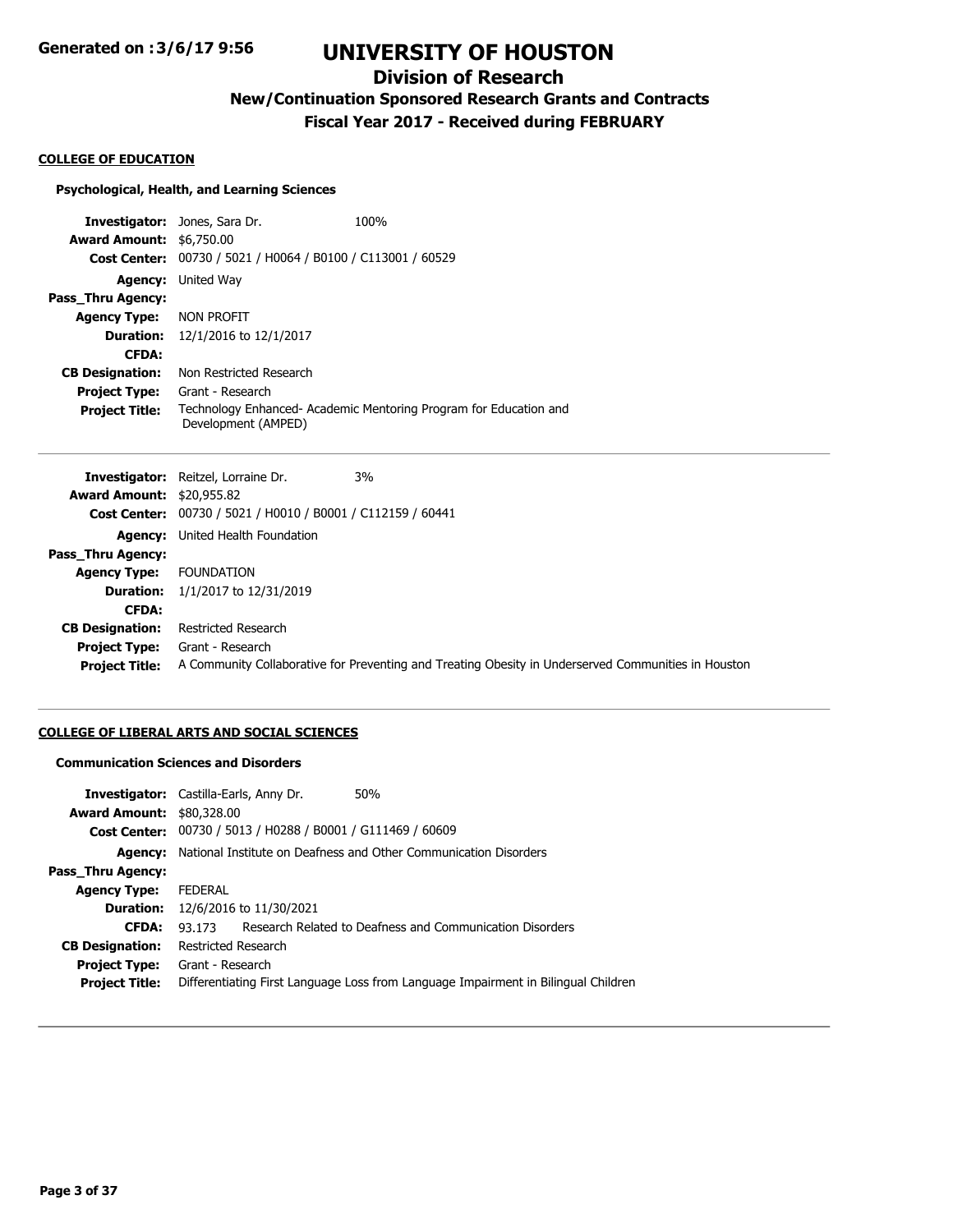# **Division of Research**

**New/Continuation Sponsored Research Grants and Contracts**

**Fiscal Year 2017 - Received during FEBRUARY**

#### **COLLEGE OF LIBERAL ARTS AND SOCIAL SCIENCES**

#### **Communication Sciences and Disorders**

**Investigator:** Maher, Lynn Dr. 100% **Award Amount:** \$46,014.00 **Cost Center:** 00730 / 5021 / H0087 / C0001 / C107774 / 54542 **Agency:** United Way of Greater Houston **Pass\_Thru Agency: Agency Type:** NON PROFIT **Duration:** 1/1/2014 to 12/31/2017 **CFDA: CB Designation:** Non Research **Project Type:** Grant - Public Service **Project Title:** United Way Support for Services:2014

| <b>Investigator:</b> Maher, Lynn Dr. |                                                                                           |  | 100%                                                     |
|--------------------------------------|-------------------------------------------------------------------------------------------|--|----------------------------------------------------------|
| <b>Award Amount: \$5,058.00</b>      |                                                                                           |  |                                                          |
|                                      | Cost Center: 00730 / 5013 / H0087 / B0001 / G110363 / 60561                               |  |                                                          |
| Agency:                              | Baylor College of Medicine                                                                |  |                                                          |
|                                      | <b>Pass Thru Agency:</b> National Institute on Deafness and Other Communication Disorders |  |                                                          |
| <b>Agency Type:</b>                  | <b>FEDERAL</b>                                                                            |  |                                                          |
| <b>Duration:</b>                     | 8/1/2016 to 7/31/2017                                                                     |  |                                                          |
| <b>CFDA:</b>                         | 93.173                                                                                    |  | Research Related to Deafness and Communication Disorders |
| <b>CB Designation:</b>               | Restricted Research                                                                       |  |                                                          |
| <b>Project Type:</b>                 | Grant - Research                                                                          |  |                                                          |
| <b>Project Title:</b>                | Language and Neural Recovery from Stroke: Role of Selection and Working Memory            |  |                                                          |
|                                      |                                                                                           |  |                                                          |

|                                   | <b>70%</b><br><b>Investigator:</b> Hernandez, Daphne Dr.                                               |
|-----------------------------------|--------------------------------------------------------------------------------------------------------|
| <b>Award Amount: \$197,032.50</b> |                                                                                                        |
|                                   | Cost Center: 00730 / 5013 / H0065 / B0001 / G111637 / 60548                                            |
|                                   | <b>Agency:</b> National Institute of Food and Agriculture                                              |
| <b>Pass Thru Agency:</b>          |                                                                                                        |
| <b>Agency Type:</b>               | <b>FEDERAL</b>                                                                                         |
| <b>Duration:</b>                  | 2/1/2017 to 1/31/2021                                                                                  |
| <b>CFDA:</b>                      | Agriculture and Food Research Initiative (AFRI)<br>10.310                                              |
| <b>CB Designation:</b>            | <b>Restricted Research</b>                                                                             |
| <b>Project Type:</b>              | Grant - Research                                                                                       |
| <b>Project Title:</b>             | Houston-area Opportunities for Undergraduate Student Training in Obesity & Nutrition (HOUSTON) Academy |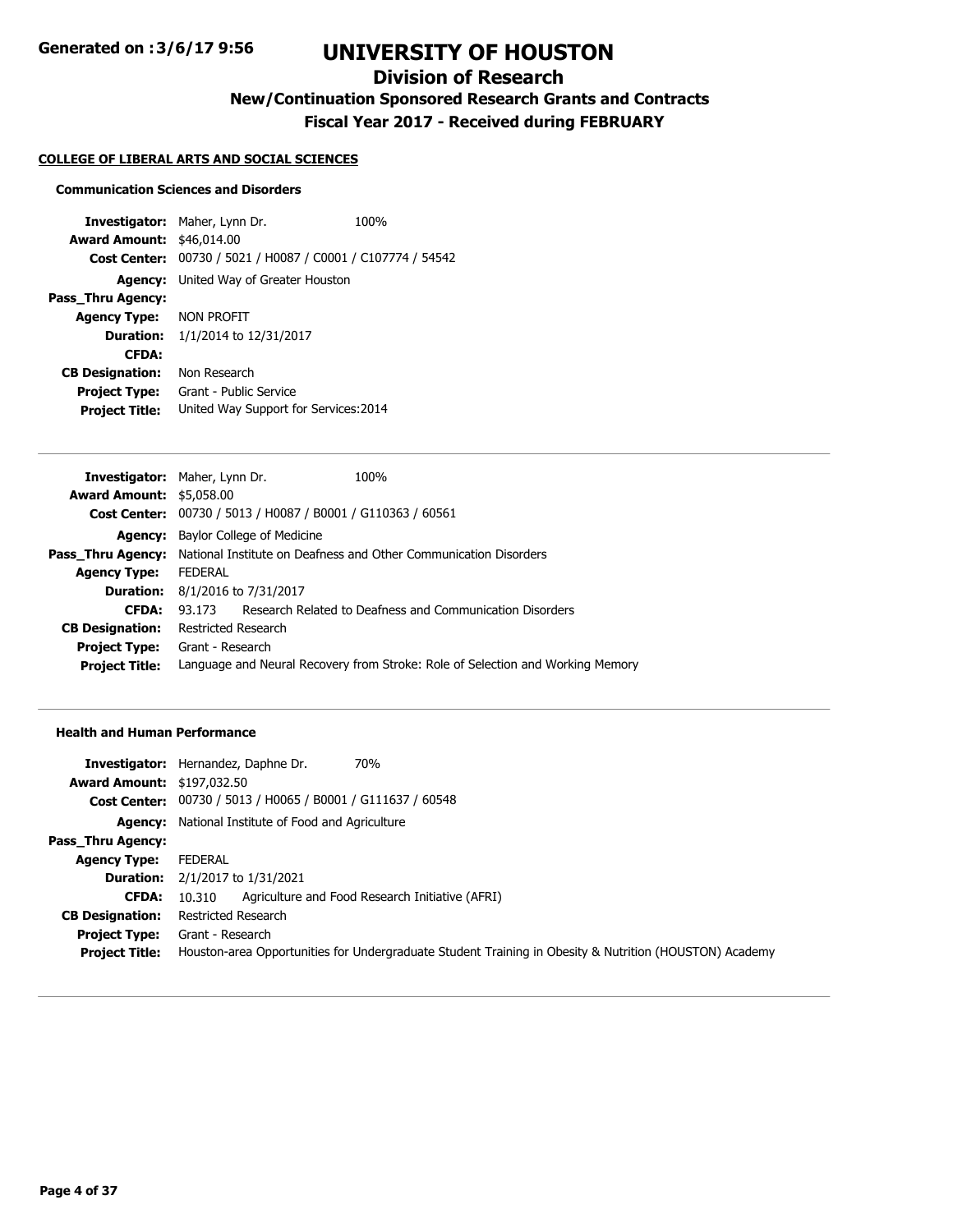# **Division of Research**

**New/Continuation Sponsored Research Grants and Contracts**

**Fiscal Year 2017 - Received during FEBRUARY**

### **COLLEGE OF LIBERAL ARTS AND SOCIAL SCIENCES**

|                                  | 15%<br><b>Investigator:</b> Johnston, Craig Dr.                                                        |
|----------------------------------|--------------------------------------------------------------------------------------------------------|
| <b>Award Amount: \$42,221.25</b> |                                                                                                        |
|                                  | Cost Center: 00730 / 5013 / H0065 / B0001 / G111637 / 60548                                            |
|                                  | <b>Agency:</b> National Institute of Food and Agriculture                                              |
| <b>Pass Thru Agency:</b>         |                                                                                                        |
| <b>Agency Type:</b>              | FEDERAL                                                                                                |
|                                  | <b>Duration:</b> $2/1/2017$ to $1/31/2021$                                                             |
| <b>CFDA:</b>                     | Agriculture and Food Research Initiative (AFRI)<br>10.310                                              |
| <b>CB Designation:</b>           | Restricted Research                                                                                    |
| <b>Project Type:</b>             | Grant - Research                                                                                       |
| <b>Project Title:</b>            | Houston-area Opportunities for Undergraduate Student Training in Obesity & Nutrition (HOUSTON) Academy |

|                                  | 15%<br><b>Investigator:</b> Scott, Claudia Ms.                                                         |
|----------------------------------|--------------------------------------------------------------------------------------------------------|
| <b>Award Amount: \$42,221.25</b> |                                                                                                        |
|                                  | Cost Center: 00730 / 5013 / H0065 / B0001 / G111637 / 60548                                            |
|                                  | <b>Agency:</b> National Institute of Food and Agriculture                                              |
| Pass Thru Agency:                |                                                                                                        |
| <b>Agency Type:</b>              | FEDERAL                                                                                                |
| <b>Duration:</b>                 | 2/1/2017 to 1/31/2021                                                                                  |
| <b>CFDA:</b>                     | Agriculture and Food Research Initiative (AFRI)<br>10.310                                              |
| <b>CB Designation:</b>           | <b>Restricted Research</b>                                                                             |
| <b>Project Type:</b>             | Grant - Research                                                                                       |
| <b>Project Title:</b>            | Houston-area Opportunities for Undergraduate Student Training in Obesity & Nutrition (HOUSTON) Academy |

|                                               | $3.3\%$<br><b>Investigator:</b> Hernandez, Daphne Dr.                                                                   |
|-----------------------------------------------|-------------------------------------------------------------------------------------------------------------------------|
| <b>Award Amount: \$23,051.41</b>              |                                                                                                                         |
|                                               | Cost Center: 00730 / 5021 / H0010 / B0001 / C112159 / 60441                                                             |
|                                               | <b>Agency:</b> United Health Foundation                                                                                 |
| <b>Pass Thru Agency:</b>                      |                                                                                                                         |
| <b>Agency Type:</b>                           | <b>FOUNDATION</b>                                                                                                       |
|                                               | <b>Duration:</b> $1/1/2017$ to $12/31/2019$                                                                             |
| <b>CFDA:</b>                                  |                                                                                                                         |
| <b>CB Designation:</b>                        | Restricted Research                                                                                                     |
| <b>Project Type:</b><br><b>Project Title:</b> | Grant - Research<br>A Community Collaborative for Preventing and Treating Obesity in Underserved Communities in Houston |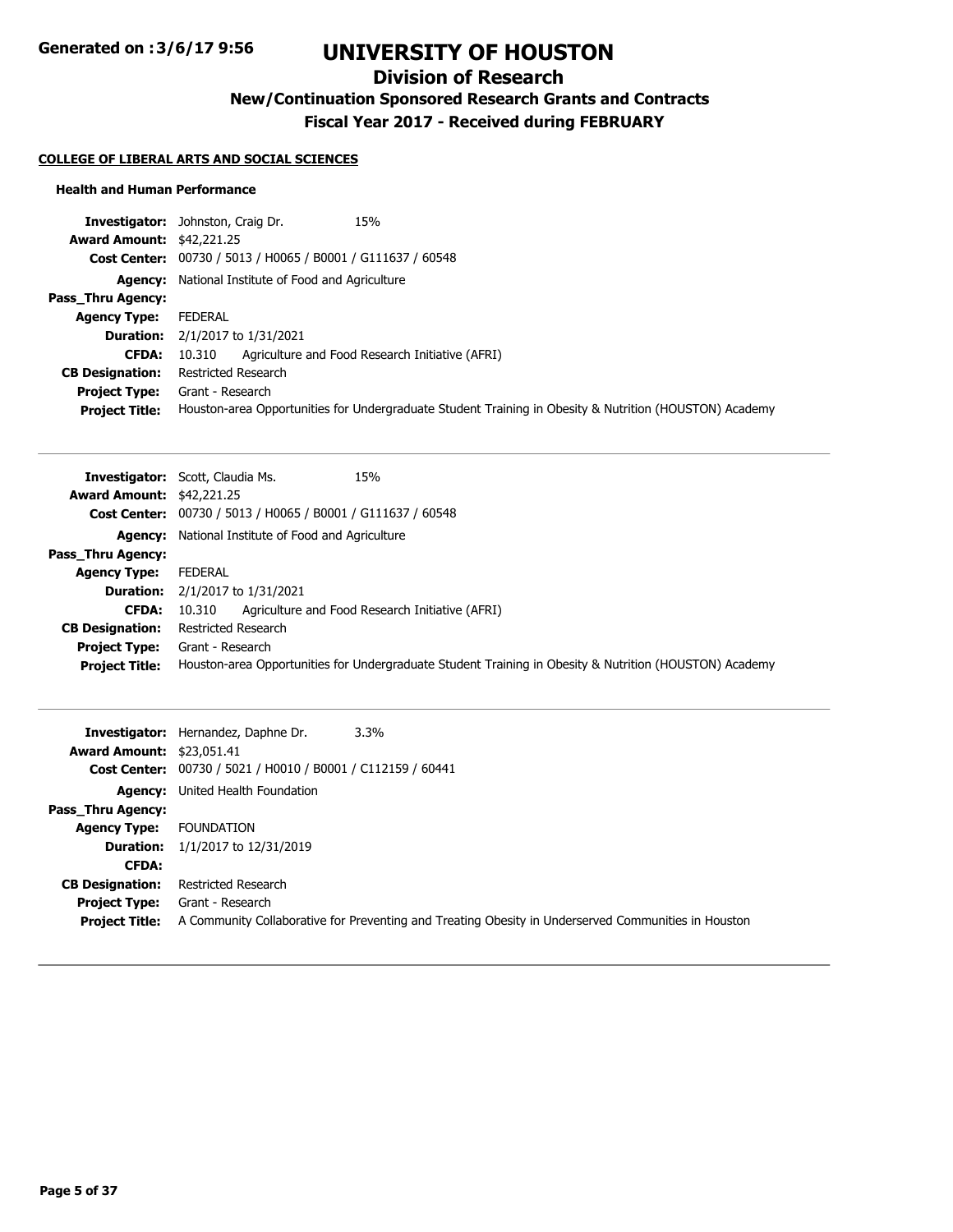# **Division of Research**

**New/Continuation Sponsored Research Grants and Contracts**

**Fiscal Year 2017 - Received during FEBRUARY**

### **COLLEGE OF LIBERAL ARTS AND SOCIAL SCIENCES**

|                                  | <b>Investigator:</b> Johnston, Craig Dr.                    | $3.3\%$                                                                                             |
|----------------------------------|-------------------------------------------------------------|-----------------------------------------------------------------------------------------------------|
| <b>Award Amount: \$23,051.41</b> |                                                             |                                                                                                     |
|                                  | Cost Center: 00730 / 5021 / H0010 / B0001 / C112159 / 60441 |                                                                                                     |
|                                  | <b>Agency:</b> United Health Foundation                     |                                                                                                     |
| Pass_Thru Agency:                |                                                             |                                                                                                     |
| <b>Agency Type:</b>              | FOUNDATION                                                  |                                                                                                     |
|                                  | <b>Duration:</b> $1/1/2017$ to $12/31/2019$                 |                                                                                                     |
| <b>CFDA:</b>                     |                                                             |                                                                                                     |
| <b>CB Designation:</b>           | Restricted Research                                         |                                                                                                     |
| <b>Project Type:</b>             | Grant - Research                                            |                                                                                                     |
| <b>Project Title:</b>            |                                                             | A Community Collaborative for Preventing and Treating Obesity in Underserved Communities in Houston |

|                               | 100%<br><b>Investigator:</b> Knoblauch, Mark Dr.                                                                                                |
|-------------------------------|-------------------------------------------------------------------------------------------------------------------------------------------------|
| <b>Award Amount: \$500.00</b> |                                                                                                                                                 |
|                               | <b>Cost Center:</b> 00730 / 5021 / H0065 / B0100 / C111771 / 60507                                                                              |
| Agency:                       | Southwest Athletic Trainers' Association                                                                                                        |
| Pass_Thru Agency:             |                                                                                                                                                 |
| <b>Agency Type:</b>           | NON PROFIT                                                                                                                                      |
| <b>Duration:</b>              | 6/1/2016 to 5/31/2017                                                                                                                           |
| <b>CFDA:</b>                  |                                                                                                                                                 |
| <b>CB Designation:</b>        | Non Restricted Research                                                                                                                         |
| <b>Project Type:</b>          | Grant - Research                                                                                                                                |
| <b>Project Title:</b>         | Perceptions of health care professions at performing athletic training practice domains (Graduate Students: Ashlyne<br>Vineyard and Rachel Poe) |
| Investigator <sup>.</sup>     | 3 3%<br>Ledoux Tracev Dr                                                                                                                        |

|                                  | <b>Investigator:</b> Ledoux, Tracey Dr.<br>$3.3\%$                                                  |
|----------------------------------|-----------------------------------------------------------------------------------------------------|
| <b>Award Amount: \$23,051.41</b> |                                                                                                     |
|                                  | Cost Center: 00730 / 5021 / H0010 / B0001 / C112159 / 60441                                         |
|                                  | <b>Agency:</b> United Health Foundation                                                             |
| Pass Thru Agency:                |                                                                                                     |
| <b>Agency Type:</b>              | FOUNDATION                                                                                          |
|                                  | <b>Duration:</b> $1/1/2017$ to $12/31/2019$                                                         |
| <b>CFDA:</b>                     |                                                                                                     |
| <b>CB Designation:</b>           | Restricted Research                                                                                 |
| <b>Project Type:</b>             | Grant - Research                                                                                    |
| <b>Project Title:</b>            | A Community Collaborative for Preventing and Treating Obesity in Underserved Communities in Houston |
|                                  |                                                                                                     |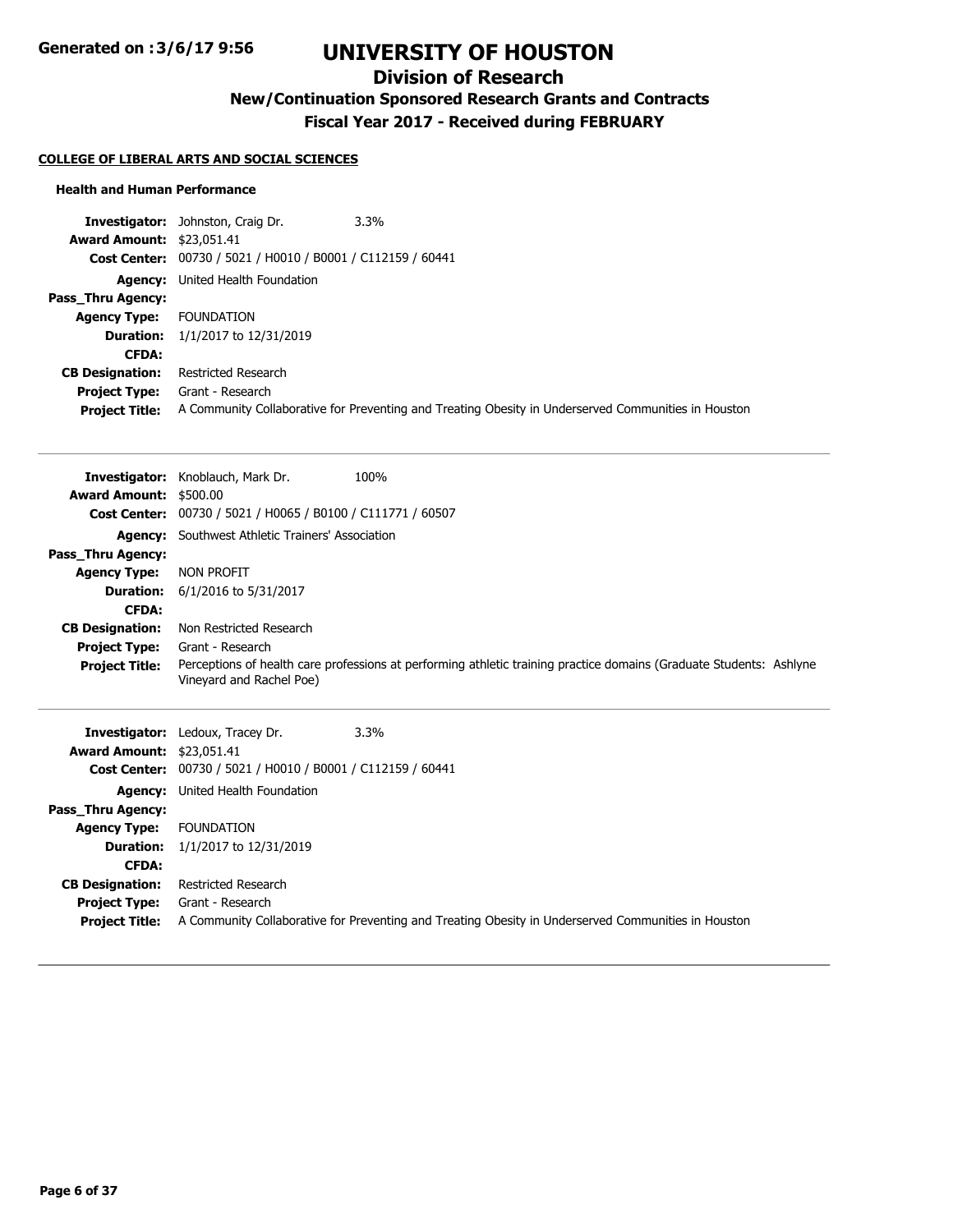# **Division of Research**

**New/Continuation Sponsored Research Grants and Contracts**

**Fiscal Year 2017 - Received during FEBRUARY**

### **COLLEGE OF LIBERAL ARTS AND SOCIAL SCIENCES**

|                                                             |  | 50%                                                                         |
|-------------------------------------------------------------|--|-----------------------------------------------------------------------------|
|                                                             |  |                                                                             |
| Cost Center: 00730 / 5013 / H0500 / B0001 / G112818 / 60471 |  |                                                                             |
| <b>Agency:</b> University of Arizona                        |  |                                                                             |
| National Science Foundation                                 |  |                                                                             |
| <b>FFDFRAI</b>                                              |  |                                                                             |
| <b>Duration:</b> 11/15/2016 to 7/31/2017                    |  |                                                                             |
| 47.075                                                      |  | Social, Behavioral, and Economic Sciences                                   |
| Restricted Research                                         |  |                                                                             |
| Grant - Research                                            |  |                                                                             |
| The Evolution of Human Inactivity                           |  |                                                                             |
|                                                             |  | <b>Investigator:</b> Hamilton, Marc Dr.<br><b>Award Amount: \$46,769.00</b> |

|                                   | 25%<br><b>Investigator:</b> O'Connor, Daniel Dr.                                                    |
|-----------------------------------|-----------------------------------------------------------------------------------------------------|
| <b>Award Amount: \$174,631.86</b> |                                                                                                     |
|                                   | Cost Center: 00730 / 5021 / H0010 / B0001 / C112159 / 60441                                         |
|                                   | <b>Agency:</b> United Health Foundation                                                             |
| Pass Thru Agency:                 |                                                                                                     |
| <b>Agency Type:</b>               | <b>FOUNDATION</b>                                                                                   |
| <b>Duration:</b>                  | 1/1/2017 to 12/31/2019                                                                              |
| <b>CFDA:</b>                      |                                                                                                     |
| <b>CB Designation:</b>            | Restricted Research                                                                                 |
| <b>Project Type:</b>              | Grant - Research                                                                                    |
| <b>Project Title:</b>             | A Community Collaborative for Preventing and Treating Obesity in Underserved Communities in Houston |

| <b>Award Amount: \$19,548.00</b>              | <b>Investigator:</b> Layne, Charles S. Dr.<br>100%                                                                         |
|-----------------------------------------------|----------------------------------------------------------------------------------------------------------------------------|
|                                               | Cost Center: 00730 / 5043 / H0065 / B0001 / C112972 / 60574                                                                |
|                                               | <b>Agency:</b> WYLE Laboratories                                                                                           |
|                                               | <b>Pass_Thru Agency:</b> NASA Johnson Space Center                                                                         |
| <b>Agency Type:</b>                           | FEDERAL                                                                                                                    |
|                                               | <b>Duration:</b> 1/31/2017 to 9/30/2017                                                                                    |
| CFDA:                                         | 43,000 National Aeronautics and Space Administration                                                                       |
| <b>CB Designation:</b>                        | Restricted Research                                                                                                        |
| <b>Project Type:</b><br><b>Project Title:</b> | Contract - Research<br>Integration of Sensorimotor Assessment Tools with the Existing Musculoskeletal Loading System (MLS) |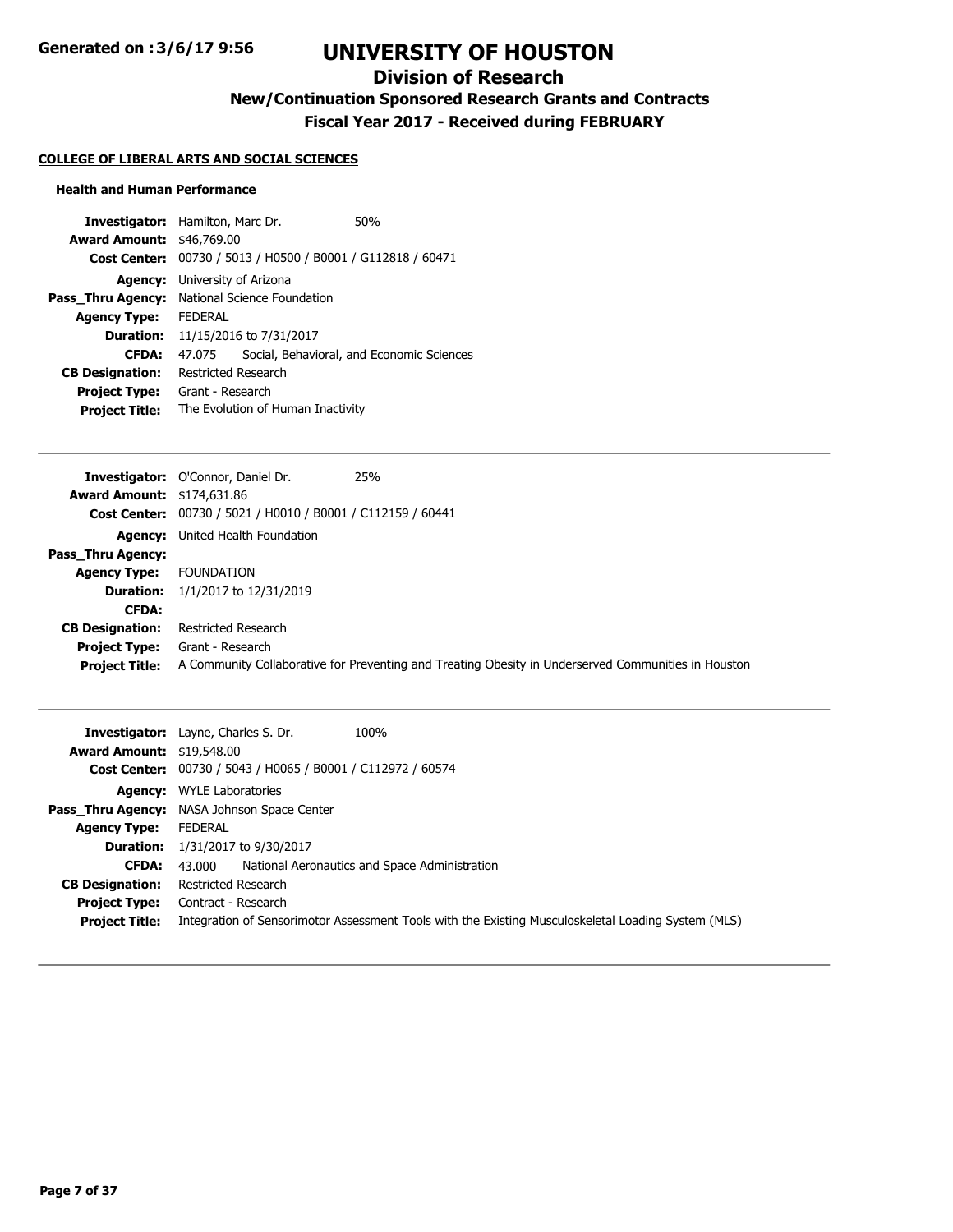# **Division of Research**

**New/Continuation Sponsored Research Grants and Contracts**

**Fiscal Year 2017 - Received during FEBRUARY**

## **COLLEGE OF LIBERAL ARTS AND SOCIAL SCIENCES**

#### **Hobby Center for Public Policy**

**Investigator:** Granato, Jim Dr. 100% **Award Amount:** \$7,800.00 **Cost Center:** 00730 / 5021 / H0128 / B0100 / C112629 / 60570 **Agency:** Charles G. Koch Charitable Foundation **Pass\_Thru Agency: Agency Type:** FOUNDATION **Duration:** 11/1/2016 to 5/31/2017 **CFDA: CB Designation:** Non Restricted Research **Project Type:** Grant - Research **Project Title:** CIVITAS Initiative Undergraduate Programming

#### **Political Science**

| Northeastern University                           |                                  |                                                                                                                                                                                                                                                       |
|---------------------------------------------------|----------------------------------|-------------------------------------------------------------------------------------------------------------------------------------------------------------------------------------------------------------------------------------------------------|
|                                                   |                                  |                                                                                                                                                                                                                                                       |
| <b>FFDFRAI</b>                                    |                                  |                                                                                                                                                                                                                                                       |
|                                                   |                                  |                                                                                                                                                                                                                                                       |
| 12.000                                            |                                  |                                                                                                                                                                                                                                                       |
|                                                   |                                  |                                                                                                                                                                                                                                                       |
|                                                   |                                  |                                                                                                                                                                                                                                                       |
| SIGINT-based Anticipation of Future Events (SAFE) |                                  |                                                                                                                                                                                                                                                       |
|                                                   | <b>Award Amount: \$50,013.00</b> | <b>Investigator:</b> Kennedy, Ryan Dr.<br>100%<br>00730 / 5043 / H0124 / B0100 / G112270 / 60436<br>Intelligence Advanced Research Projects Activity<br>5/1/2016 to 10/31/2017<br>DEPARTMENT OF DEFENSE<br>Restricted Research<br>Contract - Research |

### **Psychology**

| <b>Award Amount: \$44,280.59</b> | <b>Investigator:</b> Grigorenko, Elena Dr.                        | 30%                                                                            |
|----------------------------------|-------------------------------------------------------------------|--------------------------------------------------------------------------------|
|                                  | Cost Center: 00730 / 5021 / H0288 / B0001 / C111653 / 60319       |                                                                                |
|                                  | <b>Agency:</b> National Center for Assessment in Higher Education |                                                                                |
| <b>Pass Thru Agency:</b>         |                                                                   |                                                                                |
| <b>Agency Type:</b>              | NON PROFIT                                                        |                                                                                |
|                                  | <b>Duration:</b> 4/1/2016 to 5/31/2017                            |                                                                                |
| <b>CFDA:</b>                     |                                                                   |                                                                                |
| <b>CB Designation:</b>           | Restricted Research                                               |                                                                                |
| <b>Project Type:</b>             | Contract - Research                                               |                                                                                |
| <b>Project Title:</b>            |                                                                   | Assessment Battery Of Cognitive Processing Using Computerized Adaptive Testing |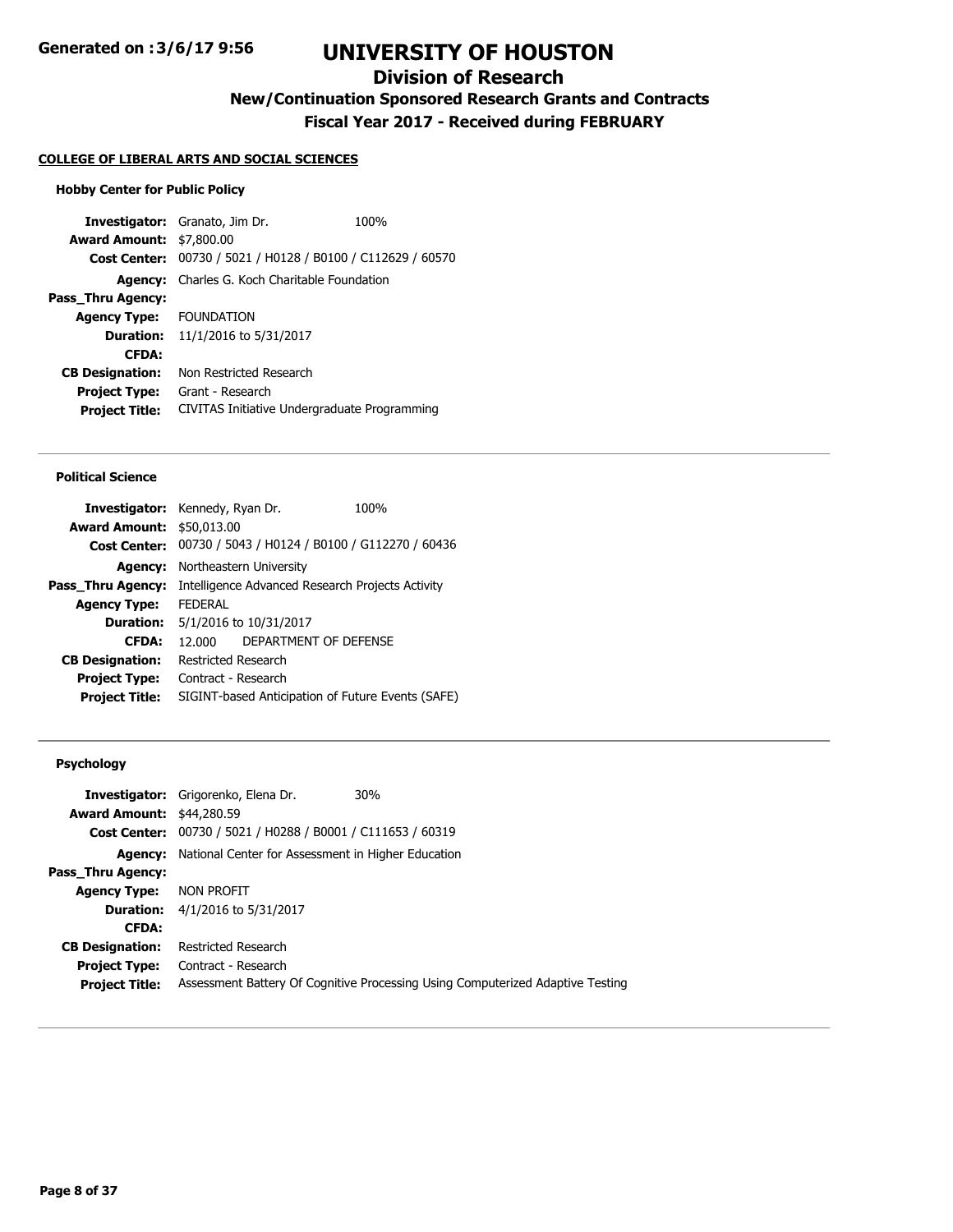# **Division of Research**

**New/Continuation Sponsored Research Grants and Contracts**

**Fiscal Year 2017 - Received during FEBRUARY**

## **COLLEGE OF LIBERAL ARTS AND SOCIAL SCIENCES**

## **Psychology**

|                                  | <b>Investigator:</b> Carlson, Coleen Dr.             | 20 <sub>%</sub> |
|----------------------------------|------------------------------------------------------|-----------------|
| <b>Award Amount: \$19,000.00</b> |                                                      |                 |
| <b>Cost Center:</b>              | 00730 / 5018 / H0288 / B0001 / G112552 / 60056       |                 |
| Agency:                          | University of Texas Health Science Center at Houston |                 |
| Pass_Thru Agency:                | Texas Education Agency                               |                 |
| <b>Agency Type:</b>              | <b>STATE</b>                                         |                 |
|                                  | <b>Duration:</b> $9/1/2016$ to $8/31/2017$           |                 |
| <b>CFDA:</b>                     |                                                      |                 |
| <b>CB Designation:</b>           | Restricted Research                                  |                 |
| <b>Project Type:</b>             | Grant - Research                                     |                 |
| <b>Project Title:</b>            | TPRI & Tejas LEE Print, Distribution and Development |                 |

|                                  | <b>Investigator:</b> Zvolensky, Michael Dr.<br>100%                          |
|----------------------------------|------------------------------------------------------------------------------|
| <b>Award Amount: \$17,592.00</b> |                                                                              |
|                                  | Cost Center: 00730 / 5013 / H0125 / B0001 / G111740 / 60439                  |
|                                  | <b>Agency:</b> Syracuse University                                           |
|                                  | <b>Pass Thru Agency:</b> National Institute on Alcohol Abuse and Alcoholism  |
| <b>Agency Type:</b>              | <b>FEDERAL</b>                                                               |
|                                  | <b>Duration:</b> 7/1/2016 to 6/30/2017                                       |
| <b>CFDA:</b>                     | 93.273 Alcohol Research Programs                                             |
| <b>CB Designation:</b>           | Restricted Research                                                          |
| <b>Project Type:</b>             | Grant - Research                                                             |
| <b>Project Title:</b>            | The Alcohol-Pain Connection: Mechanisms and Genetic/Psychological Correlates |
|                                  |                                                                              |

## **COLLEGE OF NATURAL SCIENCES AND MATHEMATICS**

## **Biology/Biochemistry**

| <b>Investigator:</b> Garbey, Marc Dr.                |                                      |                                                             | 25% |
|------------------------------------------------------|--------------------------------------|-------------------------------------------------------------|-----|
| <b>Award Amount: \$22,401.00</b>                     |                                      |                                                             |     |
|                                                      |                                      | Cost Center: 00730 / 5013 / H0104 / B0001 / G105100 / 52419 |     |
|                                                      | <b>Agency:</b> University of Georgia |                                                             |     |
| <b>Pass Thru Agency:</b> National Science Foundation |                                      |                                                             |     |
| <b>Agency Type:</b>                                  | <b>FEDERAL</b>                       |                                                             |     |
|                                                      |                                      | <b>Duration:</b> 12/1/2012 to 11/30/2018                    |     |
| <b>CFDA:</b>                                         | 47 050                               | Geosciences                                                 |     |
| <b>CB Designation:</b>                               | <b>Restricted Research</b>           |                                                             |     |
| <b>Project Type:</b>                                 | Grant - Research                     |                                                             |     |
| <b>Project Title:</b>                                | LTER: Georgia Coastal Ecosystems-III |                                                             |     |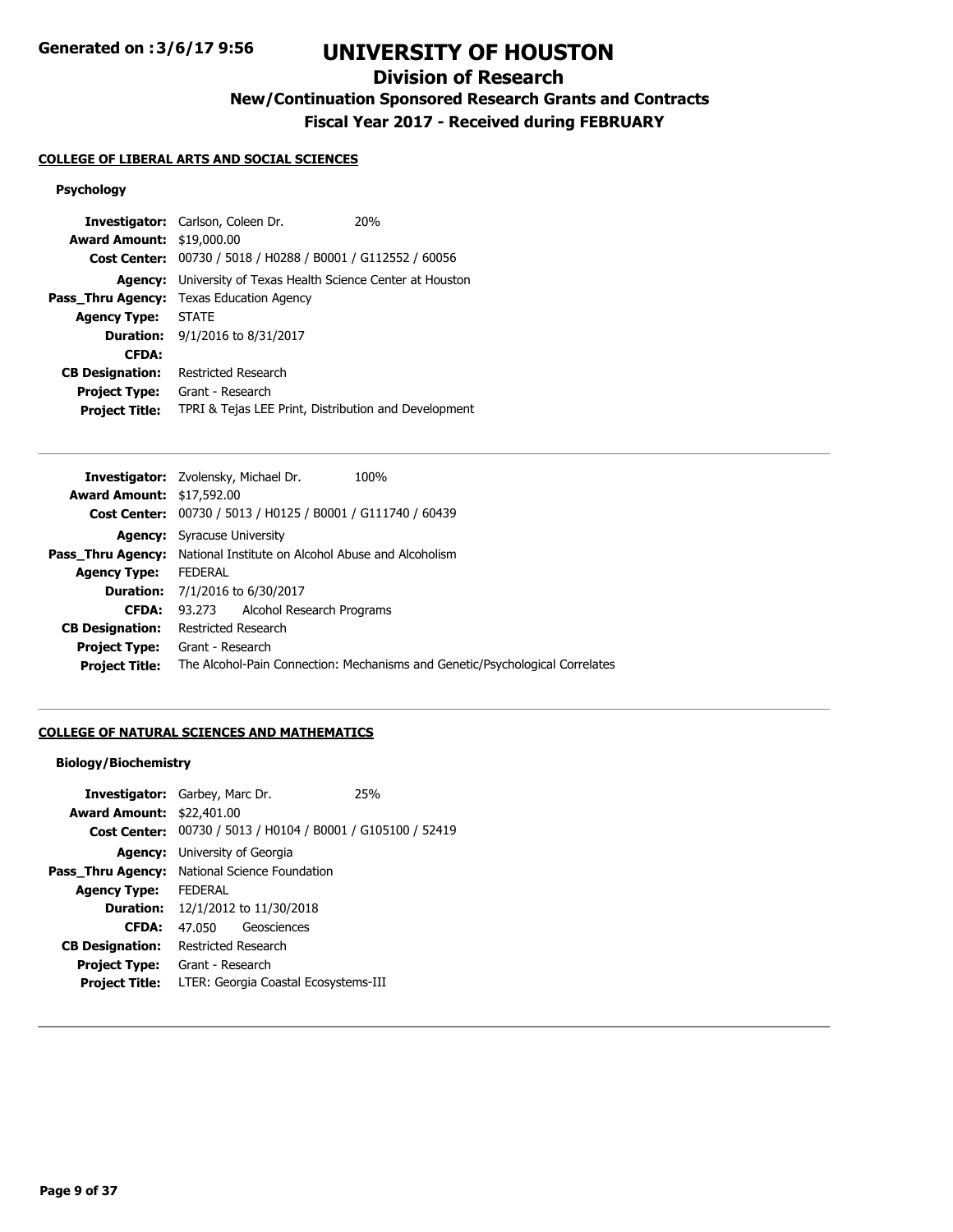# **Division of Research**

**New/Continuation Sponsored Research Grants and Contracts**

**Fiscal Year 2017 - Received during FEBRUARY**

#### **COLLEGE OF NATURAL SCIENCES AND MATHEMATICS**

#### **Biology/Biochemistry**

**Investigator:** Pennings, Steve Dr. 37.5% **Award Amount:** \$33,601.50 **Cost Center:** 00730 / 5013 / H0104 / B0001 / G105100 / 52419 **Agency:** University of Georgia Pass\_Thru Agency: National Science Foundation **Agency Type:** FEDERAL **Duration:** 12/1/2012 to 11/30/2018 **CFDA:** 47.050 Geosciences **CB Designation:** Restricted Research **Project Type:** Grant - Research **Project Title:** LTER: Georgia Coastal Ecosystems-III

#### **Chemistry**

|                                  | <b>Investigator:</b> Hoffman, David M. Dr.                  | 100%                                                                 |
|----------------------------------|-------------------------------------------------------------|----------------------------------------------------------------------|
| <b>Award Amount: \$15,000.00</b> |                                                             |                                                                      |
|                                  | Cost Center: 00730 / 5022 / H0107 / B0001 / G105814 / 51821 |                                                                      |
|                                  | <b>Agency:</b> SABIC Americas, Inc.                         |                                                                      |
| Pass Thru Agency:                |                                                             |                                                                      |
| <b>Agency Type:</b>              | PROFIT                                                      |                                                                      |
|                                  | <b>Duration:</b> 9/1/2012 to 9/30/2018                      |                                                                      |
| <b>CFDA:</b>                     |                                                             |                                                                      |
| <b>CB Designation:</b>           | Restricted Research                                         |                                                                      |
| <b>Project Type:</b>             | Contract - Research                                         |                                                                      |
| <b>Project Title:</b>            |                                                             | Surface Analysis of Mixed Metals and Metal Oxides Catalysts (Task 1) |
|                                  |                                                             |                                                                      |

#### **Computer Science**

|                                  | <b>Investigator:</b> Tsekos, Nikolaos Dr.                   | 100%                                                                    |
|----------------------------------|-------------------------------------------------------------|-------------------------------------------------------------------------|
| <b>Award Amount: \$61,865.00</b> |                                                             |                                                                         |
|                                  | Cost Center: 00730 / 5022 / H0108 / B0001 / G112347 / 60383 |                                                                         |
| Agency:                          | Hamad Medical Corp                                          |                                                                         |
|                                  | <b>Pass Thru Agency:</b> Oatar National Research Fund       |                                                                         |
| <b>Agency Type: FOUNDATION</b>   |                                                             |                                                                         |
|                                  | <b>Duration:</b> $1/1/2017$ to $1/1/2020$                   |                                                                         |
| <b>CFDA:</b>                     |                                                             |                                                                         |
| <b>CB Designation:</b>           | Restricted Research                                         |                                                                         |
| <b>Project Type:</b>             | Grant - Research                                            |                                                                         |
| <b>Project Title:</b>            |                                                             | A Robotic System for Prostate Interventions with Real-Time MRI Guidance |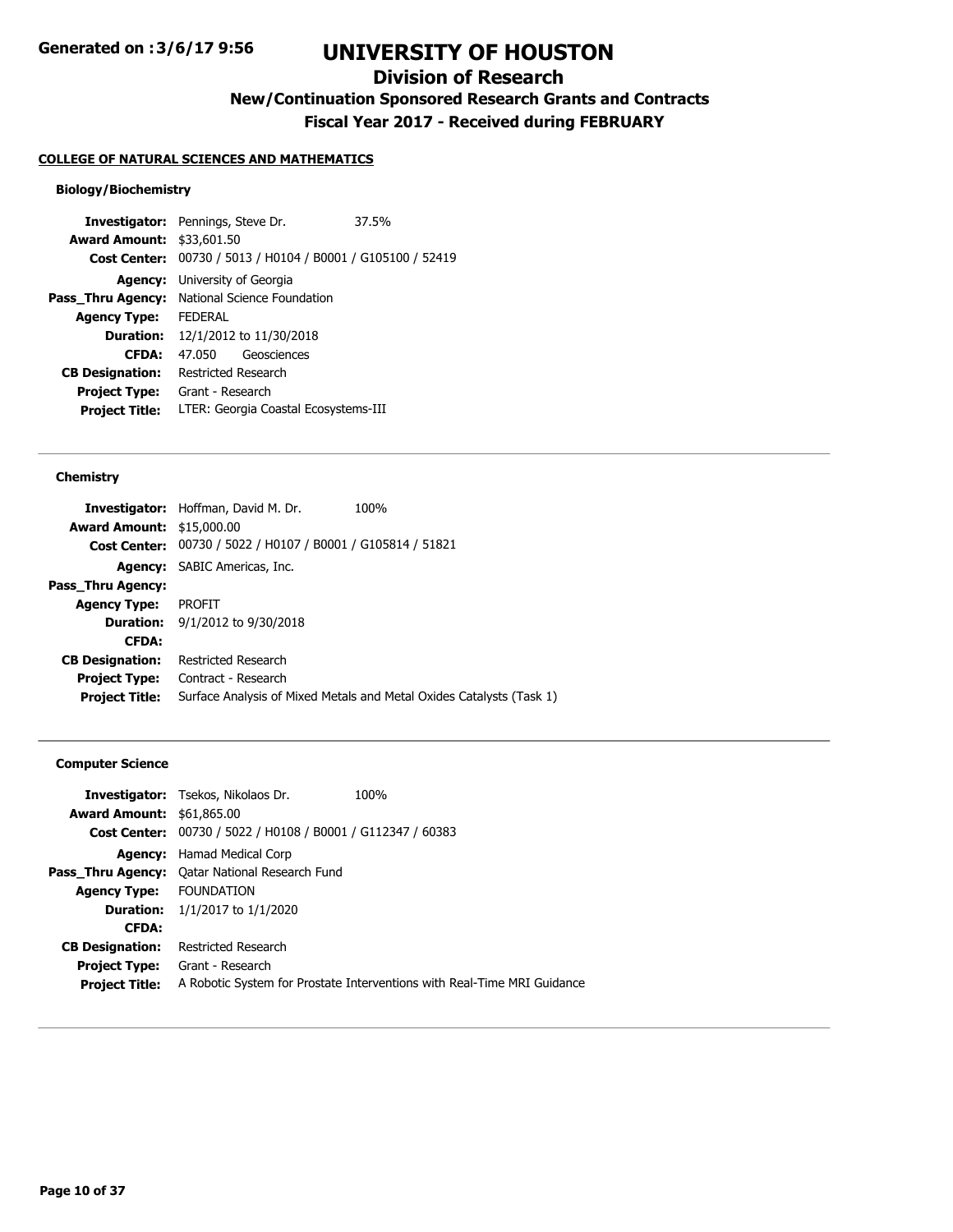# **Division of Research**

**New/Continuation Sponsored Research Grants and Contracts**

**Fiscal Year 2017 - Received during FEBRUARY**

## **COLLEGE OF NATURAL SCIENCES AND MATHEMATICS**

## **Computer Science**

|                                  | 30%<br>Investigator: Huang, Shou-Hsuan Dr.                                                    |  |
|----------------------------------|-----------------------------------------------------------------------------------------------|--|
| <b>Award Amount: \$84,652.91</b> |                                                                                               |  |
|                                  | Cost Center: 00730 / 5013 / H0108 / B0001 / G109844 / 57762                                   |  |
|                                  | <b>Agency:</b> U.S. Department of Homeland Security                                           |  |
| <b>Pass Thru Agency:</b>         |                                                                                               |  |
| <b>Agency Type:</b>              | FEDERAL                                                                                       |  |
|                                  | <b>Duration:</b> 8/1/2015 to 4/30/2017                                                        |  |
| <b>CFDA:</b>                     | Homeland Security, Research, Testing, Evaluation, and Demonstration of Technologies<br>97.108 |  |
| <b>CB Designation:</b>           | Restricted Research                                                                           |  |
| <b>Project Type:</b>             | Contract - Research                                                                           |  |
| <b>Project Title:</b>            | Towards DDoS Resilient Emergency Dispatch Center                                              |  |

|                                  | 30%<br><b>Investigator:</b> Gnawali, Omprakash Dr.                                            |
|----------------------------------|-----------------------------------------------------------------------------------------------|
| <b>Award Amount: \$84,652.91</b> |                                                                                               |
|                                  | Cost Center: 00730 / 5013 / H0108 / B0001 / G109844 / 57762                                   |
|                                  | <b>Agency:</b> U.S. Department of Homeland Security                                           |
| Pass Thru Agency:                |                                                                                               |
| <b>Agency Type:</b>              | FEDERAL                                                                                       |
|                                  | <b>Duration:</b> $8/1/2015$ to $4/30/2017$                                                    |
| <b>CFDA:</b>                     | Homeland Security, Research, Testing, Evaluation, and Demonstration of Technologies<br>97.108 |
| <b>CB Designation:</b>           | <b>Restricted Research</b>                                                                    |
| <b>Project Type:</b>             | Contract - Research                                                                           |
| <b>Project Title:</b>            | Towards DDoS Resilient Emergency Dispatch Center                                              |

|                                   | 40 <sub>%</sub><br><b>Investigator:</b> Shi, Weidong Dr.                                      |  |
|-----------------------------------|-----------------------------------------------------------------------------------------------|--|
| <b>Award Amount: \$112,870.55</b> |                                                                                               |  |
|                                   | Cost Center: 00730 / 5013 / H0108 / B0001 / G109844 / 57762                                   |  |
|                                   | <b>Agency:</b> U.S. Department of Homeland Security                                           |  |
| Pass_Thru Agency:                 |                                                                                               |  |
| <b>Agency Type:</b>               | <b>FEDERAL</b>                                                                                |  |
|                                   | <b>Duration:</b> $8/1/2015$ to $4/30/2017$                                                    |  |
| <b>CFDA:</b>                      | Homeland Security, Research, Testing, Evaluation, and Demonstration of Technologies<br>97.108 |  |
| <b>CB Designation:</b>            | Restricted Research                                                                           |  |
| <b>Project Type:</b>              | Contract - Research                                                                           |  |
| <b>Project Title:</b>             | Towards DDoS Resilient Emergency Dispatch Center                                              |  |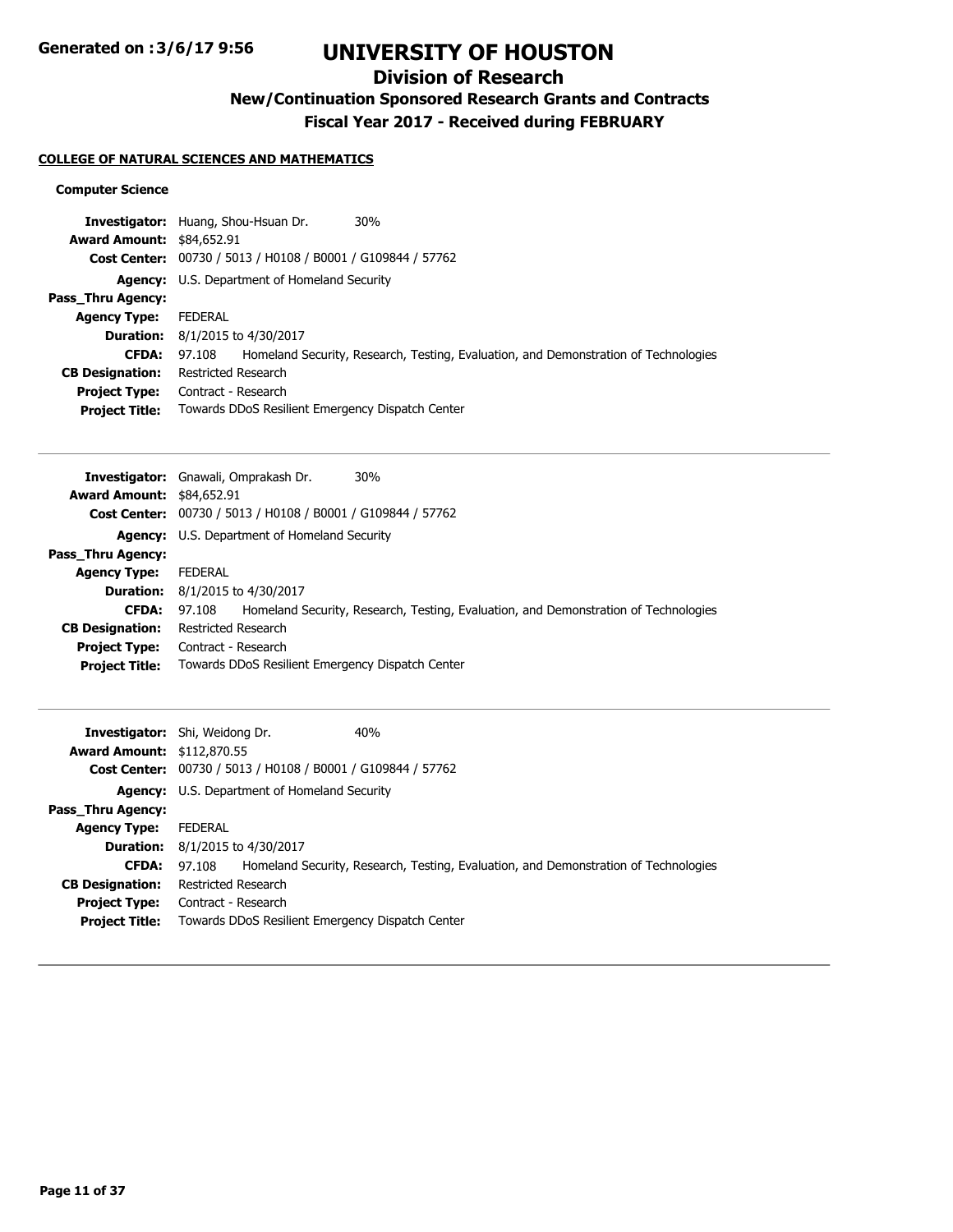# **Division of Research**

**New/Continuation Sponsored Research Grants and Contracts**

**Fiscal Year 2017 - Received during FEBRUARY**

## **COLLEGE OF NATURAL SCIENCES AND MATHEMATICS**

### **Earth & Atmospheric Sciences**

|                          | <b>Investigator:</b> Copeland, Peter Dr.                    | 50%                                                            |
|--------------------------|-------------------------------------------------------------|----------------------------------------------------------------|
| <b>Award Amount:</b>     | \$8,250.00                                                  |                                                                |
|                          | Cost Center: 00730 / 5021 / H0109 / B0001 / C111939 / 59393 |                                                                |
| Agency:                  | Institute of Geomechanics                                   |                                                                |
| <b>Pass Thru Agency:</b> |                                                             |                                                                |
| <b>Agency Type:</b>      | NON PROFIT                                                  |                                                                |
|                          | <b>Duration:</b> 6/30/2016 to 5/31/2017                     |                                                                |
| <b>CFDA:</b>             |                                                             |                                                                |
| <b>CB Designation:</b>   | Restricted Research                                         |                                                                |
| <b>Project Type:</b>     | Grant - Research                                            |                                                                |
| <b>Project Title:</b>    |                                                             | (U+Th+Sm)/He Age Dating of Rocks in the Tibet-Himalayan Orogen |

|                                  | 100%<br><b>Investigator:</b> Wang, Guoguan Dr.                                                                                                           |
|----------------------------------|----------------------------------------------------------------------------------------------------------------------------------------------------------|
| <b>Award Amount: \$12,500.00</b> |                                                                                                                                                          |
|                                  | <b>Cost Center:</b> 00730 / 5019 / H0109 / B0001 / C111863 / 59508                                                                                       |
|                                  | <b>Agency:</b> Harris-Galveston Subsidence District                                                                                                      |
| <b>Pass Thru Agency:</b>         |                                                                                                                                                          |
| <b>Agency Type:</b>              | LOCAL                                                                                                                                                    |
|                                  | <b>Duration:</b> 5/15/2016 to 12/31/2017                                                                                                                 |
| <b>CFDA:</b>                     |                                                                                                                                                          |
| <b>CB Designation:</b>           | <b>Restricted Research</b>                                                                                                                               |
| <b>Project Type:</b>             | Grant - Research                                                                                                                                         |
| <b>Project Title:</b>            | Determination of Land Surface Deformation (uplift and subsidence) Utilizing Ground-based Periodic and Continuous<br>Global Positioning System (GPS) Data |

|                                 | <b>Investigator:</b> Murphy, Michael Dr.       | 50%                                                            |
|---------------------------------|------------------------------------------------|----------------------------------------------------------------|
| <b>Award Amount: \$8,250.00</b> |                                                |                                                                |
| <b>Cost Center:</b>             | 00730 / 5021 / H0109 / B0001 / C111939 / 59393 |                                                                |
| Agency:                         | Institute of Geomechanics                      |                                                                |
| Pass Thru Agency:               |                                                |                                                                |
| <b>Agency Type:</b>             | NON PROFIT                                     |                                                                |
|                                 | <b>Duration:</b> 6/30/2016 to 5/31/2017        |                                                                |
| <b>CFDA:</b>                    |                                                |                                                                |
| <b>CB Designation:</b>          | Restricted Research                            |                                                                |
| <b>Project Type:</b>            | Grant - Research                               |                                                                |
| <b>Project Title:</b>           |                                                | (U+Th+Sm)/He Age Dating of Rocks in the Tibet-Himalayan Orogen |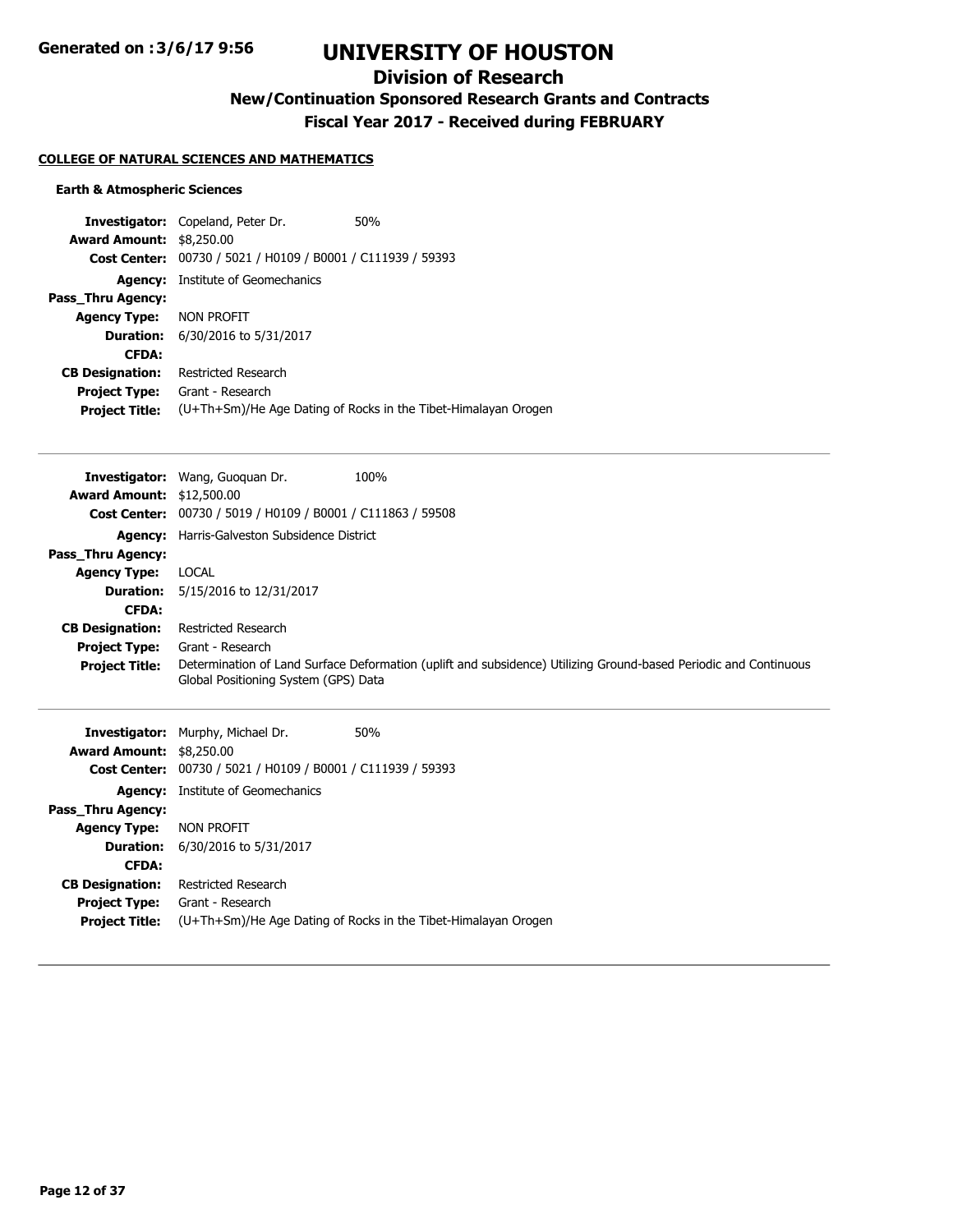# **Division of Research**

**New/Continuation Sponsored Research Grants and Contracts**

**Fiscal Year 2017 - Received during FEBRUARY**

## **COLLEGE OF NATURAL SCIENCES AND MATHEMATICS**

### **Earth & Atmospheric Sciences**

|                                  | <b>Investigator:</b> Zheng, Yingcai Dr.                     | 100% |
|----------------------------------|-------------------------------------------------------------|------|
| <b>Award Amount: \$21,843.75</b> |                                                             |      |
|                                  | Cost Center: 00730 / 5022 / H0109 / B0001 / C112888 / 60381 |      |
| <b>Agency:</b>                   | 20-20 Reservoir                                             |      |
| Pass Thru Agency:                |                                                             |      |
| <b>Agency Type:</b>              | <b>PROFIT</b>                                               |      |
| <b>Duration:</b>                 | 12/1/2016 to 2/28/2017                                      |      |
| <b>CFDA:</b>                     |                                                             |      |
| <b>CB Designation:</b>           | Restricted Research                                         |      |
| <b>Project Type:</b>             | Grant - Research                                            |      |
| <b>Project Title:</b>            | High Resolution Geophysical Imaging of Subsurface Fractures |      |

|                                   | 50%<br><b>Investigator:</b> Flynn, James Dr.                                                                       |
|-----------------------------------|--------------------------------------------------------------------------------------------------------------------|
| <b>Award Amount: \$125,000.00</b> |                                                                                                                    |
|                                   | Cost Center: 00730 / 5016 / H0109 / B0001 / G112995 / 60442                                                        |
|                                   | <b>Agency:</b> Texas Commission on Environmental Quality                                                           |
| Pass_Thru Agency:                 |                                                                                                                    |
| <b>Agency Type:</b>               | <b>STATE</b>                                                                                                       |
|                                   | <b>Duration:</b> 12/22/2016 to 1/31/2018                                                                           |
| <b>CFDA:</b>                      |                                                                                                                    |
| <b>CB Designation:</b>            | <b>Restricted Research</b>                                                                                         |
| <b>Project Type:</b>              | Grant - Research                                                                                                   |
| <b>Project Title:</b>             | Additional Mobile Laboratory Monitoring in San Antonio During the Air Quality Research Program Field Study in 2017 |

| <b>Award Amount: \$82,377.00</b>              | 100%<br><b>Investigator:</b> Sager, William Dr.                                                                       |
|-----------------------------------------------|-----------------------------------------------------------------------------------------------------------------------|
|                                               | Cost Center: 00730 / 5013 / H0109 / B0001 / G110572 / 60735                                                           |
|                                               | <b>Agency:</b> National Science Foundation                                                                            |
| <b>Pass Thru Agency:</b>                      |                                                                                                                       |
| <b>Agency Type:</b>                           | FEDERAL                                                                                                               |
|                                               | <b>Duration:</b> 2/15/2017 to 1/31/2020                                                                               |
| <b>CFDA:</b>                                  | Geosciences<br>47.050                                                                                                 |
| <b>CB Designation:</b>                        | Restricted Research                                                                                                   |
| <b>Project Type:</b><br><b>Project Title:</b> | Grant - Research<br>Collaborative Research: Rio Grande Rise Formation in Relation to the Walvis Ridge-Forming Hotspot |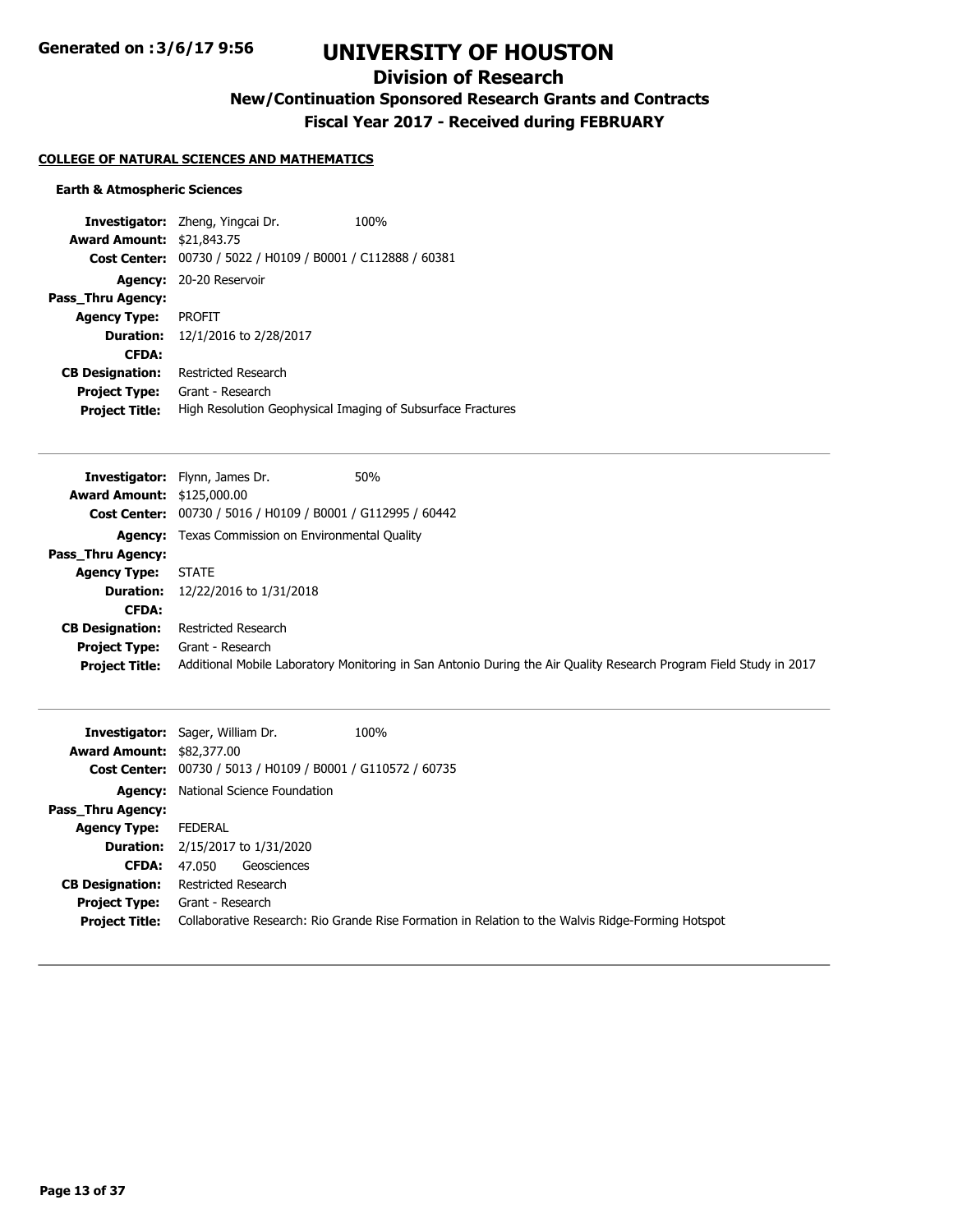# **Division of Research**

**New/Continuation Sponsored Research Grants and Contracts**

**Fiscal Year 2017 - Received during FEBRUARY**

#### **COLLEGE OF NATURAL SCIENCES AND MATHEMATICS**

#### **Earth & Atmospheric Sciences**

**Investigator:** Flynn, James Dr. 60% **Award Amount:** \$90,000.00 **Cost Center:** 00730 / 5016 / H0109 / B0001 / G112966 / 60387 **Agency:** Texas Commission on Environmental Quality **Pass\_Thru Agency: Agency Type:** STATE **Duration:** 12/16/2016 to 11/15/2017 **CFDA: CB Designation:** Restricted Research **Project Type:** Grant - Research **Project Title:** Ozonesonde Launches for 2017 San Antonio Field Study

#### **Houston Coastal Center**

|                                  | <b>Investigator:</b> Pennings, Steve Dr.                    | 37.5% |
|----------------------------------|-------------------------------------------------------------|-------|
| <b>Award Amount: \$33,601.50</b> |                                                             |       |
|                                  | Cost Center: 00730 / 5013 / H0104 / B0001 / G105100 / 52419 |       |
|                                  | <b>Agency:</b> University of Georgia                        |       |
|                                  | Pass_Thru Agency: National Science Foundation               |       |
| <b>Agency Type:</b>              | <b>FFDFRAI</b>                                              |       |
|                                  | <b>Duration:</b> 12/1/2012 to 11/30/2018                    |       |
| <b>CFDA:</b>                     | Geosciences<br>47.050                                       |       |
| <b>CB Designation:</b>           | Restricted Research                                         |       |
| <b>Project Type:</b>             | Grant - Research                                            |       |
| <b>Project Title:</b>            | LTER: Georgia Coastal Ecosystems-III                        |       |
|                                  |                                                             |       |

#### **Institute for Climate and Atmospheric Science**

|                                   | 50%<br><b>Investigator:</b> Flynn, James Dr.                                                                       |
|-----------------------------------|--------------------------------------------------------------------------------------------------------------------|
| <b>Award Amount: \$125,000.00</b> |                                                                                                                    |
|                                   | Cost Center: 00730 / 5016 / H0109 / B0001 / G112995 / 60442                                                        |
|                                   | <b>Agency:</b> Texas Commission on Environmental Quality                                                           |
| Pass Thru Agency:                 |                                                                                                                    |
| <b>Agency Type:</b>               | <b>STATE</b>                                                                                                       |
|                                   | <b>Duration:</b> 12/22/2016 to 1/31/2018                                                                           |
| <b>CFDA:</b>                      |                                                                                                                    |
| <b>CB Designation:</b>            | Restricted Research                                                                                                |
| <b>Project Type:</b>              | Grant - Research                                                                                                   |
| <b>Project Title:</b>             | Additional Mobile Laboratory Monitoring in San Antonio During the Air Quality Research Program Field Study in 2017 |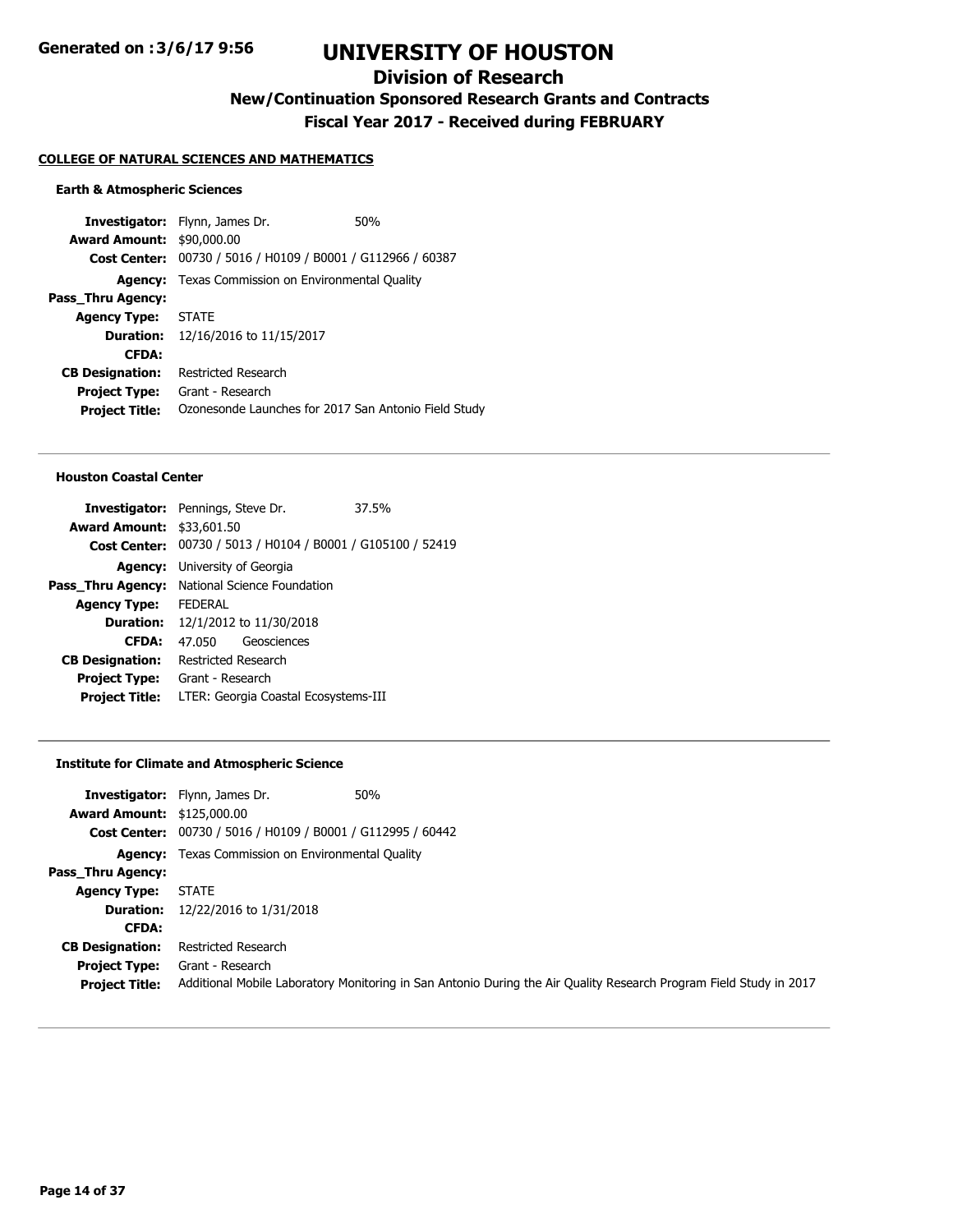# **Division of Research**

**New/Continuation Sponsored Research Grants and Contracts**

**Fiscal Year 2017 - Received during FEBRUARY**

## **COLLEGE OF NATURAL SCIENCES AND MATHEMATICS**

## **Institute for Climate and Atmospheric Science**

**Investigator:** Flynn, James Dr. 60% **Award Amount:** \$90,000.00 **Cost Center:** 00730 / 5016 / H0109 / B0001 / G112966 / 60387 **Agency:** Texas Commission on Environmental Quality **Pass\_Thru Agency: Agency Type:** STATE **Duration:** 12/16/2016 to 11/15/2017 **CFDA: CB Designation:** Restricted Research **Project Type:** Grant - Research **Project Title:** Ozonesonde Launches for 2017 San Antonio Field Study

#### **Mathematics**

|                                            |                                    | 25%                                                                                                                                                                                                                                         |
|--------------------------------------------|------------------------------------|---------------------------------------------------------------------------------------------------------------------------------------------------------------------------------------------------------------------------------------------|
|                                            |                                    |                                                                                                                                                                                                                                             |
| <b>Cost Center:</b>                        |                                    |                                                                                                                                                                                                                                             |
|                                            |                                    |                                                                                                                                                                                                                                             |
|                                            |                                    |                                                                                                                                                                                                                                             |
| <b>FEDERAL</b>                             |                                    |                                                                                                                                                                                                                                             |
|                                            |                                    |                                                                                                                                                                                                                                             |
| 47.049                                     | Mathematical and Physical Sciences |                                                                                                                                                                                                                                             |
|                                            |                                    |                                                                                                                                                                                                                                             |
| Grant - Research                           |                                    |                                                                                                                                                                                                                                             |
| Houston Summer School on Dynamical Systems |                                    |                                                                                                                                                                                                                                             |
|                                            |                                    | <b>Investigator:</b> Torok, Andrei Dr.<br><b>Award Amount: \$11,250.00</b><br>00730 / 5013 / H0110 / B0001 / G112789 / 60480<br><b>Agency:</b> National Science Foundation<br><b>Duration:</b> 4/1/2017 to 3/31/2018<br>Restricted Research |

|                                            | 25%                                                                                                                                                                                                              |
|--------------------------------------------|------------------------------------------------------------------------------------------------------------------------------------------------------------------------------------------------------------------|
|                                            |                                                                                                                                                                                                                  |
|                                            |                                                                                                                                                                                                                  |
|                                            |                                                                                                                                                                                                                  |
|                                            |                                                                                                                                                                                                                  |
| <b>FFDFRAI</b>                             |                                                                                                                                                                                                                  |
|                                            |                                                                                                                                                                                                                  |
| 47 049                                     | Mathematical and Physical Sciences                                                                                                                                                                               |
| Restricted Research                        |                                                                                                                                                                                                                  |
| Grant - Research                           |                                                                                                                                                                                                                  |
| Houston Summer School on Dynamical Systems |                                                                                                                                                                                                                  |
|                                            | Investigator: Climenhaga, Vaughn Dr.<br><b>Award Amount: \$11,250.00</b><br>Cost Center: 00730 / 5013 / H0110 / B0001 / G112789 / 60480<br>National Science Foundation<br><b>Duration:</b> 4/1/2017 to 3/31/2018 |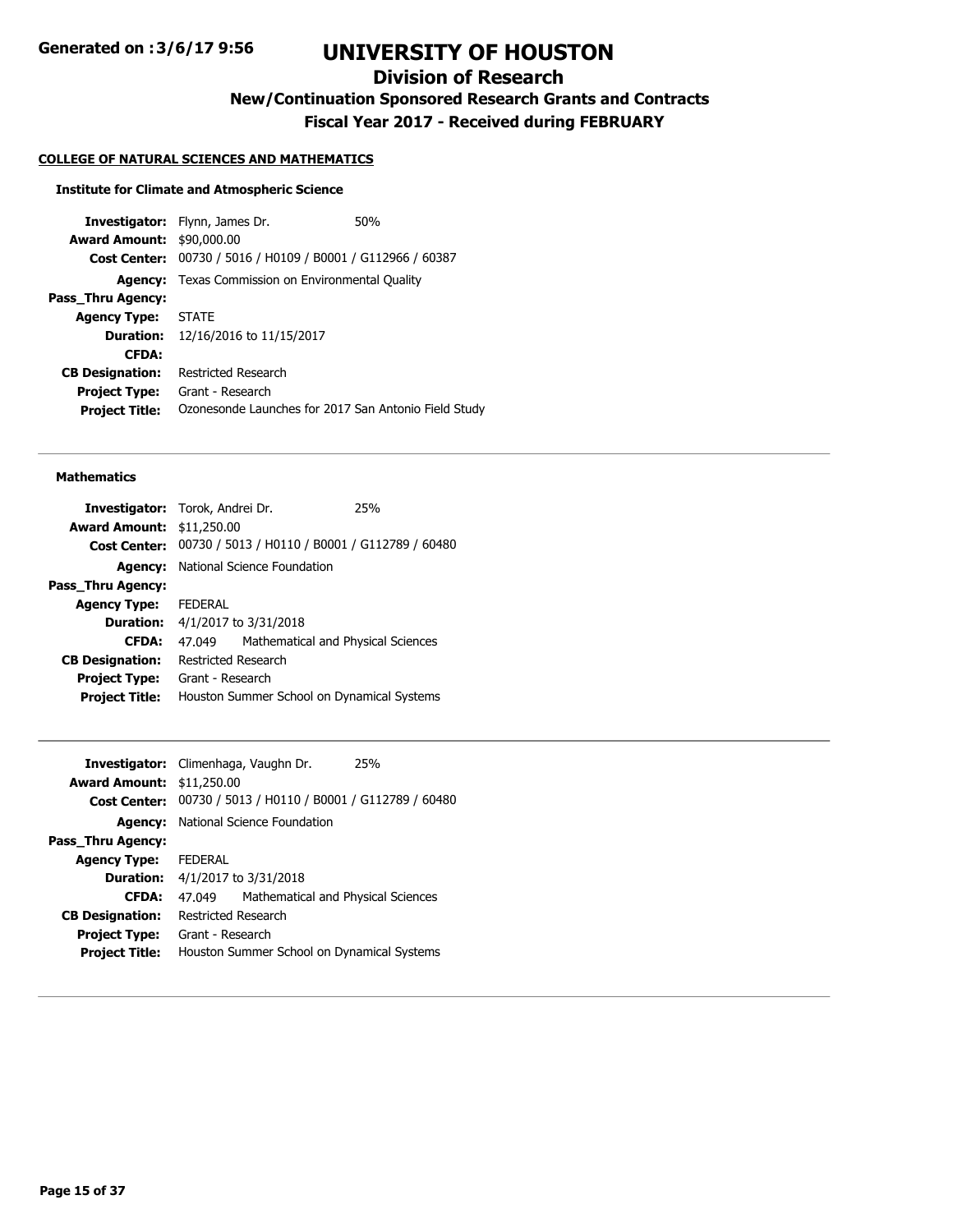# **Division of Research**

**New/Continuation Sponsored Research Grants and Contracts**

**Fiscal Year 2017 - Received during FEBRUARY**

## **COLLEGE OF NATURAL SCIENCES AND MATHEMATICS**

## **Mathematics**

| <b>Award Amount: \$11,250.00</b><br>Cost Center: 00730 / 5013 / H0110 / B0001 / G112789 / 60480<br><b>Agency:</b> National Science Foundation<br>Pass Thru Agency:<br>FEDERAL<br><b>Agency Type:</b><br><b>Duration:</b> 4/1/2017 to 3/31/2018<br>Mathematical and Physical Sciences<br><b>CFDA:</b><br>47.049<br><b>CB Designation:</b><br>Restricted Research<br><b>Project Type:</b><br>Grant - Research<br>Houston Summer School on Dynamical Systems<br><b>Project Title:</b> | <b>Investigator:</b> Haynes, Alan Dr. |  |  | 25% |
|------------------------------------------------------------------------------------------------------------------------------------------------------------------------------------------------------------------------------------------------------------------------------------------------------------------------------------------------------------------------------------------------------------------------------------------------------------------------------------|---------------------------------------|--|--|-----|
|                                                                                                                                                                                                                                                                                                                                                                                                                                                                                    |                                       |  |  |     |
|                                                                                                                                                                                                                                                                                                                                                                                                                                                                                    |                                       |  |  |     |
|                                                                                                                                                                                                                                                                                                                                                                                                                                                                                    |                                       |  |  |     |
|                                                                                                                                                                                                                                                                                                                                                                                                                                                                                    |                                       |  |  |     |
|                                                                                                                                                                                                                                                                                                                                                                                                                                                                                    |                                       |  |  |     |
|                                                                                                                                                                                                                                                                                                                                                                                                                                                                                    |                                       |  |  |     |
|                                                                                                                                                                                                                                                                                                                                                                                                                                                                                    |                                       |  |  |     |
|                                                                                                                                                                                                                                                                                                                                                                                                                                                                                    |                                       |  |  |     |
|                                                                                                                                                                                                                                                                                                                                                                                                                                                                                    |                                       |  |  |     |
|                                                                                                                                                                                                                                                                                                                                                                                                                                                                                    |                                       |  |  |     |

| <b>Investigator:</b> Ott, William Dr. |                                            |                                                             | 25% |
|---------------------------------------|--------------------------------------------|-------------------------------------------------------------|-----|
| <b>Award Amount: \$11,250.00</b>      |                                            |                                                             |     |
|                                       |                                            | Cost Center: 00730 / 5013 / H0110 / B0001 / G112789 / 60480 |     |
|                                       |                                            | <b>Agency:</b> National Science Foundation                  |     |
| Pass Thru Agency:                     |                                            |                                                             |     |
| <b>Agency Type: FEDERAL</b>           |                                            |                                                             |     |
|                                       |                                            | <b>Duration:</b> 4/1/2017 to 3/31/2018                      |     |
| <b>CFDA:</b>                          | 47.049                                     | Mathematical and Physical Sciences                          |     |
| <b>CB Designation:</b>                | Restricted Research                        |                                                             |     |
| <b>Project Type:</b>                  | Grant - Research                           |                                                             |     |
| <b>Project Title:</b>                 | Houston Summer School on Dynamical Systems |                                                             |     |
|                                       |                                            |                                                             |     |

## **Physics**

|                                  | <b>Investigator:</b> Freundlich, Alexandre Dr.              | 20%                                                                                       |
|----------------------------------|-------------------------------------------------------------|-------------------------------------------------------------------------------------------|
| <b>Award Amount: \$18,500.00</b> |                                                             |                                                                                           |
|                                  | Cost Center: 00730 / 5013 / H0453 / B0001 / G108286 / 59724 |                                                                                           |
|                                  | <b>Agency:</b> Arizona State University                     |                                                                                           |
|                                  | <b>Pass_Thru Agency:</b> National Science Foundation        |                                                                                           |
| <b>Agency Type:</b>              | FEDERAL                                                     |                                                                                           |
|                                  | <b>Duration:</b> 8/1/2016 to 7/31/2017                      |                                                                                           |
| <b>CFDA:</b>                     | <b>Engineering Grants</b><br>47.041                         |                                                                                           |
| <b>CB Designation:</b>           | Restricted Research                                         |                                                                                           |
| <b>Project Type:</b>             | Grant - Research                                            |                                                                                           |
| <b>Project Title:</b>            |                                                             | Engineering Research Cecnter for Quantum Energy and Sustainable Solar Technologies: QESST |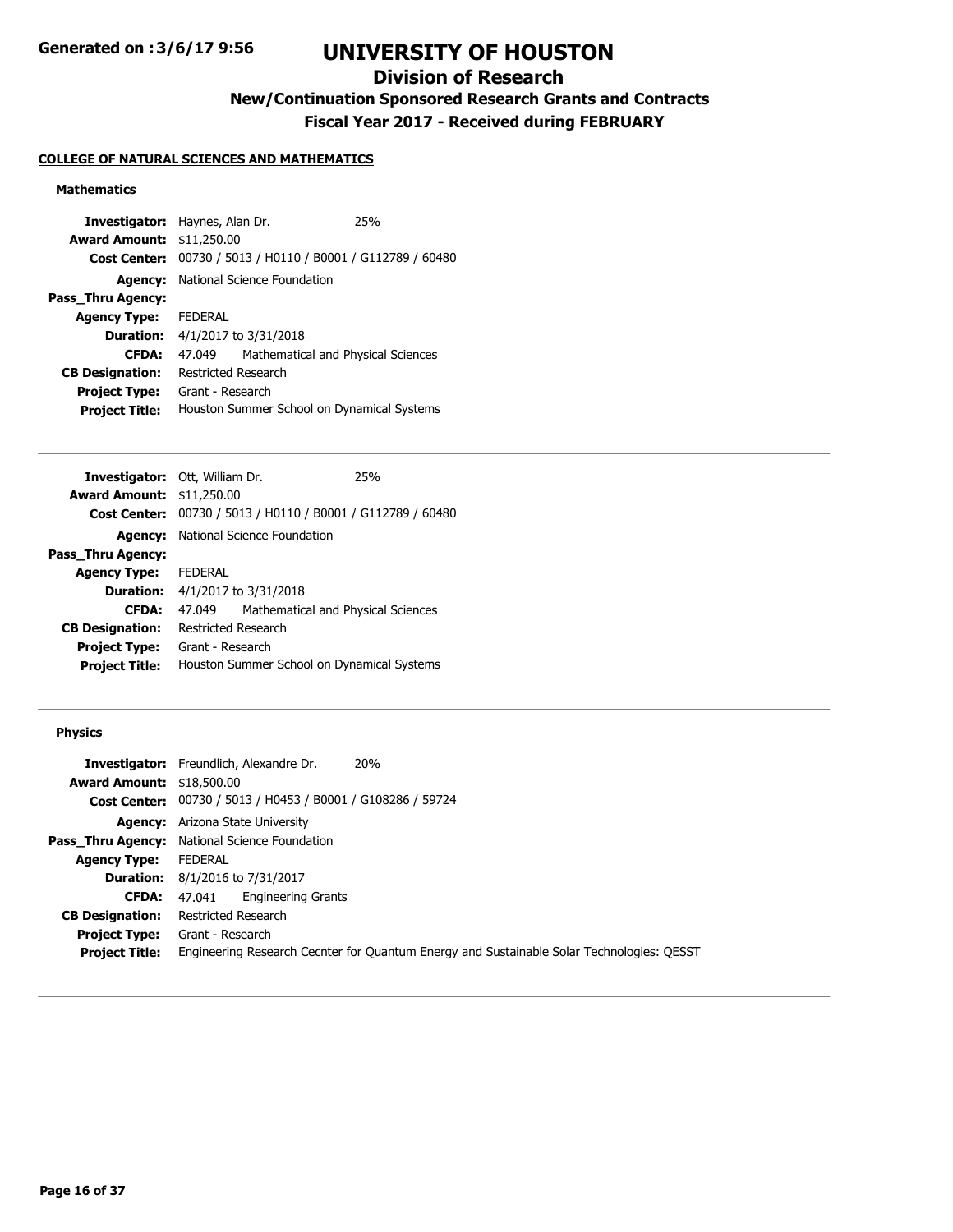# **Division of Research**

**New/Continuation Sponsored Research Grants and Contracts**

**Fiscal Year 2017 - Received during FEBRUARY**

## **COLLEGE OF NATURAL SCIENCES AND MATHEMATICS**

### **Physics**

|                                  | <b>Investigator:</b> Lytvynchuk, Oleksandr Dr.<br>30%                                                                                         |
|----------------------------------|-----------------------------------------------------------------------------------------------------------------------------------------------|
| <b>Award Amount: \$4,800.00</b>  |                                                                                                                                               |
| <b>Cost Center:</b>              | 00730 / 5022 / H0452 / B0001 / C109498 / 59211                                                                                                |
| <b>Agency:</b>                   | Honeywell, Inc.                                                                                                                               |
| Pass_Thru Agency:                |                                                                                                                                               |
| Agency Type:                     | <b>PROFIT</b>                                                                                                                                 |
| <b>Duration:</b>                 | 4/16/2015 to 7/31/2015                                                                                                                        |
| <b>CFDA:</b>                     |                                                                                                                                               |
| <b>CB Designation:</b>           | Restricted Research                                                                                                                           |
| <b>Project Type:</b>             | Grant - Research                                                                                                                              |
| <b>Project Title:</b>            | Thermal Stability of Organosulfur Compounds - Continuation                                                                                    |
|                                  |                                                                                                                                               |
|                                  | <b>Investigator:</b> Pinsky, Lawrence S. Dr.<br>100%                                                                                          |
|                                  |                                                                                                                                               |
| <b>Award Amount: \$37,120.00</b> |                                                                                                                                               |
|                                  | <b>Cost Center:</b> 00730 / 5016 / H0112 / B0001 / G108055 / 55068<br>$\cdots$ $\cdots$ $\cdots$ $\cdots$ $\cdots$ $\cdots$ $\cdots$ $\cdots$ |
|                                  |                                                                                                                                               |

|                        | Cost Center: 00730 / 5016 / H0112 / B0001 / G108055 / 55068                                                |
|------------------------|------------------------------------------------------------------------------------------------------------|
|                        | <b>Agency:</b> University of Texas MD Anderson Cancer Center                                               |
| Pass Thru Agency:      |                                                                                                            |
| <b>Agency Type:</b>    | <b>STATE</b>                                                                                               |
|                        | <b>Duration:</b> $2/1/2014$ to $1/31/2018$                                                                 |
| <b>CFDA:</b>           |                                                                                                            |
| <b>CB Designation:</b> | Restricted Research                                                                                        |
| <b>Project Type:</b>   | Grant - Research                                                                                           |
| <b>Project Title:</b>  | Implementation of radiosensitive gel to verify dose distributions for MR-quided treatment delivery systems |
|                        |                                                                                                            |

| <b>Award Amount: \$2,500.00</b> | <b>Investigator:</b> Brazdeikis, Audrius Dr.<br>25%<br>Cost Center: 00730 / 5022 / H0452 / B0001 / C110784 / 58894 |
|---------------------------------|--------------------------------------------------------------------------------------------------------------------|
|                                 |                                                                                                                    |
| <b>Agency:</b>                  | Endomagnetics Ltd                                                                                                  |
| Pass Thru Agency:               |                                                                                                                    |
| <b>Agency Type:</b>             | PROFIT                                                                                                             |
|                                 | <b>Duration:</b> $2/1/2016$ to $8/31/2017$                                                                         |
| <b>CFDA:</b>                    |                                                                                                                    |
| <b>CB Designation:</b>          | Restricted Research                                                                                                |
| <b>Project Type:</b>            | Contract - Research                                                                                                |
| <b>Project Title:</b>           | Characterization of various non-cryogenic magnetic sensors                                                         |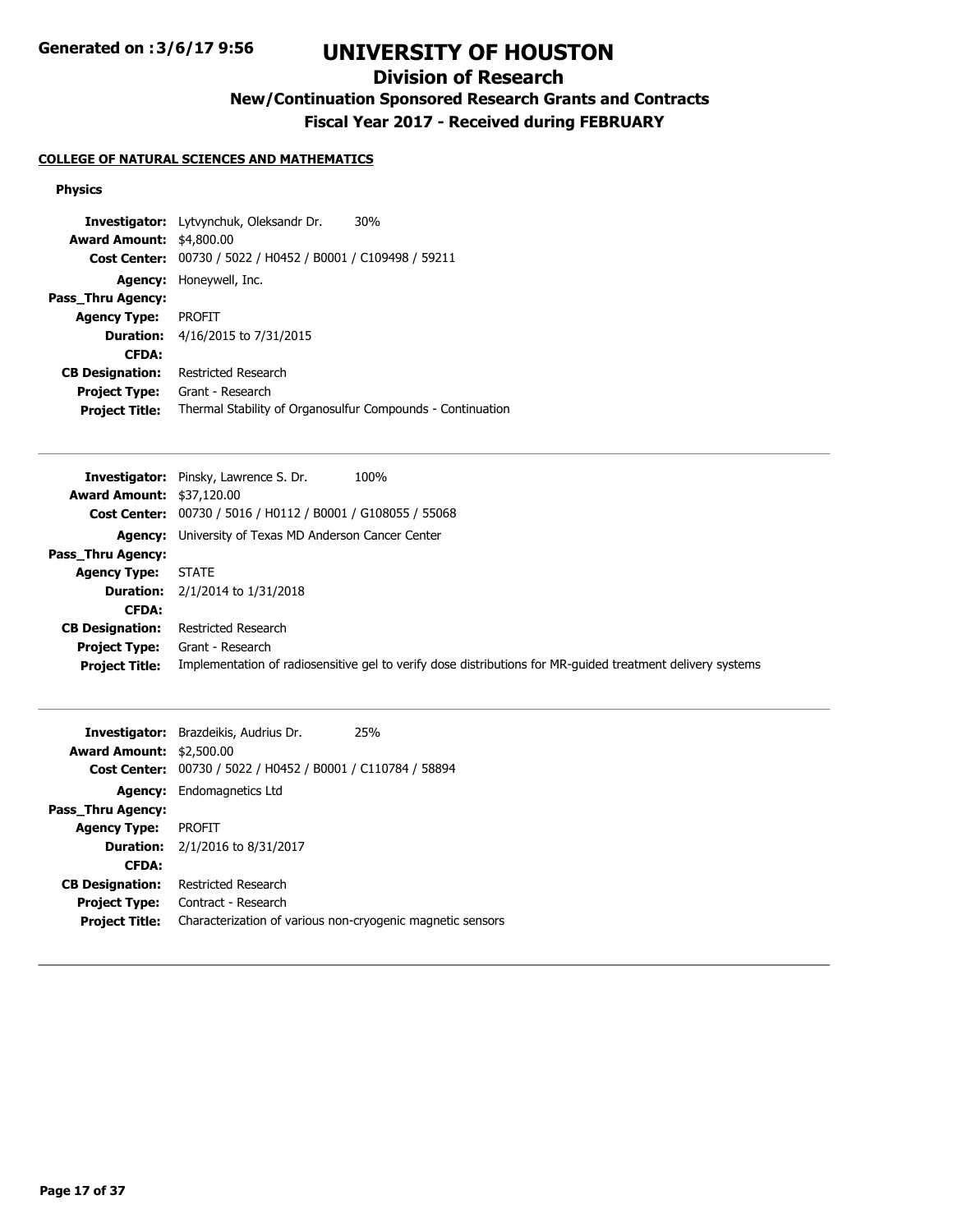# **Division of Research**

**New/Continuation Sponsored Research Grants and Contracts**

**Fiscal Year 2017 - Received during FEBRUARY**

## **COLLEGE OF NATURAL SCIENCES AND MATHEMATICS**

### **Physics**

|                                  | <b>Investigator:</b> Ren, Zhifeng Dr.<br>50%                                                                 |
|----------------------------------|--------------------------------------------------------------------------------------------------------------|
| <b>Award Amount: \$15,000.00</b> |                                                                                                              |
|                                  | Cost Center: 00730 / 5013 / H0452 / B0001 / G110372 / 57855                                                  |
|                                  | <b>Agency:</b> Boise State University                                                                        |
|                                  | Pass_Thru Agency: U.S. Department of Energy                                                                  |
| <b>Agency Type:</b>              | FEDERAL                                                                                                      |
|                                  | <b>Duration:</b> 7/1/2015 to 12/31/2017                                                                      |
| CFDA:                            | Nuclear Energy Research, Development and Demonstration<br>81.121                                             |
| <b>CB Designation:</b>           | Restricted Research                                                                                          |
| <b>Project Type:</b>             | Grant - Research                                                                                             |
| <b>Project Title:</b>            | Nanostructured Bulk Thermoelectric Generator for Efficient Power Harvesting for Self-powered Sensor Networks |

#### **COLLEGE OF OPTOMETRY**

### **Optometry Vision Sciences**

|                                  | <b>Investigator:</b> Smith III, Earl L. Dr.                 | 5% |
|----------------------------------|-------------------------------------------------------------|----|
| <b>Award Amount: \$16,931.25</b> |                                                             |    |
|                                  | Cost Center: 00730 / 5013 / H0114 / B0001 / G110184 / 58966 |    |
|                                  | <b>Agency:</b> National Eye Institute                       |    |
| Pass Thru Agency:                |                                                             |    |
| <b>Agency Type:</b>              | <b>FEDERAL</b>                                              |    |
| <b>Duration:</b>                 | 3/1/2016 to 2/28/2019                                       |    |
| <b>CFDA:</b>                     | Vision Research<br>93.867                                   |    |
| <b>CB Designation:</b>           | <b>Restricted Research</b>                                  |    |
| <b>Project Type:</b>             | Grant - Research                                            |    |
| <b>Project Title:</b>            | Amblyopia and Study of Cortical Mechanisms                  |    |

| <b>Investigator:</b> Wensveen, Janice Dr. |                                       |                                            | 20%                                                         |
|-------------------------------------------|---------------------------------------|--------------------------------------------|-------------------------------------------------------------|
| <b>Award Amount: \$67,725.00</b>          |                                       |                                            |                                                             |
|                                           |                                       |                                            | Cost Center: 00730 / 5013 / H0114 / B0001 / G110184 / 58966 |
|                                           | <b>Agency:</b> National Eye Institute |                                            |                                                             |
| Pass Thru Agency:                         |                                       |                                            |                                                             |
| <b>Agency Type: FEDERAL</b>               |                                       |                                            |                                                             |
| <b>Duration:</b>                          | 3/1/2016 to 2/28/2019                 |                                            |                                                             |
| <b>CFDA:</b>                              |                                       | 93.867 Vision Research                     |                                                             |
| <b>CB Designation:</b>                    | Restricted Research                   |                                            |                                                             |
| <b>Project Type:</b>                      | Grant - Research                      |                                            |                                                             |
| <b>Project Title:</b>                     |                                       | Amblyopia and Study of Cortical Mechanisms |                                                             |
|                                           |                                       |                                            |                                                             |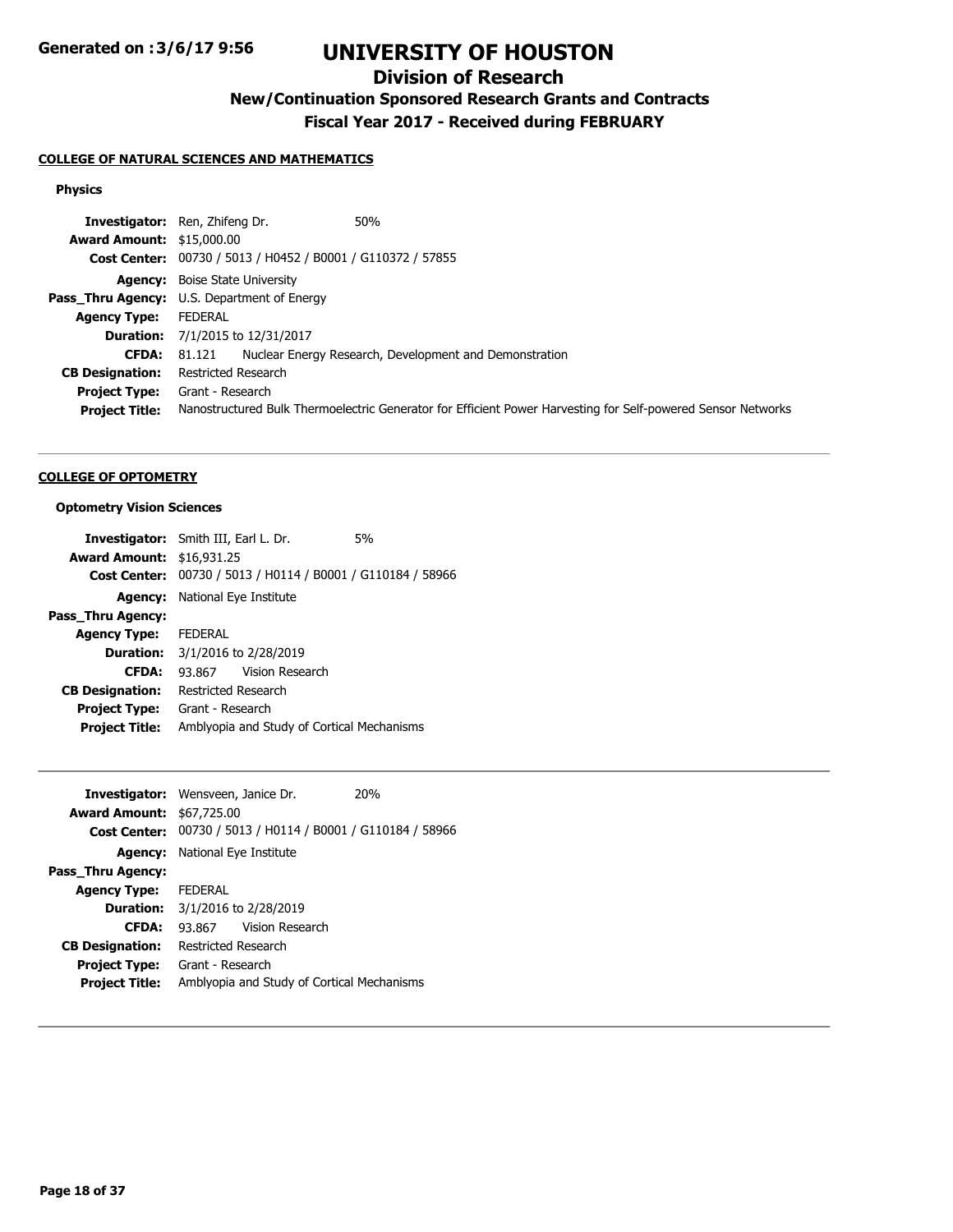# **Division of Research**

**New/Continuation Sponsored Research Grants and Contracts**

**Fiscal Year 2017 - Received during FEBRUARY**

#### **COLLEGE OF OPTOMETRY**

## **Optometry Vision Sciences**

| <b>Investigator:</b> Das, Vallabh Dr. |                                            |                                                | 5 <sub>%</sub> |
|---------------------------------------|--------------------------------------------|------------------------------------------------|----------------|
| <b>Award Amount: \$16,931.25</b>      |                                            |                                                |                |
| <b>Cost Center:</b>                   |                                            | 00730 / 5013 / H0114 / B0001 / G110184 / 58966 |                |
|                                       | <b>Agency:</b> National Eye Institute      |                                                |                |
| Pass_Thru Agency:                     |                                            |                                                |                |
| <b>Agency Type:</b>                   | FEDERAL                                    |                                                |                |
| <b>Duration:</b>                      |                                            | 3/1/2016 to 2/28/2019                          |                |
| <b>CFDA:</b>                          | 93.867                                     | Vision Research                                |                |
| <b>CB Designation:</b>                | Restricted Research                        |                                                |                |
| <b>Project Type:</b>                  | Grant - Research                           |                                                |                |
| <b>Project Title:</b>                 | Amblyopia and Study of Cortical Mechanisms |                                                |                |
|                                       |                                            |                                                |                |

| <b>Award Amount: \$23,940.00</b><br>Cost Center: 00730 / 5022 / H0114 / B0001 / C111672 / 59507<br><b>Agency:</b> Alcon Laboratories<br>Pass Thru Agency:<br>PROFIT<br><b>Agency Type:</b><br><b>Duration:</b> 7/8/2016 to 7/31/2017<br><b>CFDA:</b> |                                                                                                                        |  |
|------------------------------------------------------------------------------------------------------------------------------------------------------------------------------------------------------------------------------------------------------|------------------------------------------------------------------------------------------------------------------------|--|
|                                                                                                                                                                                                                                                      |                                                                                                                        |  |
|                                                                                                                                                                                                                                                      |                                                                                                                        |  |
|                                                                                                                                                                                                                                                      |                                                                                                                        |  |
|                                                                                                                                                                                                                                                      |                                                                                                                        |  |
|                                                                                                                                                                                                                                                      |                                                                                                                        |  |
|                                                                                                                                                                                                                                                      |                                                                                                                        |  |
|                                                                                                                                                                                                                                                      |                                                                                                                        |  |
| <b>CB Designation:</b><br>Restricted Research                                                                                                                                                                                                        |                                                                                                                        |  |
| <b>Project Type:</b><br>Grant - Research                                                                                                                                                                                                             |                                                                                                                        |  |
|                                                                                                                                                                                                                                                      | Repeatability of Lid Wiper Epitheliopathy and its Correlation to Other Dry Eye Clinical Signs<br><b>Project Title:</b> |  |

|                                 | <b>Investigator:</b> Powell, Daniel Dr.                     | 100%                                                                                                      |
|---------------------------------|-------------------------------------------------------------|-----------------------------------------------------------------------------------------------------------|
| <b>Award Amount: \$7,461.00</b> |                                                             |                                                                                                           |
|                                 | Cost Center: 00730 / 5022 / H0114 / B0001 / C112076 / 59576 |                                                                                                           |
|                                 | <b>Agency:</b> Kala Pharmaceuticals, Inc.                   |                                                                                                           |
| <b>Pass Thru Agency:</b>        |                                                             |                                                                                                           |
| <b>Agency Type:</b>             | <b>PROFIT</b>                                               |                                                                                                           |
|                                 | <b>Duration:</b> 7/15/2016 to 4/30/2017                     |                                                                                                           |
| <b>CFDA:</b>                    |                                                             |                                                                                                           |
| <b>CB Designation:</b>          | <b>Restricted Research</b>                                  |                                                                                                           |
| <b>Project Type:</b>            | Grant - Research                                            |                                                                                                           |
| <b>Project Title:</b>           | Vehicle in Subjects with Dry Eye Disease (IND #117192)      | A Phase 3, Double-Masked, Randomized, Controlled Study of KPI-121 0.25% Ophthalmic Suspension Compared to |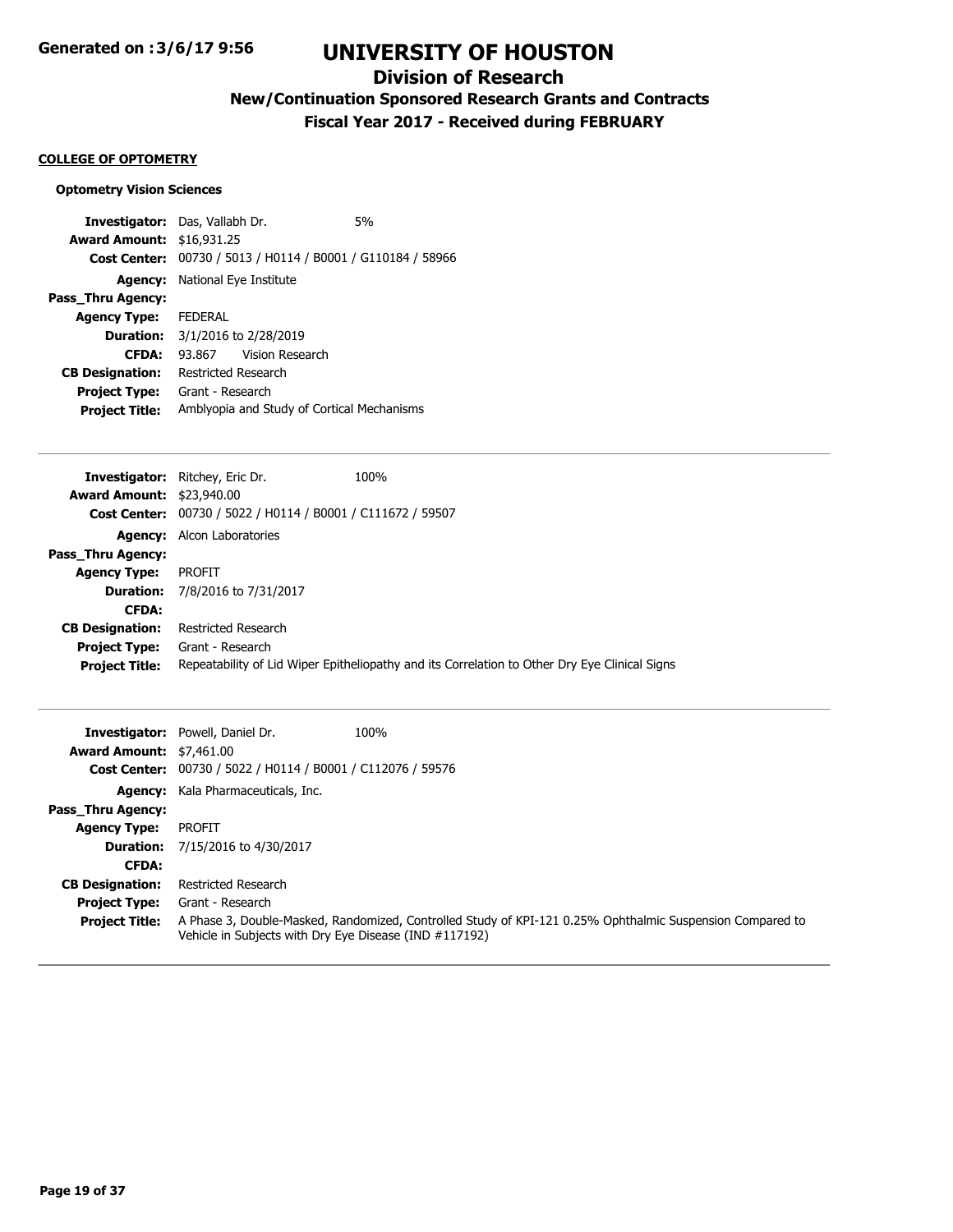## **Division of Research**

**New/Continuation Sponsored Research Grants and Contracts**

**Fiscal Year 2017 - Received during FEBRUARY**

#### **COLLEGE OF OPTOMETRY**

#### **Optometry Vision Sciences**

**Investigator:** Chino, Yuzo M. Dr. 70% **Award Amount:** \$237,037.50 **Cost Center:** 00730 / 5013 / H0114 / B0001 / G110184 / 58966 **Agency:** National Eye Institute **Pass\_Thru Agency: Agency Type:** FEDERAL **Duration:** 3/1/2016 to 2/28/2019 **CFDA:** 93.867 Vision Research **CB Designation:** Restricted Research **Project Type:** Grant - Research **Project Title:** Amblyopia and Study of Cortical Mechanisms

|                                  | Investigator: Rump, Rachel Dr.                              | 100% |
|----------------------------------|-------------------------------------------------------------|------|
| <b>Award Amount: \$14,875.00</b> |                                                             |      |
|                                  | Cost Center: 00730 / 5022 / H0114 / B0001 / C112075 / 59534 |      |
|                                  | <b>Agency:</b> Vision Path Inc.                             |      |
| Pass_Thru Agency:                |                                                             |      |
| <b>Agency Type: PROFIT</b>       |                                                             |      |
|                                  | <b>Duration:</b> 7/1/2016 to 3/31/2017                      |      |
| <b>CFDA:</b>                     |                                                             |      |
| <b>CB Designation:</b>           | Restricted Research                                         |      |
| Project Type:                    | Grant - Research                                            |      |
| <b>Project Title:</b>            | Daily Contact Lens Comparison Trial                         |      |
|                                  |                                                             |      |

#### **COLLEGE OF PHARMACY**

#### **Pharmacological and Pharmaceutical Sciences**

|                                   | <b>Investigator:</b> Statsyuk, Alexander                    | 100%                                                               |  |
|-----------------------------------|-------------------------------------------------------------|--------------------------------------------------------------------|--|
| <b>Award Amount: \$265,851.00</b> |                                                             |                                                                    |  |
|                                   | Cost Center: 00730 / 5013 / H0117 / B0001 / G112919 / 60375 |                                                                    |  |
| Agency:                           | National Institute of General Medical Sciences              |                                                                    |  |
| Pass Thru Agency:                 |                                                             |                                                                    |  |
| <b>Agency Type:</b>               | <b>FFDFRAI</b>                                              |                                                                    |  |
| <b>Duration:</b>                  | 9/1/2016 to 6/30/2020                                       |                                                                    |  |
| <b>CFDA:</b>                      | 93.859                                                      | Pharmacology, Physiology, and Biological Chemistry Research        |  |
| <b>CB Designation:</b>            | <b>Restricted Research</b>                                  |                                                                    |  |
| <b>Project Type:</b>              | Grant - Research                                            |                                                                    |  |
| <b>Project Title:</b>             | therapeutics                                                | Pharmacological Inhibitors of Nedd4 ubiguitin ligase as anticancer |  |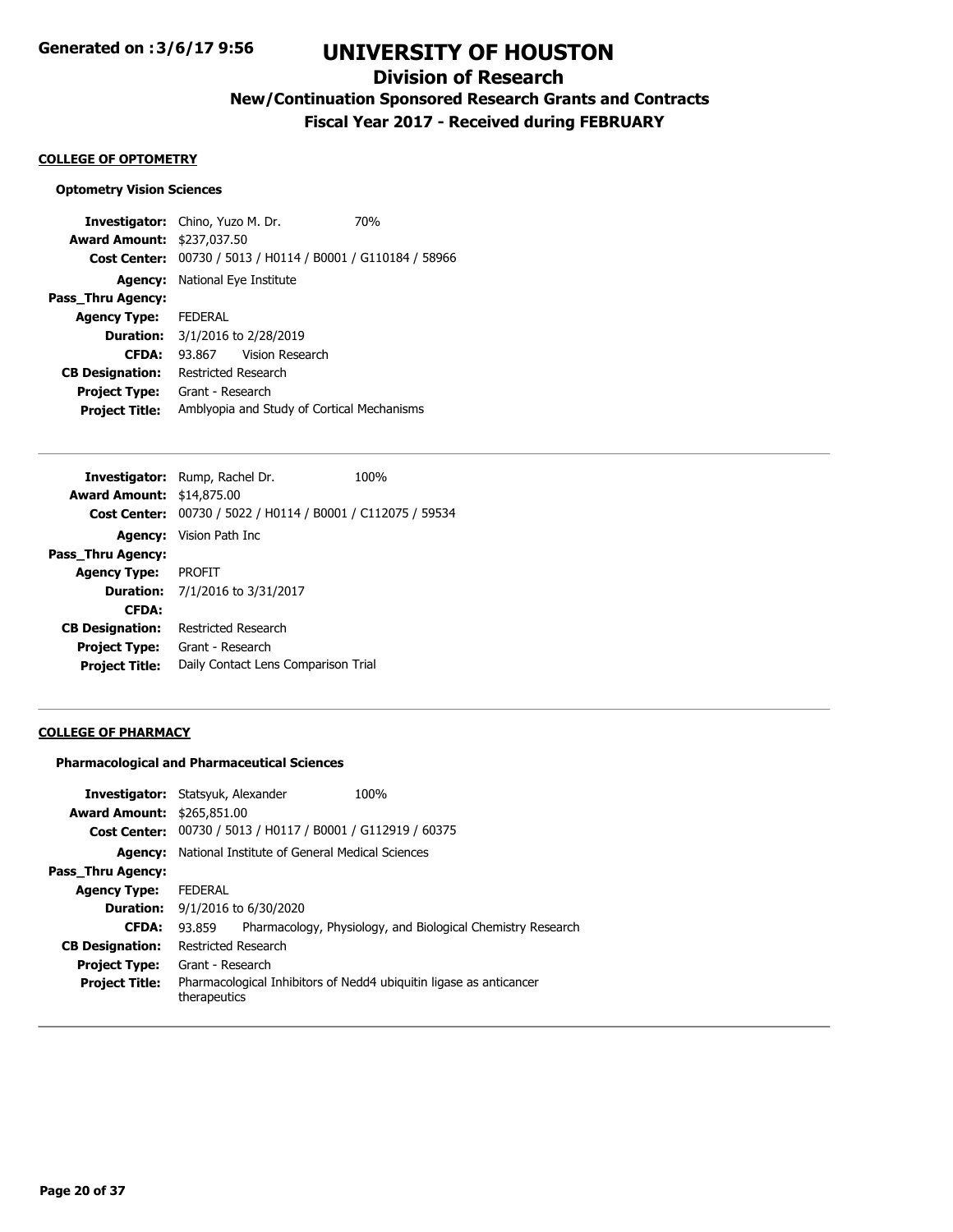# **Division of Research**

**New/Continuation Sponsored Research Grants and Contracts**

**Fiscal Year 2017 - Received during FEBRUARY**

#### **COLLEGE OF PHARMACY**

#### **Pharmacological and Pharmaceutical Sciences**

| <b>Investigator:</b> Gao, Song Dr.                          | 100%                                                                                                           |
|-------------------------------------------------------------|----------------------------------------------------------------------------------------------------------------|
| <b>Award Amount: \$75,667.00</b>                            |                                                                                                                |
| Cost Center: 00730 / 5013 / H0117 / B0001 / G111594 / 60616 |                                                                                                                |
| <b>Agency:</b> National Cancer Institute                    |                                                                                                                |
|                                                             |                                                                                                                |
| FEDERAL                                                     |                                                                                                                |
| 1/26/2017 to 12/31/2018                                     |                                                                                                                |
| Cancer Cause and Prevention Research<br>93.393              |                                                                                                                |
| Restricted Research                                         |                                                                                                                |
| Grant - Research                                            |                                                                                                                |
|                                                             | Developing Recycled Colon Bioavailable (r-CB) COXIBs for the Treatment of Familial Adenomatous Polyposis (FAP) |
|                                                             |                                                                                                                |

| <b>Investigator:</b> Guo, Bin Dr. |                       | 100%                                                               |
|-----------------------------------|-----------------------|--------------------------------------------------------------------|
| <b>Award Amount: \$83,000.00</b>  |                       |                                                                    |
|                                   |                       | <b>Cost Center:</b> 00730 / 5013 / H0117 / B0001 / G112614 / 60392 |
| Agency:                           |                       | North Dakota State University - All Campuses                       |
| <b>Pass Thru Agency:</b>          |                       | National Institute of General Medical Sciences                     |
| <b>Agency Type:</b>               | <b>FEDERAL</b>        |                                                                    |
| <b>Duration:</b>                  | 9/1/2016 to 8/30/2017 |                                                                    |
| <b>CFDA:</b>                      | 93.859                | Pharmacology, Physiology, and Biological Chemistry Research        |
| <b>CB Designation:</b>            | Restricted Research   |                                                                    |
| <b>Project Type:</b>              | Grant - Research      |                                                                    |
| <b>Project Title:</b>             |                       | Echogenic Polymersomes for Triggered Contents Release              |
|                                   |                       |                                                                    |

## **COLLEGE OF TECHNOLOGY**

## **Engineering Technology**

|                                 | <b>Investigator:</b> Shireen, Wajiha Dr.                    | 100% |
|---------------------------------|-------------------------------------------------------------|------|
| <b>Award Amount: \$1,000.00</b> |                                                             |      |
|                                 | Cost Center: 00730 / 5022 / H0139 / B0001 / C112098 / 60584 |      |
|                                 | <b>Agency:</b> MARTECH International, Inc.                  |      |
| Pass Thru Agency:               |                                                             |      |
| <b>Agency Type:</b>             | <b>PROFIT</b>                                               |      |
|                                 | <b>Duration:</b> 1/15/2017 to 5/31/2017                     |      |
| <b>CFDA:</b>                    |                                                             |      |
| <b>CB Designation:</b>          | Restricted Research                                         |      |
| <b>Project Type:</b>            | Grant - Research                                            |      |
| <b>Project Title:</b>           | Micro-grid Simulation Study                                 |      |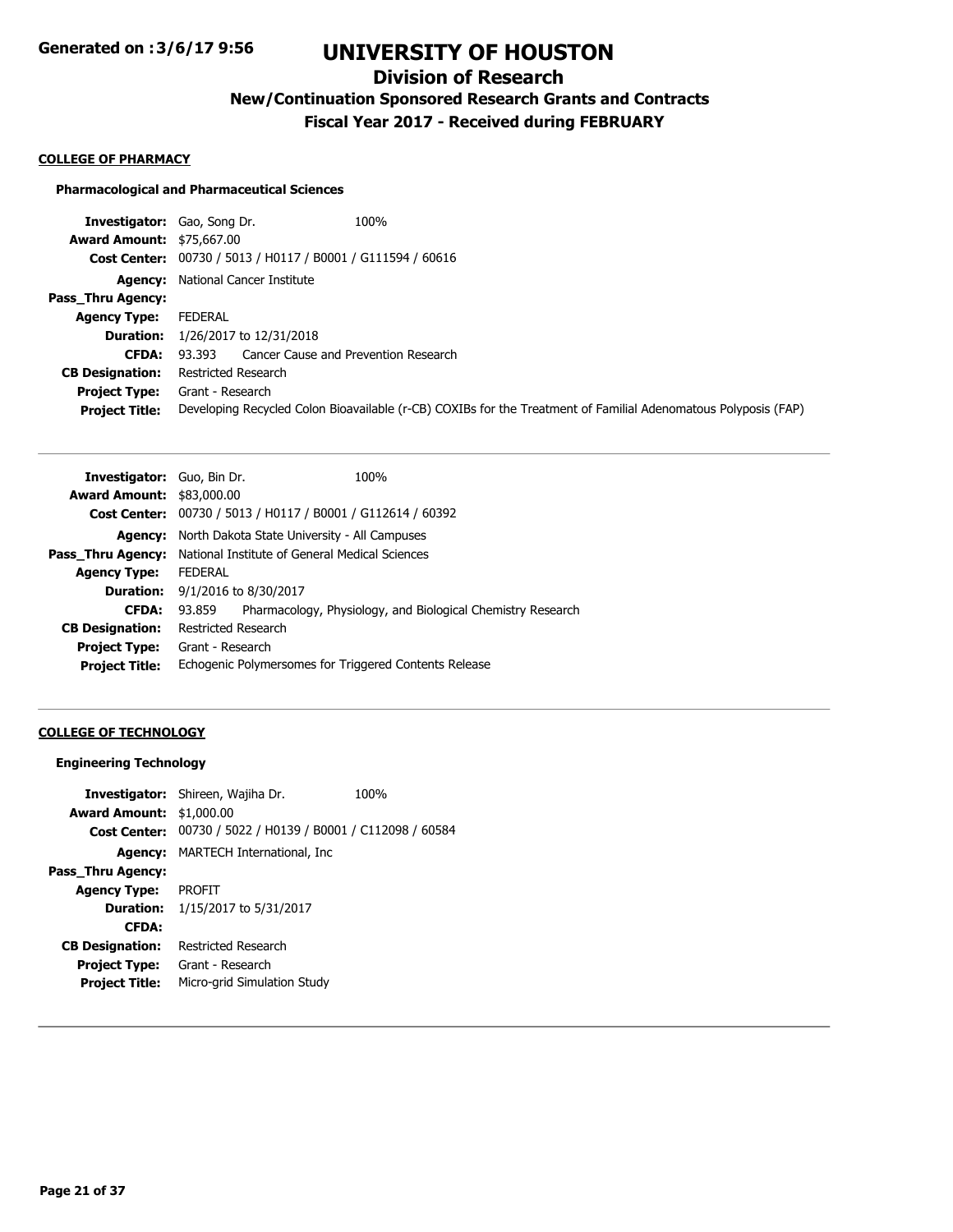# **Division of Research**

**New/Continuation Sponsored Research Grants and Contracts**

**Fiscal Year 2017 - Received during FEBRUARY**

#### **COLLEGE OF TECHNOLOGY**

# **Human Development and Consumer Science**

**Investigator:** Hines, Andrew Dr. 100% **Award Amount:** \$12,500.00 **Cost Center:** 00730 / 5022 / H0140 / B0001 / C112831 / 60417 **Agency:** Kimberly Clark Corporation **Pass\_Thru Agency: Agency Type:** PROFIT **Duration:** 12/1/2016 to 5/31/2017 **CFDA: CB Designation:** Restricted Research **Project Type:** Grant - Research **Project Title:** Deep Dive into "Technology for Baby and Childcare Products to 2030"

#### **COLLEGE OF THE ARTS**

#### **Art**

|                                  | <b>Investigator:</b> Meza, Abinadi Prof.       | 100% |
|----------------------------------|------------------------------------------------|------|
| <b>Award Amount: \$23,929.00</b> |                                                |      |
| <b>Cost Center:</b>              | 00730 / 5021 / H0083 / B0100 / C112977 / 60610 |      |
| Agency:                          | Donner Canadian Foundation                     |      |
| Pass Thru Agency:                |                                                |      |
| <b>Agency Type:</b>              | <b>FOUNDATION</b>                              |      |
| <b>Duration:</b>                 | 10/1/2016 to 8/31/2018                         |      |
| <b>CFDA:</b>                     |                                                |      |
| <b>CB Designation:</b>           | Non Restricted Research                        |      |
| <b>Project Type:</b>             | Grant - Research                               |      |
| <b>Project Title:</b>            | Antarctic Fieldwork Initiative                 |      |

|                                  | Investigator: Meza, Abinadi Prof.                           | 100% |
|----------------------------------|-------------------------------------------------------------|------|
| <b>Award Amount: \$37,395.00</b> |                                                             |      |
|                                  | Cost Center: 00730 / 5021 / H0083 / A0001 / C112737 / 60510 |      |
|                                  | <b>Agency:</b> French American Cultural Exchange Foundation |      |
| Pass Thru Agency:                |                                                             |      |
| <b>Agency Type: NON PROFIT</b>   |                                                             |      |
| <b>Duration:</b>                 | 9/1/2016 to 8/31/2017                                       |      |
| <b>CFDA:</b>                     |                                                             |      |
| <b>CB Designation:</b>           | Non Research                                                |      |
| <b>Project Type:</b>             | Grant - Instruction                                         |      |
| <b>Project Title:</b>            | Border Crossings: Sites, Spaces, Practices                  |      |
|                                  |                                                             |      |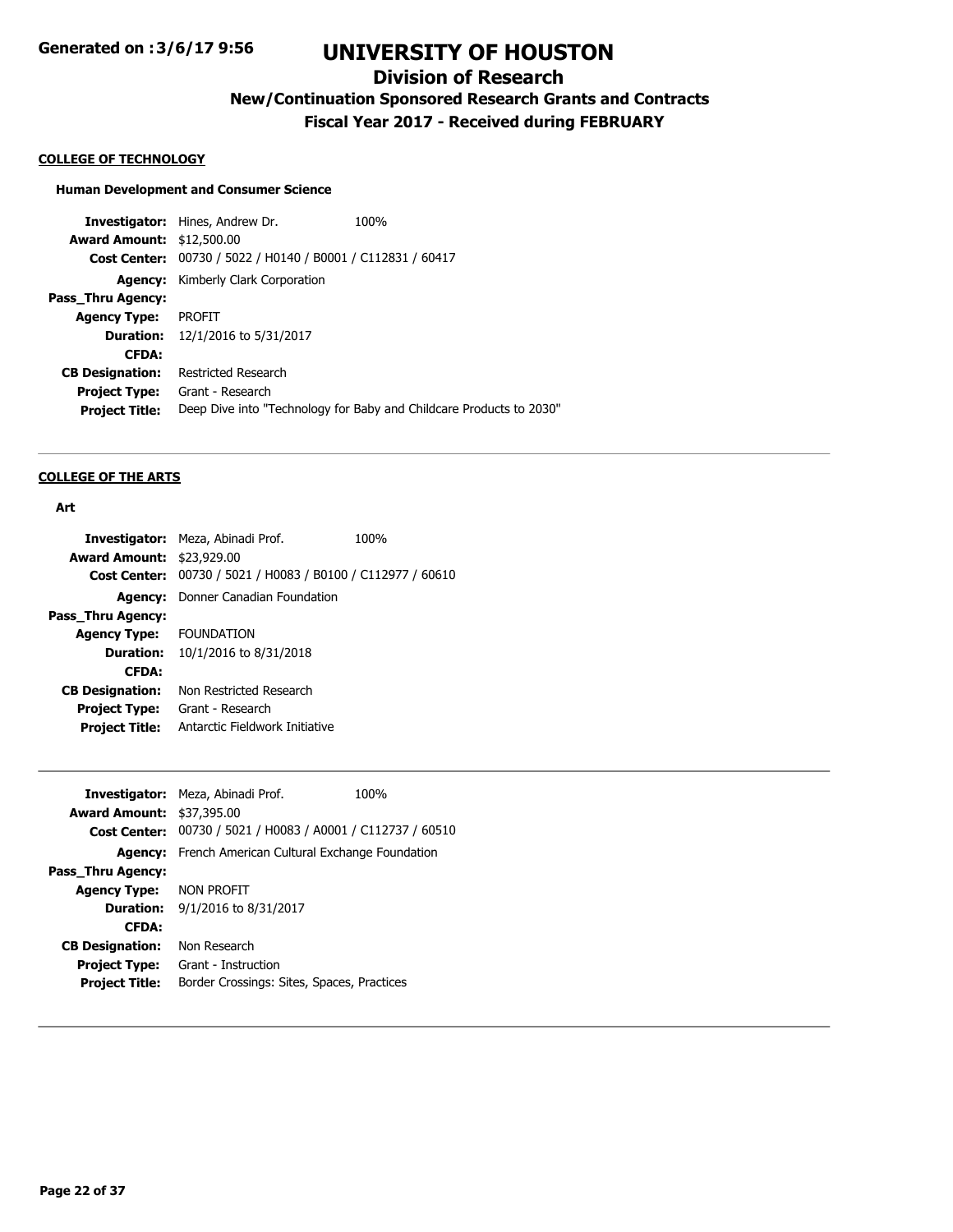## **Division of Research**

# **New/Continuation Sponsored Research Grants and Contracts**

**Fiscal Year 2017 - Received during FEBRUARY**

#### **COLLEGE OF THE ARTS**

### **Blaffer Gallery**

**Investigator:** Schmuckli, Claudia Ms. 100% **Award Amount:** \$6,421.13 **Cost Center:** 00730 / 5021 / H0097 / C0001 / C109902 / 58080 **Agency:** Houston Arts Alliance **Pass\_Thru Agency: Agency Type:** NON PROFIT **Duration:** 7/1/2015 to 6/30/2016 **CFDA: CB Designation:** Non Research **Project Type:** Grant - Public Service **Project Title:** GOS\_General Operating Support 2016

#### **Dean, The College of the Arts**

|                                  | <b>Investigator:</b> Davis, Andrew Dr.                      | 100% |
|----------------------------------|-------------------------------------------------------------|------|
| <b>Award Amount: \$47,997.00</b> |                                                             |      |
|                                  | Cost Center: 00730 / 5021 / H0097 / C0001 / C111647 / 60626 |      |
|                                  | <b>Agency:</b> Houston Arts Alliance                        |      |
| Pass_Thru Agency:                |                                                             |      |
| <b>Agency Type: NON PROFIT</b>   |                                                             |      |
|                                  | <b>Duration:</b> 7/1/2016 to 6/30/2017                      |      |
| <b>CFDA:</b>                     |                                                             |      |
| <b>CB Designation:</b>           | Non Research                                                |      |
| <b>Project Type:</b>             | Grant - Public Service                                      |      |
| <b>Project Title:</b>            | GOS General Operating Support 2016                          |      |
|                                  |                                                             |      |

#### **CULLEN COLLEGE OF ENGINEERING**

#### **Biomedical Engineering**

| <b>Award Amount: \$3,750.00</b> | 100%<br><b>Investigator:</b> Zhang, Yingchun Dr.                                                                      |
|---------------------------------|-----------------------------------------------------------------------------------------------------------------------|
|                                 | <b>Cost Center:</b> 00730 / 5021 / H0071 / B0001 / C111517 / 58935                                                    |
|                                 | <b>Agency:</b> The Society of Urodynamics, Female Pelvic Medicine and Urogenital Reconstruction Foundation            |
| Pass_Thru Agency:               |                                                                                                                       |
| <b>Agency Type:</b>             | <b>FOUNDATION</b>                                                                                                     |
|                                 | <b>Duration:</b> 11/9/2015 to 11/9/2017                                                                               |
| <b>CFDA:</b>                    |                                                                                                                       |
| <b>CB Designation:</b>          | Restricted Research                                                                                                   |
| <b>Project Type:</b>            | Grant - Research                                                                                                      |
| <b>Project Title:</b>           | Characterization of the number of motor units and the innervation zone distribution of female external anal sphincter |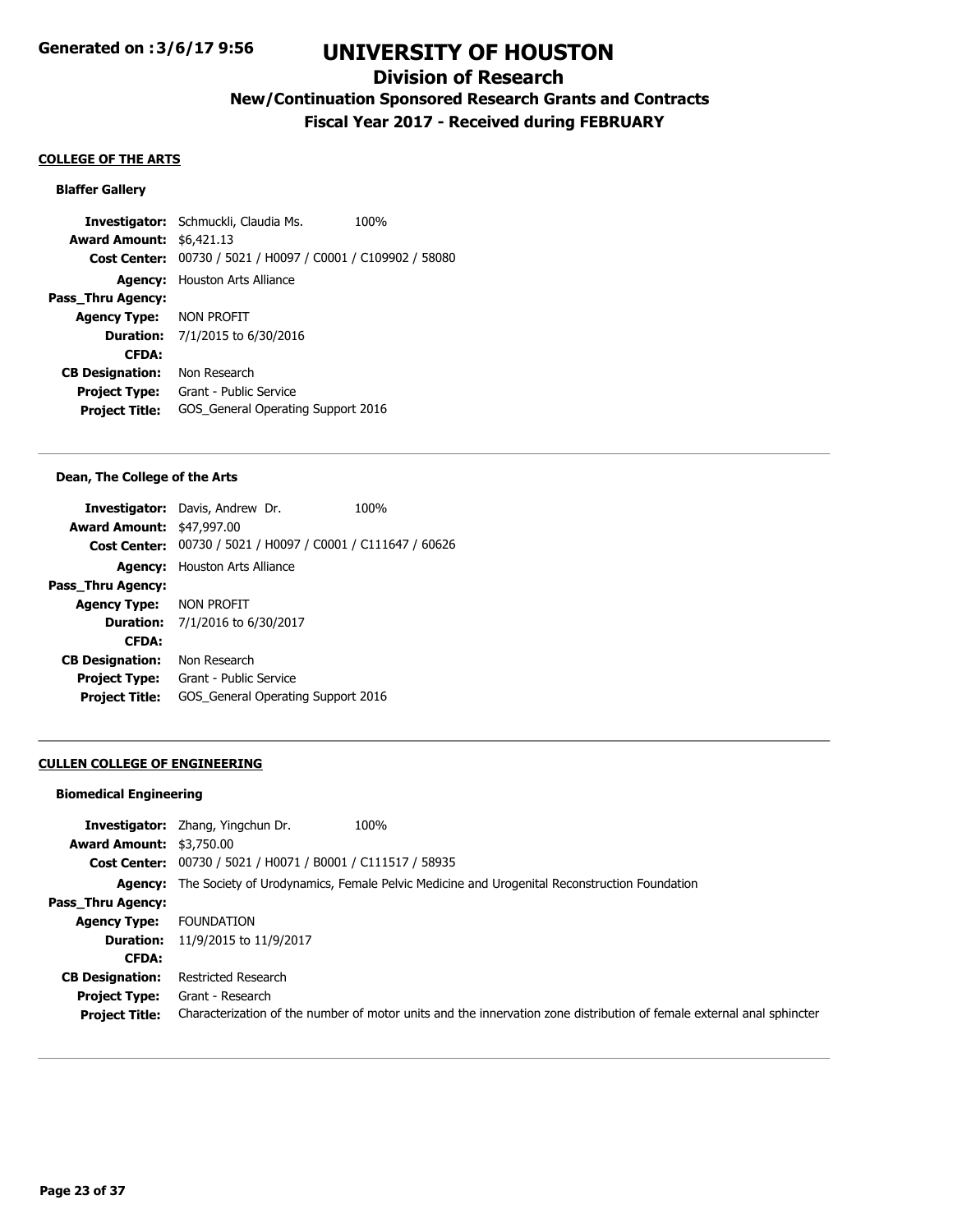# **Division of Research**

**New/Continuation Sponsored Research Grants and Contracts**

**Fiscal Year 2017 - Received during FEBRUARY**

## **CULLEN COLLEGE OF ENGINEERING**

## **Chemical Engineering**

|                                  | <b>Investigator:</b> Willson, Richard Dr. |                                                                                | 100%                                                                         |  |
|----------------------------------|-------------------------------------------|--------------------------------------------------------------------------------|------------------------------------------------------------------------------|--|
| <b>Award Amount: \$37,547.00</b> |                                           |                                                                                |                                                                              |  |
|                                  |                                           |                                                                                | Cost Center: 00730 / 5013 / H0067 / B0001 / G110028 / 60416                  |  |
| <b>Agency:</b>                   | Luminostics, Inc                          |                                                                                |                                                                              |  |
|                                  |                                           | <b>Pass Thru Agency:</b> National Institute of Allergy and Infectious Diseases |                                                                              |  |
| <b>Agency Type:</b>              | <b>FEDERAL</b>                            |                                                                                |                                                                              |  |
|                                  | <b>Duration:</b> 1/1/2017 to 11/30/2017   |                                                                                |                                                                              |  |
| <b>CFDA:</b>                     | 93.855                                    |                                                                                | Allergy, Immunology, and Transplantation Research                            |  |
| <b>CB Designation:</b>           | Restricted Research                       |                                                                                |                                                                              |  |
| <b>Project Type:</b>             | Grant - Research                          |                                                                                |                                                                              |  |
| <b>Project Title:</b>            |                                           |                                                                                | A smartphone-based point-of-care test for detection of Chlamydia trachomatis |  |
|                                  |                                           |                                                                                |                                                                              |  |

|                                  | <b>Investigator:</b> Conrad, Jacinta Dr.                           | 33% |
|----------------------------------|--------------------------------------------------------------------|-----|
| <b>Award Amount: \$19,800.00</b> |                                                                    |     |
|                                  | <b>Cost Center:</b> 00730 / 5022 / H0067 / B0001 / C112839 / 60483 |     |
|                                  | <b>Agency:</b> Shell Oil Company                                   |     |
| Pass Thru Agency:                |                                                                    |     |
| <b>Agency Type:</b>              | <b>PROFIT</b>                                                      |     |
| <b>Duration:</b>                 | 10/15/2016 to 12/31/2017                                           |     |
| <b>CFDA:</b>                     |                                                                    |     |
| <b>CB Designation:</b>           | <b>Restricted Research</b>                                         |     |
| <b>Project Type:</b>             | Contract - Research                                                |     |
| <b>Project Title:</b>            | Scale-Scrub: A novel chemistry for scale removal                   |     |

|                                  | <b>Investigator:</b> Rimer, Jeffrey Dr.                     | 34% |
|----------------------------------|-------------------------------------------------------------|-----|
| <b>Award Amount: \$20,400.00</b> |                                                             |     |
|                                  | Cost Center: 00730 / 5022 / H0067 / B0001 / C112839 / 60483 |     |
|                                  | <b>Agency:</b> Shell Oil Company                            |     |
| Pass Thru Agency:                |                                                             |     |
| <b>Agency Type:</b>              | <b>PROFIT</b>                                               |     |
| Duration:                        | 10/15/2016 to 12/31/2017                                    |     |
| <b>CFDA:</b>                     |                                                             |     |
| <b>CB Designation:</b>           | <b>Restricted Research</b>                                  |     |
| <b>Project Type:</b>             | Contract - Research                                         |     |
| <b>Project Title:</b>            | Scale-Scrub: A novel chemistry for scale removal            |     |
|                                  |                                                             |     |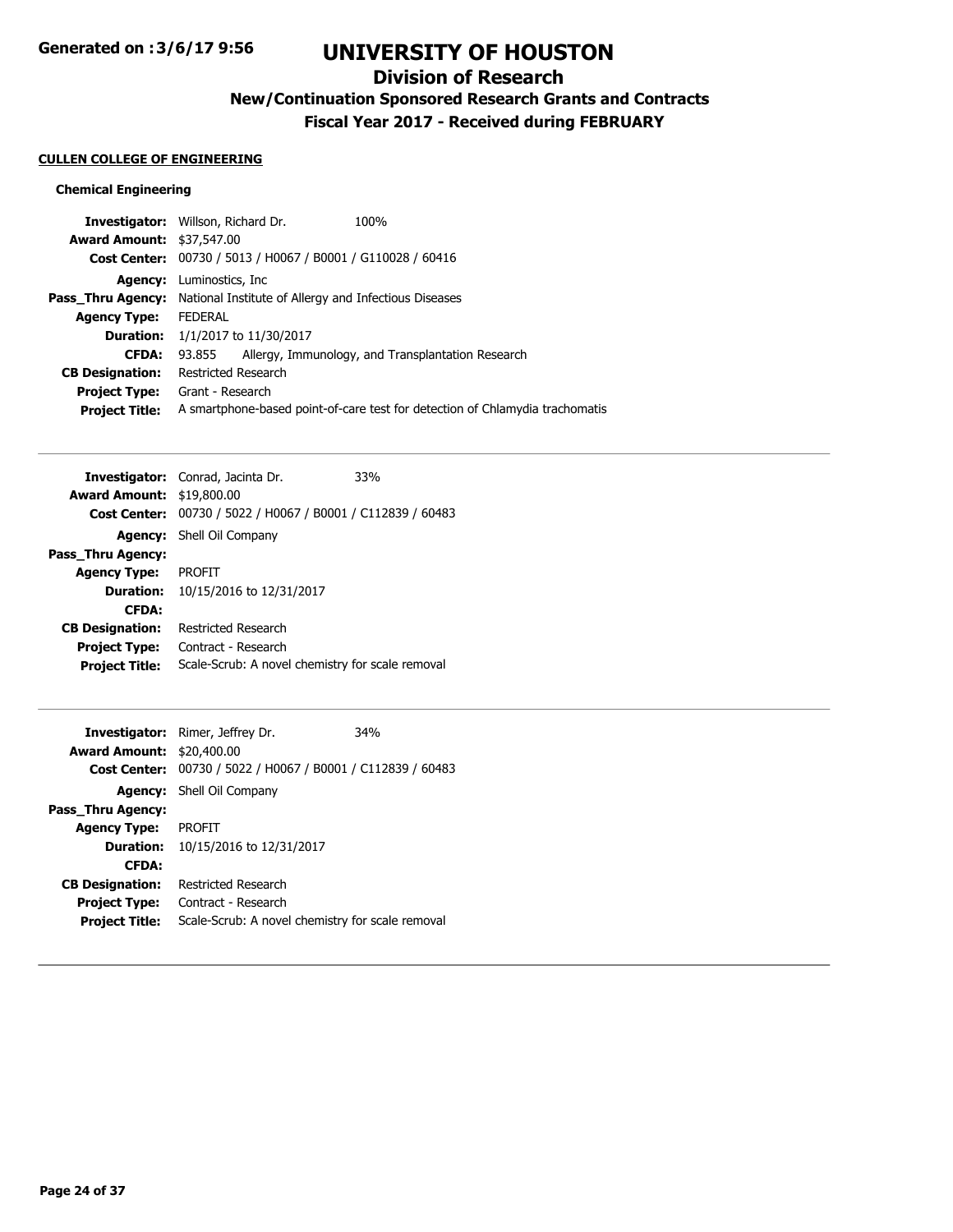## **Division of Research**

**New/Continuation Sponsored Research Grants and Contracts**

**Fiscal Year 2017 - Received during FEBRUARY**

#### **CULLEN COLLEGE OF ENGINEERING**

#### **Chemical Engineering**

**Investigator:** Robertson, Megan Dr. 50% **Award Amount:** \$45,000.00 **Cost Center:** 00730 / 5022 / H0067 / B0001 / C109425 / 56560 **Agency:** ExxonMobil Chemical Company **Pass\_Thru Agency: Agency Type:** PROFIT **Duration:** 12/1/2014 to 11/30/2017 **CFDA: CB Designation:** Restricted Research **Project Type:** Contract - Research **Project Title:** Thermodynamic Interactions and Dynamics of Phase Separation in Model Diene - Diene and Diene - Olefin Blends

| <b>Award Amount: \$40,539.00</b><br>Pass_Thru Agency: | <b>Investigator:</b> Donnelly, Vincent Dr.<br>100%<br>Cost Center: 00730 / 5022 / H0067 / B0001 / C111085 / 58556<br><b>Agency: MKS Instruments</b> |
|-------------------------------------------------------|-----------------------------------------------------------------------------------------------------------------------------------------------------|
| <b>Agency Type:</b>                                   | PROFIT                                                                                                                                              |
| <b>Duration:</b><br><b>CFDA:</b>                      | 12/21/2015 to 12/31/2018                                                                                                                            |
| <b>CB Designation:</b>                                | <b>Restricted Research</b>                                                                                                                          |
| <b>Project Type:</b>                                  | Grant - Research                                                                                                                                    |
| <b>Project Title:</b>                                 | Radical species diagnostic for Flowable CVD (FCVD)                                                                                                  |
|                                                       |                                                                                                                                                     |
|                                                       |                                                                                                                                                     |
|                                                       | Investigator: Krishnamoorti, Ramanan Dr.<br>50%                                                                                                     |
| <b>Award Amount: \$45,000.00</b>                      |                                                                                                                                                     |
| <b>Cost Center:</b>                                   | 00730 / 5022 / H0067 / B0001 / C109425 / 56560                                                                                                      |
| Agency:                                               | ExxonMobil Chemical Company                                                                                                                         |
| Pass Thru Agency:                                     |                                                                                                                                                     |
| <b>Agency Type:</b>                                   | PROFIT                                                                                                                                              |
| <b>Duration:</b>                                      | 12/1/2014 to 11/30/2017                                                                                                                             |
| <b>CFDA:</b>                                          |                                                                                                                                                     |
| <b>CB Designation:</b>                                | <b>Restricted Research</b>                                                                                                                          |
| <b>Project Type:</b><br><b>Project Title:</b>         | Contract - Research<br>Thermodynamic Interactions and Dynamics of Phase Separation in Model Diene - Diene and Diene - Olefin Blends                 |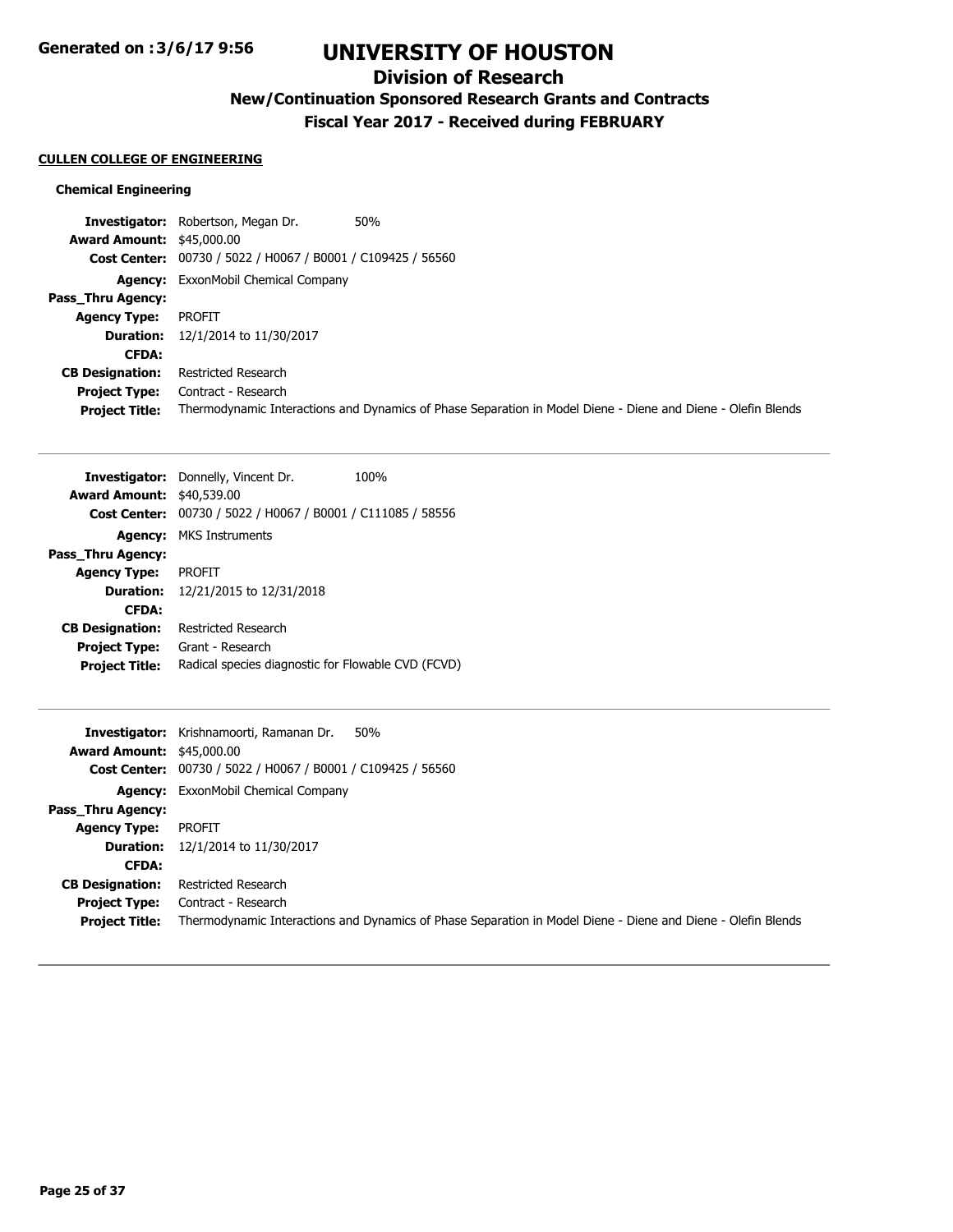## **Division of Research**

**New/Continuation Sponsored Research Grants and Contracts**

**Fiscal Year 2017 - Received during FEBRUARY**

#### **CULLEN COLLEGE OF ENGINEERING**

### **Chemical Engineering**

**Investigator:** Palmer, Jeremy Dr. 33% **Award Amount:** \$19,800.00 **Cost Center:** 00730 / 5022 / H0067 / B0001 / C112839 / 60483 **Agency:** Shell Oil Company **Pass\_Thru Agency: Agency Type:** PROFIT **Duration:** 10/15/2016 to 12/31/2017 **CFDA: CB Designation:** Restricted Research **Project Type:** Contract - Research **Project Title:** Scale-Scrub: A novel chemistry for scale removal

|                                  | <b>Investigator:</b> Rimer, Jeffrey Dr.                     | 100% |
|----------------------------------|-------------------------------------------------------------|------|
| <b>Award Amount: \$81,069.00</b> |                                                             |      |
|                                  | Cost Center: 00730 / 5022 / H0067 / B0001 / C107559 / 54403 |      |
|                                  | <b>Agency:</b> Shell Oil Company                            |      |
| Pass Thru Agency:                |                                                             |      |
| <b>Agency Type:</b>              | <b>PROFIT</b>                                               |      |
|                                  | <b>Duration:</b> $1/1/2014$ to $12/31/2017$                 |      |
| <b>CFDA:</b>                     |                                                             |      |
| <b>CB Designation:</b>           | <b>Restricted Research</b>                                  |      |
| <b>Project Type:</b>             | Contract - Research                                         |      |
| <b>Project Title:</b>            | <b>Tailored Zeolite Synthesis</b>                           |      |

|                                   | <b>Investigator:</b> Epling, William Dr.                   | 50% |
|-----------------------------------|------------------------------------------------------------|-----|
| <b>Award Amount: \$121,664.50</b> |                                                            |     |
| <b>Cost Center:</b>               | 00730 / 5022 / H0067 / B0001 / G109105 / 57533             |     |
| Agency:                           | Fiat Chrysler Automobiles                                  |     |
| Pass Thru Agency:                 |                                                            |     |
| <b>Agency Type:</b>               | <b>PROFIT</b>                                              |     |
|                                   | <b>Duration:</b> 5/1/2015 to 5/14/2018                     |     |
| <b>CFDA:</b>                      |                                                            |     |
| <b>CB Designation:</b>            | Restricted Research                                        |     |
| <b>Project Type:</b>              | Grant - Research                                           |     |
| <b>Project Title:</b>             | Three-Way NOx Storage Catalyst (TWNSC) Kinetic Model Build |     |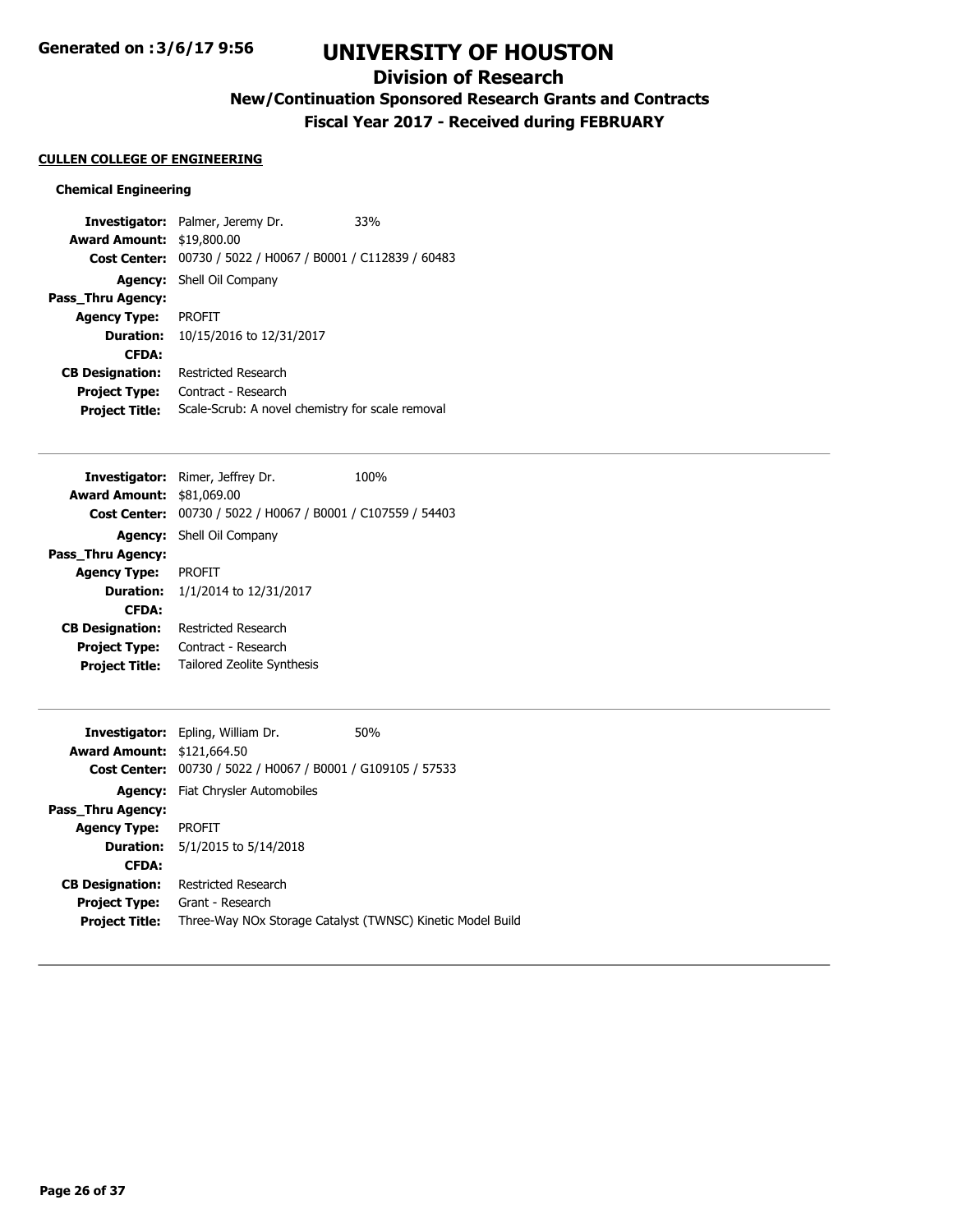## **Division of Research**

**New/Continuation Sponsored Research Grants and Contracts**

**Fiscal Year 2017 - Received during FEBRUARY**

#### **CULLEN COLLEGE OF ENGINEERING**

### **Chemical Engineering**

**Investigator:** Harold, Michael Dr. 50% **Award Amount:** \$121,664.50 **Cost Center:** 00730 / 5022 / H0067 / B0001 / G109105 / 57533 **Agency:** Fiat Chrysler Automobiles **Pass\_Thru Agency: Agency Type:** PROFIT **Duration:** 5/1/2015 to 5/14/2018 **CFDA: CB Designation:** Restricted Research **Project Type:** Grant - Research **Project Title:** Three-Way NOx Storage Catalyst (TWNSC) Kinetic Model Build

### **Civil Engineering**

|                                 | <b>Investigator:</b> Rifai, Hanadi Dr.              | 50% |
|---------------------------------|-----------------------------------------------------|-----|
| <b>Award Amount: \$3,850.00</b> |                                                     |     |
| <b>Cost Center:</b>             | 00730 / 5022 / H0068 / B0001 / C112618 / 60382      |     |
|                                 | <b>Agency:</b> TransGlobal H2O                      |     |
| Pass Thru Agency:               |                                                     |     |
| <b>Agency Type:</b>             | <b>PROFIT</b>                                       |     |
| <b>Duration:</b>                | 11/1/2016 to 10/31/2017                             |     |
| <b>CFDA:</b>                    |                                                     |     |
| <b>CB Designation:</b>          | Restricted Research                                 |     |
| <b>Project Type:</b>            | Grant - Research                                    |     |
| <b>Project Title:</b>           | TransGlobal H2o Produced Water Treatment Validation |     |

|                |                                 | 100%                                                                                                                                                                                                                                     |
|----------------|---------------------------------|------------------------------------------------------------------------------------------------------------------------------------------------------------------------------------------------------------------------------------------|
|                |                                 |                                                                                                                                                                                                                                          |
|                |                                 |                                                                                                                                                                                                                                          |
|                |                                 |                                                                                                                                                                                                                                          |
|                |                                 |                                                                                                                                                                                                                                          |
|                |                                 |                                                                                                                                                                                                                                          |
| <b>FEDERAL</b> |                                 |                                                                                                                                                                                                                                          |
|                |                                 |                                                                                                                                                                                                                                          |
| 81.089         |                                 | Fossil Energy Research and Development                                                                                                                                                                                                   |
|                |                                 |                                                                                                                                                                                                                                          |
|                |                                 |                                                                                                                                                                                                                                          |
|                |                                 | MS-NT4: Development of Seismic Isolation Systems using Periodic Materials                                                                                                                                                                |
|                | <b>Award Amount: \$2,745.31</b> | <b>Investigator:</b> Mo, Yi-Lung Dr.<br>Cost Center: 00730 / 5043 / H0068 / B0001 / G103454 / 49940<br>Batelle Energy Alliance, LLC<br>Idaho Operations Office<br>10/10/2011 to 10/10/2014<br>Restricted Research<br>Contract - Research |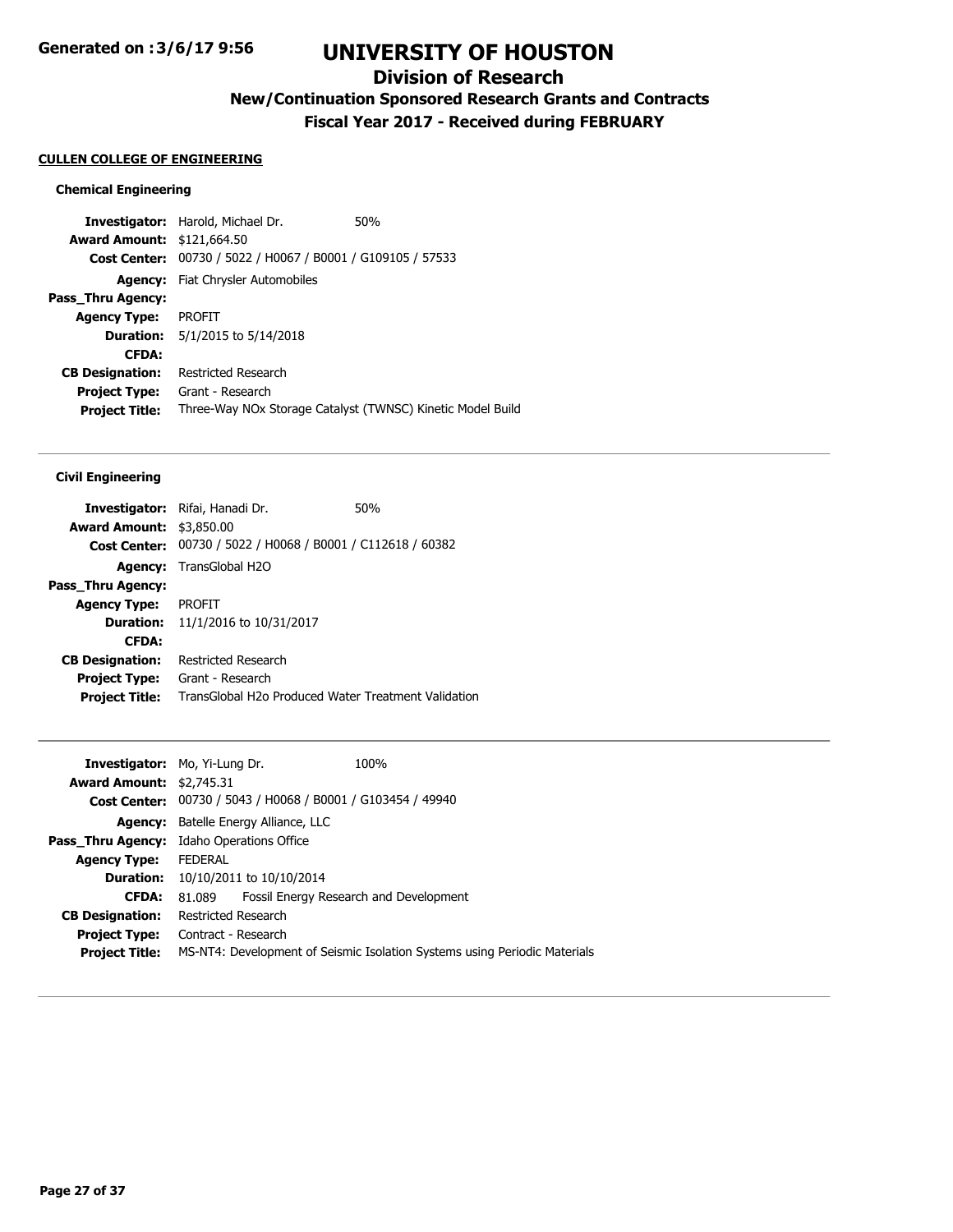# **Division of Research**

**New/Continuation Sponsored Research Grants and Contracts**

**Fiscal Year 2017 - Received during FEBRUARY**

## **CULLEN COLLEGE OF ENGINEERING**

## **Electrical & Computer Engineering**

|                                  | 20%<br>Investigator: Freundlich, Alexandre Dr.                                            |
|----------------------------------|-------------------------------------------------------------------------------------------|
| <b>Award Amount: \$18,500.00</b> |                                                                                           |
|                                  | Cost Center: 00730 / 5013 / H0453 / B0001 / G108286 / 59724                               |
|                                  | <b>Agency:</b> Arizona State University                                                   |
|                                  | <b>Pass_Thru Agency:</b> National Science Foundation                                      |
| <b>Agency Type:</b>              | FEDERAL                                                                                   |
|                                  | <b>Duration:</b> 8/1/2016 to 7/31/2017                                                    |
|                                  | <b>Engineering Grants</b><br><b>CFDA:</b> $47.041$                                        |
| <b>CB Designation:</b>           | Restricted Research                                                                       |
|                                  | <b>Project Type:</b> Grant - Research                                                     |
| <b>Project Title:</b>            | Engineering Research Cecnter for Quantum Energy and Sustainable Solar Technologies: QESST |
|                                  |                                                                                           |

| <b>Investigator:</b> Kayali, Mohammad Dr.                   | 20%                                                            |
|-------------------------------------------------------------|----------------------------------------------------------------|
| <b>Award Amount: \$28,200.00</b>                            |                                                                |
| Cost Center: 00730 / 5022 / H0070 / B0001 / C106693 / 52848 |                                                                |
| <b>Agency:</b> Consortium Members - For Profit              |                                                                |
|                                                             |                                                                |
| <b>PROFIT</b>                                               |                                                                |
| <b>Duration:</b> $2/1/2013$ to $1/31/2020$                  |                                                                |
|                                                             |                                                                |
| Restricted Research                                         |                                                                |
| Contract - Research                                         |                                                                |
|                                                             | Membership - Center for Electromagnetic compatibility Research |
|                                                             |                                                                |

| <b>Investigator:</b> Chen. Ji Dr. |                                                             | 100%                                                                                                          |
|-----------------------------------|-------------------------------------------------------------|---------------------------------------------------------------------------------------------------------------|
| <b>Award Amount: \$65,000.00</b>  |                                                             |                                                                                                               |
|                                   | Cost Center: 00730 / 5021 / H0070 / B0001 / C112899 / 60444 |                                                                                                               |
| Agency:                           | Medizinische UniversitÄt Wien                               |                                                                                                               |
| Pass Thru Agency:                 | Boston Scientific                                           |                                                                                                               |
| <b>Agency Type:</b>               | <b>PROFIT</b>                                               |                                                                                                               |
| <b>Duration:</b>                  | 9/6/2016 to 8/5/2017                                        |                                                                                                               |
| <b>CFDA:</b>                      |                                                             |                                                                                                               |
| <b>CB Designation:</b>            | Restricted Research                                         |                                                                                                               |
| <b>Project Type:</b>              | Grant - Research                                            |                                                                                                               |
| <b>Project Title:</b>             | Deep Brain Stimulation Patients                             | Development of an Absorbing Radio Frequency Shield for Safe Magnetic Resonance Imaging at 3 Tesla (128MHz) of |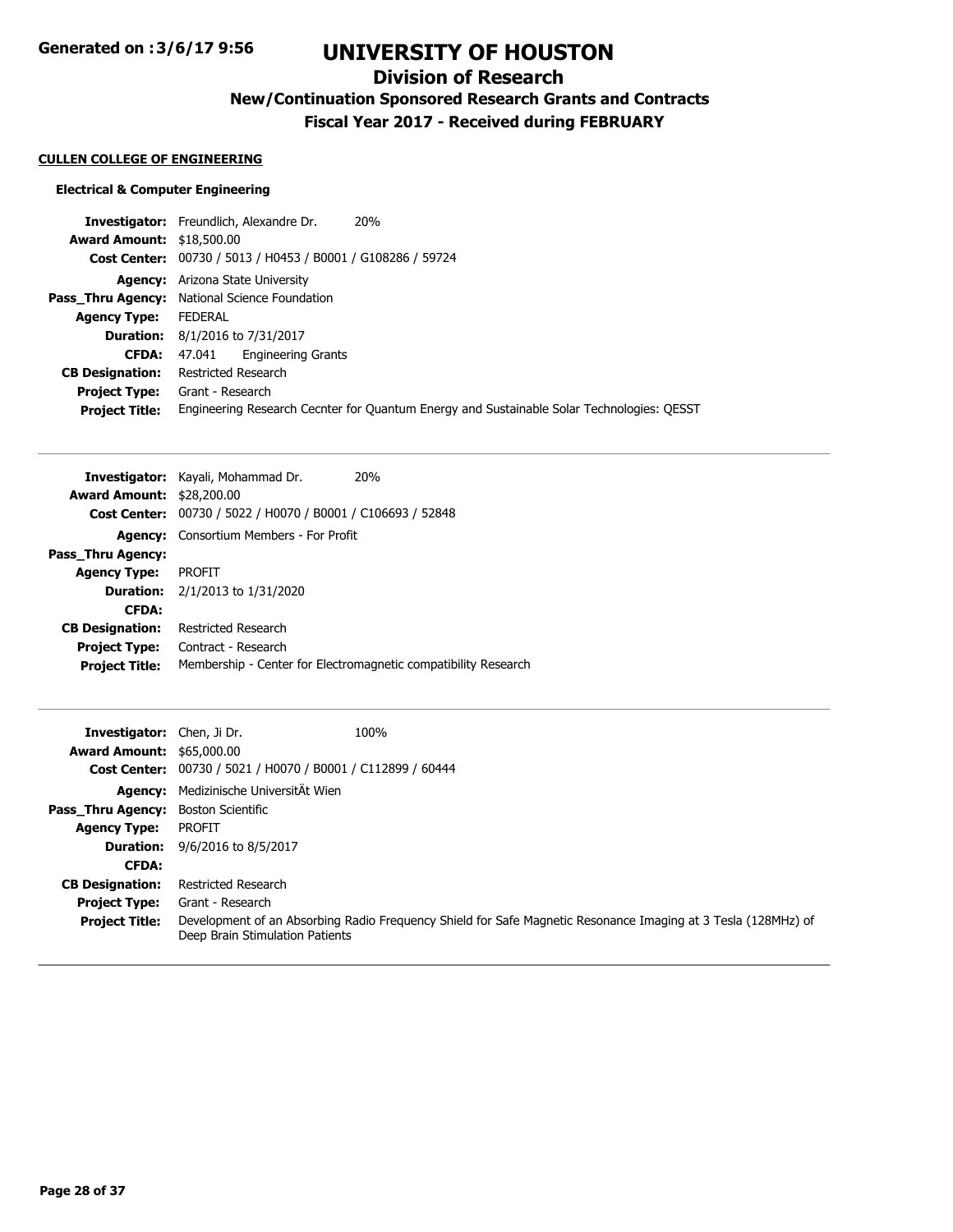**Generated on :3/6/17 9:56**

# **UNIVERSITY OF HOUSTON**

# **Division of Research**

**New/Continuation Sponsored Research Grants and Contracts**

**Fiscal Year 2017 - Received during FEBRUARY**

#### **CULLEN COLLEGE OF ENGINEERING**

#### **Electrical & Computer Engineering**

**Investigator:** Chen, Ji Dr. 80% **Award Amount:** \$112,800.00 **Cost Center:** 00730 / 5022 / H0070 / B0001 / C106693 / 52848 **Agency:** Consortium Members - For Profit **Pass\_Thru Agency: Agency Type:** PROFIT **Duration:** 2/1/2013 to 1/31/2020 **CFDA: CB Designation:** Restricted Research **Project Type:** Contract - Research **Project Title:** Membership - Center for Electromagnetic compatibility Research

|                                  | Investigator: Rajashekara, Kaushik Dr.<br>100%   |
|----------------------------------|--------------------------------------------------|
| <b>Award Amount: \$28,000.00</b> |                                                  |
| <b>Cost Center:</b>              | 00730 / 5022 / H0070 / B0001 / C112558 / 60130   |
| <b>Agency:</b>                   | Fuji Electric Co., Ltd.                          |
| Pass Thru Agency:                |                                                  |
| <b>Agency Type:</b>              | <b>PROFIT</b>                                    |
| <b>Duration:</b>                 | 10/17/2016 to 3/31/2017                          |
| <b>CFDA:</b>                     |                                                  |
| <b>CB Designation:</b>           | Restricted Research                              |
| <b>Project Type:</b>             | Grant - Research                                 |
| <b>Project Title:</b>            | High temperature Silicon Carbide based Converter |

| <b>Investigator:</b> Chen, Ji Dr. |                                                | 100%                                                           |
|-----------------------------------|------------------------------------------------|----------------------------------------------------------------|
| <b>Award Amount: \$25,000.00</b>  |                                                |                                                                |
| <b>Cost Center:</b>               | 00730 / 5022 / H0070 / B0001 / C106968 / 53975 |                                                                |
|                                   | <b>Agency:</b> Consortium Members - For Profit |                                                                |
| Pass Thru Agency:                 |                                                |                                                                |
| <b>Agency Type:</b>               | <b>PROFIT</b>                                  |                                                                |
|                                   | <b>Duration:</b> $9/1/2013$ to $8/31/2025$     |                                                                |
| <b>CFDA:</b>                      |                                                |                                                                |
| <b>CB Designation:</b>            | Restricted Research                            |                                                                |
| <b>Project Type:</b>              | Grant - Research                               |                                                                |
| <b>Project Title:</b>             |                                                | Center for Subsurface Modeling and Characterization Consortium |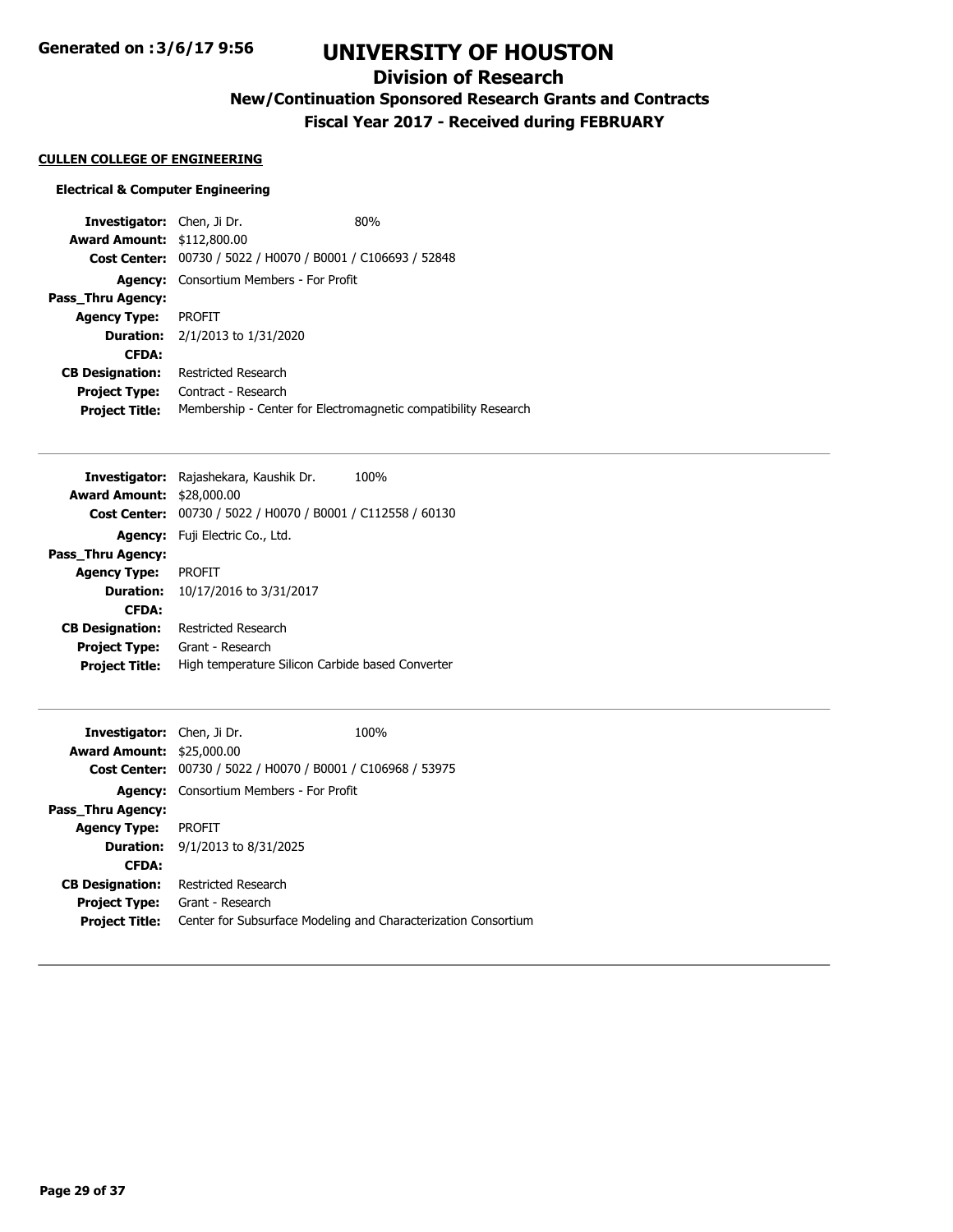# **Division of Research**

**New/Continuation Sponsored Research Grants and Contracts**

**Fiscal Year 2017 - Received during FEBRUARY**

## **CULLEN COLLEGE OF ENGINEERING**

## **Mechanical Engineering**

|                                  | <b>Investigator:</b> White, Kenneth W. Dr.            | 100% |
|----------------------------------|-------------------------------------------------------|------|
| <b>Award Amount: \$38,060.00</b> |                                                       |      |
| <b>Cost Center:</b>              | 00730 / 5022 / H0073 / B0001 / C111935 / 59901        |      |
|                                  | <b>Agency:</b> Advanced Blast Protection Systems      |      |
| Pass Thru Agency:                |                                                       |      |
| <b>Agency Type:</b>              | <b>PROFIT</b>                                         |      |
| <b>Duration:</b>                 | 9/1/2016 to 8/31/2019                                 |      |
| <b>CFDA:</b>                     |                                                       |      |
| <b>CB Designation:</b>           | Restricted Research                                   |      |
| <b>Project Type:</b>             | Grant - Research                                      |      |
| <b>Project Title:</b>            | Nanostructured Blastprotective Microstructure Studies |      |

|                                  | <b>Investigator:</b> Bannova, Olga Dr.                             | 50%                                                                            |
|----------------------------------|--------------------------------------------------------------------|--------------------------------------------------------------------------------|
| <b>Award Amount: \$20,000.00</b> |                                                                    |                                                                                |
|                                  | <b>Cost Center:</b> 00730 / 5022 / H0073 / B0001 / C111768 / 59784 |                                                                                |
|                                  | <b>Agency:</b> The Boeing Company                                  |                                                                                |
| Pass_Thru Agency:                |                                                                    |                                                                                |
| <b>Agency Type:</b>              | <b>PROFIT</b>                                                      |                                                                                |
|                                  | <b>Duration:</b> $1/1/2016$ to $11/30/2016$                        |                                                                                |
| <b>CFDA:</b>                     |                                                                    |                                                                                |
| <b>CB Designation:</b>           | Restricted Research                                                |                                                                                |
| <b>Project Type:</b>             | Grant - Research                                                   |                                                                                |
| <b>Project Title:</b>            |                                                                    | Development of a deployable airlock concept and related habitable volume study |
|                                  |                                                                    |                                                                                |

| <b>Investigator:</b> Trost, Nejc |                                                             | 30%                                                                            |
|----------------------------------|-------------------------------------------------------------|--------------------------------------------------------------------------------|
| <b>Award Amount: \$12,000.00</b> |                                                             |                                                                                |
|                                  | Cost Center: 00730 / 5022 / H0073 / B0001 / C111768 / 59784 |                                                                                |
|                                  | <b>Agency:</b> The Boeing Company                           |                                                                                |
| <b>Pass Thru Agency:</b>         |                                                             |                                                                                |
| <b>Agency Type:</b>              | PROFIT                                                      |                                                                                |
| <b>Duration:</b>                 | 1/1/2016 to 11/30/2016                                      |                                                                                |
| <b>CFDA:</b>                     |                                                             |                                                                                |
| <b>CB Designation:</b>           | Restricted Research                                         |                                                                                |
| <b>Project Type:</b>             | Grant - Research                                            |                                                                                |
| <b>Project Title:</b>            |                                                             | Development of a deployable airlock concept and related habitable volume study |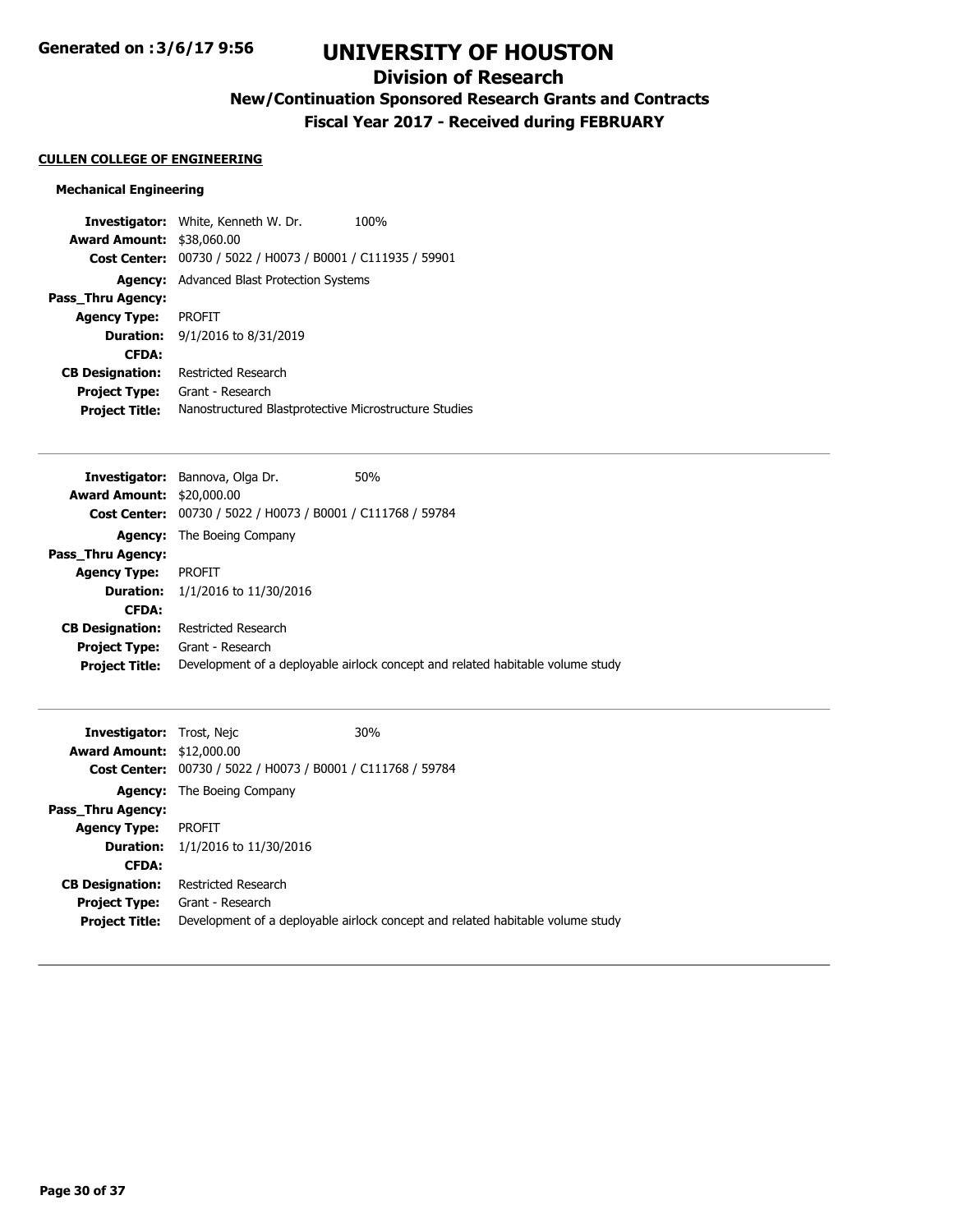# **Division of Research**

**New/Continuation Sponsored Research Grants and Contracts**

**Fiscal Year 2017 - Received during FEBRUARY**

#### **CULLEN COLLEGE OF ENGINEERING**

## **Mechanical Engineering**

| <b>Investigator:</b> Grigoriadis, Karolos M. Dr.<br>50%                                                           |  |
|-------------------------------------------------------------------------------------------------------------------|--|
| <b>Award Amount: \$31,651.78</b>                                                                                  |  |
| Cost Center: 00730 / 5016 / H0073 / B0001 / G108107 / 57403                                                       |  |
| <b>Agency:</b> Texas A&M Engineering Experiment Station                                                           |  |
| <b>Pass Thru Agency:</b> Oatar National Research Fund                                                             |  |
| <b>Agency Type: FOUNDATION</b>                                                                                    |  |
| <b>Duration:</b> $2/1/2015$ to $1/31/2018$                                                                        |  |
| <b>CFDA:</b>                                                                                                      |  |
| Restricted Research<br><b>CB Designation:</b>                                                                     |  |
| <b>Project Type:</b><br>Grant - Research                                                                          |  |
| High Integrity Pipeline Protection System Architecture Optimization Using Compact Models<br><b>Project Title:</b> |  |

|                                  | <b>Investigator:</b> Franchek, Matthew Dr.<br>50%                                        |
|----------------------------------|------------------------------------------------------------------------------------------|
| <b>Award Amount: \$31,651.78</b> |                                                                                          |
|                                  | Cost Center: 00730 / 5016 / H0073 / B0001 / G108107 / 57403                              |
|                                  | <b>Agency:</b> Texas A&M Engineering Experiment Station                                  |
|                                  | <b>Pass_Thru Agency:</b> Qatar National Research Fund                                    |
| <b>Agency Type:</b>              | <b>FOUNDATION</b>                                                                        |
|                                  | <b>Duration:</b> $2/1/2015$ to $1/31/2018$                                               |
| <b>CFDA:</b>                     |                                                                                          |
| <b>CB Designation:</b>           | Restricted Research                                                                      |
| <b>Project Type:</b>             | Grant - Research                                                                         |
| <b>Project Title:</b>            | High Integrity Pipeline Protection System Architecture Optimization Using Compact Models |

## **Petroleum Engineering**

|                                   | <b>Investigator:</b> Wong, George Dr.                       | 100%                                                                                                          |
|-----------------------------------|-------------------------------------------------------------|---------------------------------------------------------------------------------------------------------------|
| <b>Award Amount: \$152,633.00</b> |                                                             |                                                                                                               |
|                                   | Cost Center: 00730 / 5022 / H0591 / B0001 / C112986 / 60470 |                                                                                                               |
|                                   | <b>Agency:</b> Shell Exploration and Production             |                                                                                                               |
| <b>Pass Thru Agency:</b>          |                                                             |                                                                                                               |
| <b>Agency Type:</b>               | PROFIT                                                      |                                                                                                               |
| <b>Duration:</b>                  | 1/1/2017 to 12/31/2018                                      |                                                                                                               |
| <b>CFDA:</b>                      |                                                             |                                                                                                               |
| <b>CB Designation:</b>            | Restricted Research                                         |                                                                                                               |
| <b>Project Type:</b>              | Grant - Research                                            |                                                                                                               |
| <b>Project Title:</b>             | Surveillance Tool                                           | Production Operations For Open Hole Stand-Alone Screen Completion a Proposal for the Development of a Ramp-up |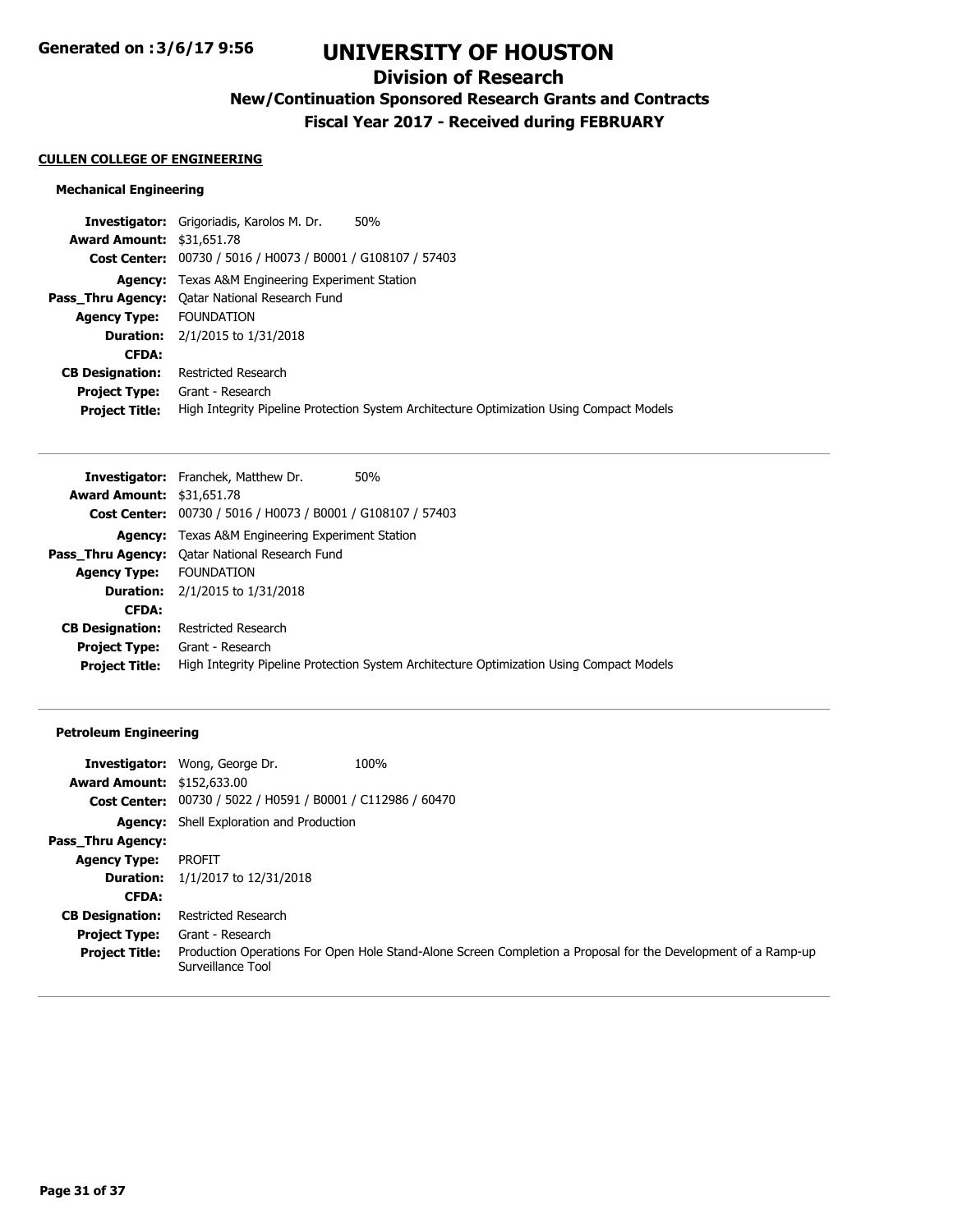# **Division of Research**

**New/Continuation Sponsored Research Grants and Contracts**

**Fiscal Year 2017 - Received during FEBRUARY**

## **CULLEN COLLEGE OF ENGINEERING**

## **Petroleum Engineering**

|                                   | <b>Investigator:</b> Thakur, Ganesh Dr.                            | 100%                                                                                                          |
|-----------------------------------|--------------------------------------------------------------------|---------------------------------------------------------------------------------------------------------------|
| <b>Award Amount: \$166,666.67</b> |                                                                    |                                                                                                               |
|                                   | <b>Cost Center:</b> 00730 / 5022 / H0591 / B0001 / C112895 / 60333 |                                                                                                               |
|                                   | <b>Agency:</b> Oil India Limited                                   |                                                                                                               |
| Pass Thru Agency:                 |                                                                    |                                                                                                               |
| <b>Agency Type:</b>               | <b>PROFIT</b>                                                      |                                                                                                               |
| <b>Duration:</b>                  | 11/17/2016 to 5/16/2017                                            |                                                                                                               |
| <b>CFDA:</b>                      |                                                                    |                                                                                                               |
| <b>CB Designation:</b>            | Restricted Research                                                |                                                                                                               |
| <b>Project Type:</b>              | Contract - Research                                                |                                                                                                               |
| <b>Project Title:</b>             | Assam, India                                                       | Carrying Out Study in Makum North Hapjan Reserviour (NHJN) and EOR Workflow (COEES) - Phase I in the state of |

|                               | <b>Investigator:</b> Soliman, Mohamed Dr.<br>100%                                 |
|-------------------------------|-----------------------------------------------------------------------------------|
| <b>Award Amount: \$500.00</b> |                                                                                   |
|                               | <b>Cost Center:</b> 00730 / 5022 / H0591 / B0001 / C112838 / 60479                |
|                               | <b>Agency:</b> Chevron Phillips Chemical Company LP                               |
| Pass_Thru Agency:             |                                                                                   |
| <b>Agency Type:</b>           | PROFIT                                                                            |
|                               | <b>Duration:</b> 8/31/2016 to 12/19/2016                                          |
| <b>CFDA:</b>                  |                                                                                   |
| <b>CB Designation:</b>        | Restricted Research                                                               |
|                               | <b>Project Type:</b> Grant - Research                                             |
| <b>Project Title:</b>         | To develop a neutrally buoyant sensor to determine and troubleshoot pipeline flow |
|                               |                                                                                   |

#### **SSPEED**

|                                 | <b>Investigator:</b> Rifai, Hanadi Dr.                             | 50% |
|---------------------------------|--------------------------------------------------------------------|-----|
| <b>Award Amount: \$3,850.00</b> |                                                                    |     |
|                                 | <b>Cost Center:</b> 00730 / 5022 / H0068 / B0001 / C112618 / 60382 |     |
|                                 | <b>Agency:</b> TransGlobal H2O                                     |     |
| Pass Thru Agency:               |                                                                    |     |
| <b>Agency Type:</b>             | PROFIT                                                             |     |
|                                 | <b>Duration:</b> 11/1/2016 to 10/31/2017                           |     |
| <b>CFDA:</b>                    |                                                                    |     |
| <b>CB Designation:</b>          | Restricted Research                                                |     |
| Project Type:                   | Grant - Research                                                   |     |
| <b>Project Title:</b>           | TransGlobal H2o Produced Water Treatment Validation                |     |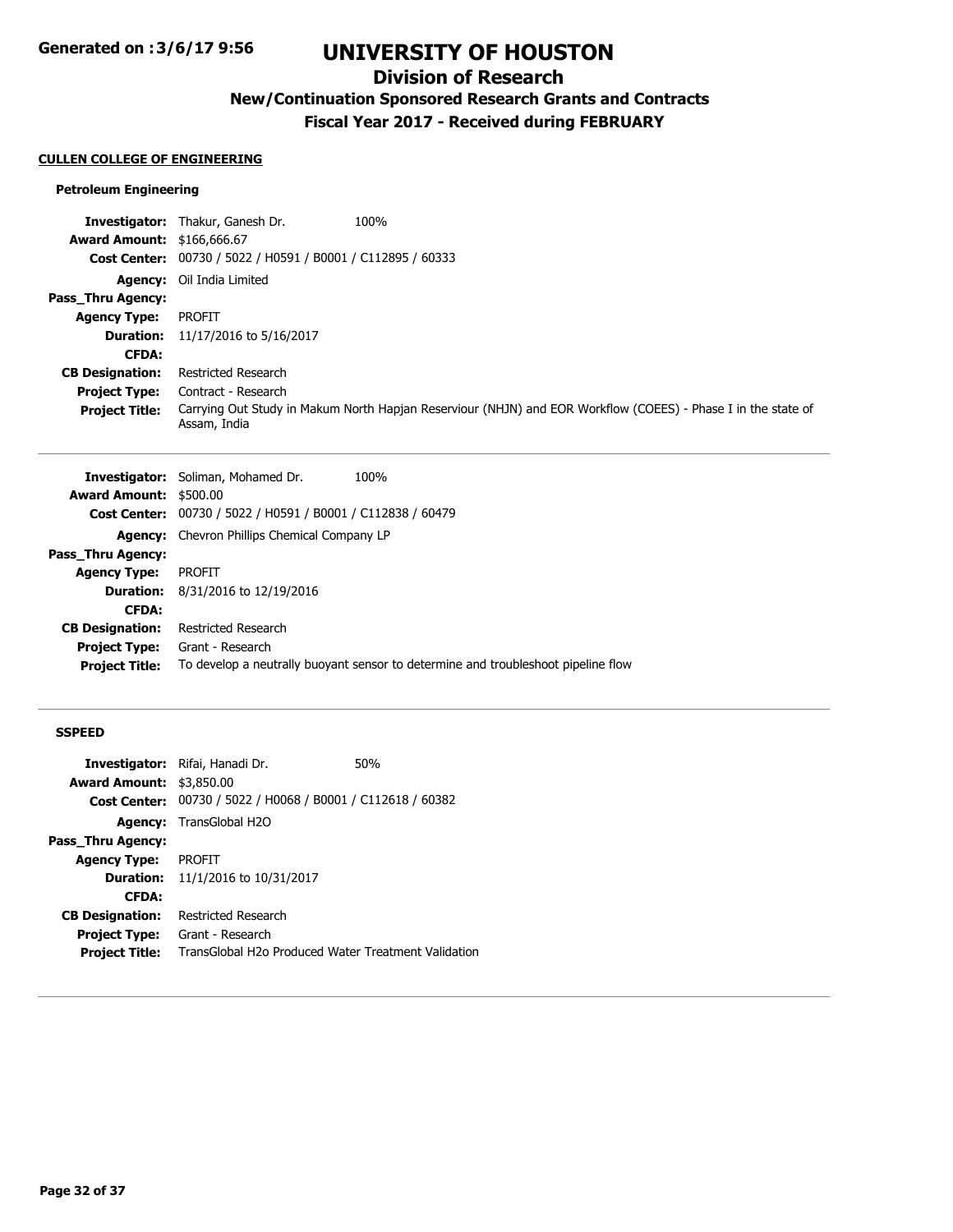# **Division of Research**

**New/Continuation Sponsored Research Grants and Contracts**

**Fiscal Year 2017 - Received during FEBRUARY**

#### **DIVISION OF RESEARCH**

### **Center for Advanced Computing and Data Systems**

|                                  | <b>Investigator:</b> Ebalunode, Jerry Dr.                                              | 100% |
|----------------------------------|----------------------------------------------------------------------------------------|------|
| <b>Award Amount: \$15,000.00</b> |                                                                                        |      |
|                                  | Cost Center: 00730 / 5013 / H0246 / B0001 / G110911 / 60468                            |      |
|                                  | <b>Agency:</b> University of South Carolina                                            |      |
|                                  | <b>Pass_Thru Agency:</b> National Science Foundation                                   |      |
| <b>Agency Type:</b>              | <b>FEDERAL</b>                                                                         |      |
| <b>Duration:</b>                 | 8/15/2016 to 7/31/2017                                                                 |      |
| <b>CFDA:</b>                     | Mathematical and Physical Sciences<br>47.049                                           |      |
| <b>CB Designation:</b>           | Restricted Research                                                                    |      |
|                                  | <b>Project Type:</b> Grant - Research                                                  |      |
| <b>Project Title:</b>            | Facial Amphiphilic Antimicrobials Biomaterials Containing Fused Multicyclic Structures |      |
|                                  |                                                                                        |      |

### **Center for Advanced Materials**

|                                  | 60%<br><b>Investigator:</b> Freundlich, Alexandre Dr.                                     |
|----------------------------------|-------------------------------------------------------------------------------------------|
| <b>Award Amount: \$55,500.00</b> |                                                                                           |
|                                  | Cost Center: 00730 / 5013 / H0453 / B0001 / G108286 / 59724                               |
|                                  | <b>Agency:</b> Arizona State University                                                   |
| Pass Thru Agency:                | National Science Foundation                                                               |
| <b>Agency Type:</b>              | <b>FFDFRAL</b>                                                                            |
|                                  | <b>Duration:</b> 8/1/2016 to 7/31/2017                                                    |
| <b>CFDA:</b>                     | <b>Engineering Grants</b><br>47.041                                                       |
| <b>CB Designation:</b>           | Restricted Research                                                                       |
| <b>Project Type:</b>             | Grant - Research                                                                          |
| <b>Project Title:</b>            | Engineering Research Cecnter for Quantum Energy and Sustainable Solar Technologies: QESST |
|                                  |                                                                                           |

## **HEALTH Research Institute**

|                                  | <b>Investigator:</b> Reitzel, Lorraine Dr.                  | <b>2%</b>                                                                                           |
|----------------------------------|-------------------------------------------------------------|-----------------------------------------------------------------------------------------------------|
| <b>Award Amount: \$13,970.55</b> |                                                             |                                                                                                     |
|                                  | Cost Center: 00730 / 5021 / H0010 / B0001 / C112159 / 60441 |                                                                                                     |
|                                  | <b>Agency:</b> United Health Foundation                     |                                                                                                     |
| Pass Thru Agency:                |                                                             |                                                                                                     |
| <b>Agency Type:</b>              | <b>FOUNDATION</b>                                           |                                                                                                     |
| <b>Duration:</b>                 | 1/1/2017 to 12/31/2019                                      |                                                                                                     |
| <b>CFDA:</b>                     |                                                             |                                                                                                     |
| <b>CB Designation:</b>           | Restricted Research                                         |                                                                                                     |
|                                  | <b>Project Type:</b> Grant - Research                       |                                                                                                     |
| <b>Project Title:</b>            |                                                             | A Community Collaborative for Preventing and Treating Obesity in Underserved Communities in Houston |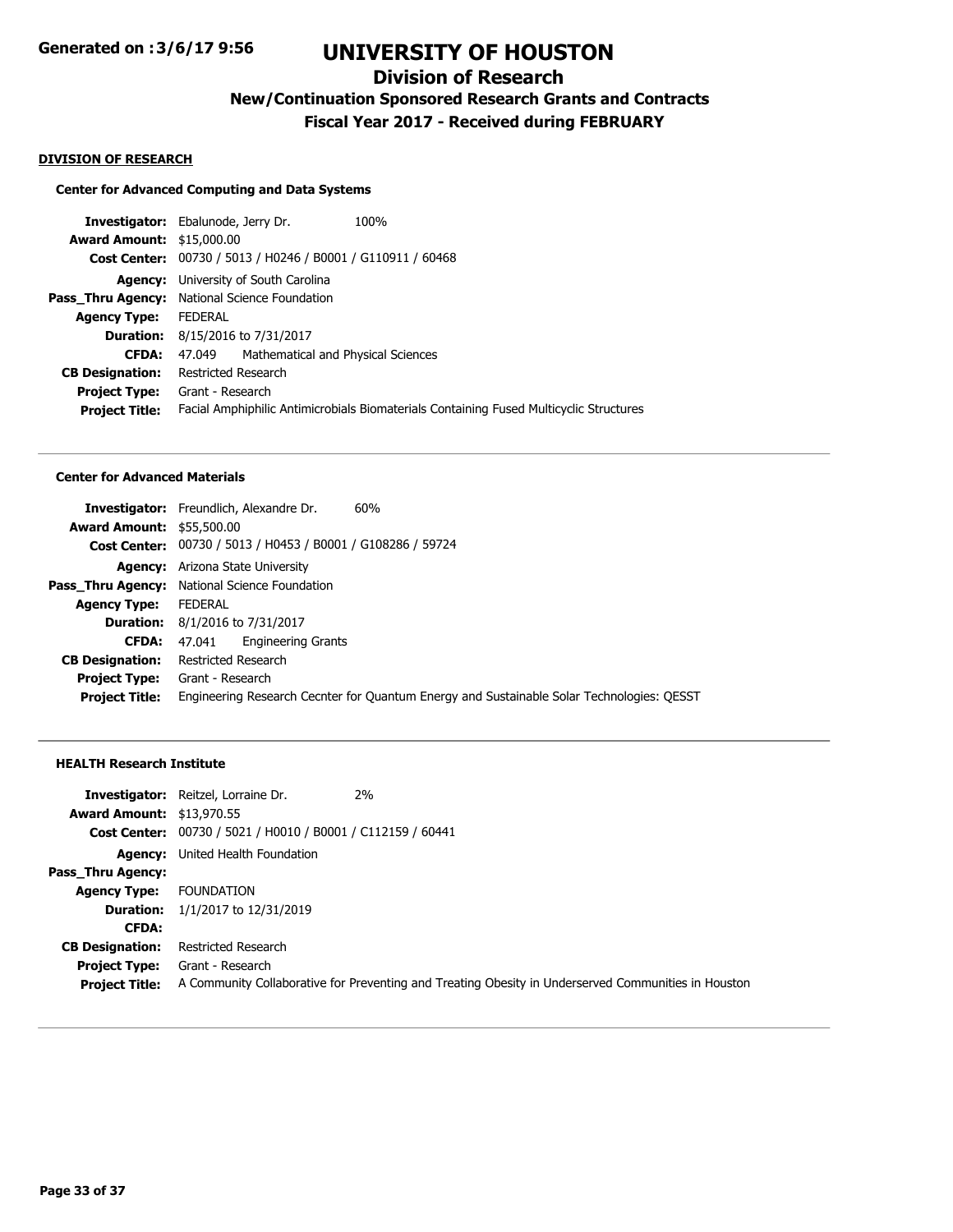## **Division of Research**

**New/Continuation Sponsored Research Grants and Contracts**

**Fiscal Year 2017 - Received during FEBRUARY**

## **DIVISION OF RESEARCH**

### **HEALTH Research Institute**

**Investigator:** Obasi, Ezemenari Dr. 20.1% **Award Amount:** \$140,404.01 **Cost Center:** 00730 / 5021 / H0010 / B0001 / C112159 / 60441 **Agency:** United Health Foundation **Pass\_Thru Agency: Agency Type:** FOUNDATION **Duration:** 1/1/2017 to 12/31/2019 **CFDA: CB Designation:** Restricted Research **Project Type:** Grant - Research **Project Title:** A Community Collaborative for Preventing and Treating Obesity in Underserved Communities in Houston

#### **TcSUH**

| <b>Award Amount: \$11,200.00</b>                                                    |  |
|-------------------------------------------------------------------------------------|--|
|                                                                                     |  |
| Cost Center: 00730 / 5022 / H0452 / B0001 / C109498 / 59211                         |  |
| <b>Agency:</b> Honeywell, Inc.                                                      |  |
| Pass Thru Agency:                                                                   |  |
| <b>PROFIT</b><br><b>Agency Type:</b>                                                |  |
| <b>Duration:</b> 4/16/2015 to 7/31/2015                                             |  |
| <b>CFDA:</b>                                                                        |  |
| <b>CB Designation:</b><br>Restricted Research                                       |  |
| <b>Project Type:</b><br>Grant - Research                                            |  |
| Thermal Stability of Organosulfur Compounds - Continuation<br><b>Project Title:</b> |  |

|                                 | <b>Investigator:</b> Brazdeikis, Audrius Dr.                | <b>75%</b> |
|---------------------------------|-------------------------------------------------------------|------------|
| <b>Award Amount: \$7,500.00</b> |                                                             |            |
|                                 | Cost Center: 00730 / 5022 / H0452 / B0001 / C110784 / 58894 |            |
|                                 | <b>Agency:</b> Endomagnetics Ltd                            |            |
| Pass Thru Agency:               |                                                             |            |
| <b>Agency Type:</b>             | <b>PROFIT</b>                                               |            |
|                                 | <b>Duration:</b> $2/1/2016$ to $8/31/2017$                  |            |
| <b>CFDA:</b>                    |                                                             |            |
| <b>CB Designation:</b>          | Restricted Research                                         |            |
| <b>Project Type:</b>            | Contract - Research                                         |            |
| <b>Project Title:</b>           | Characterization of various non-cryogenic magnetic sensors  |            |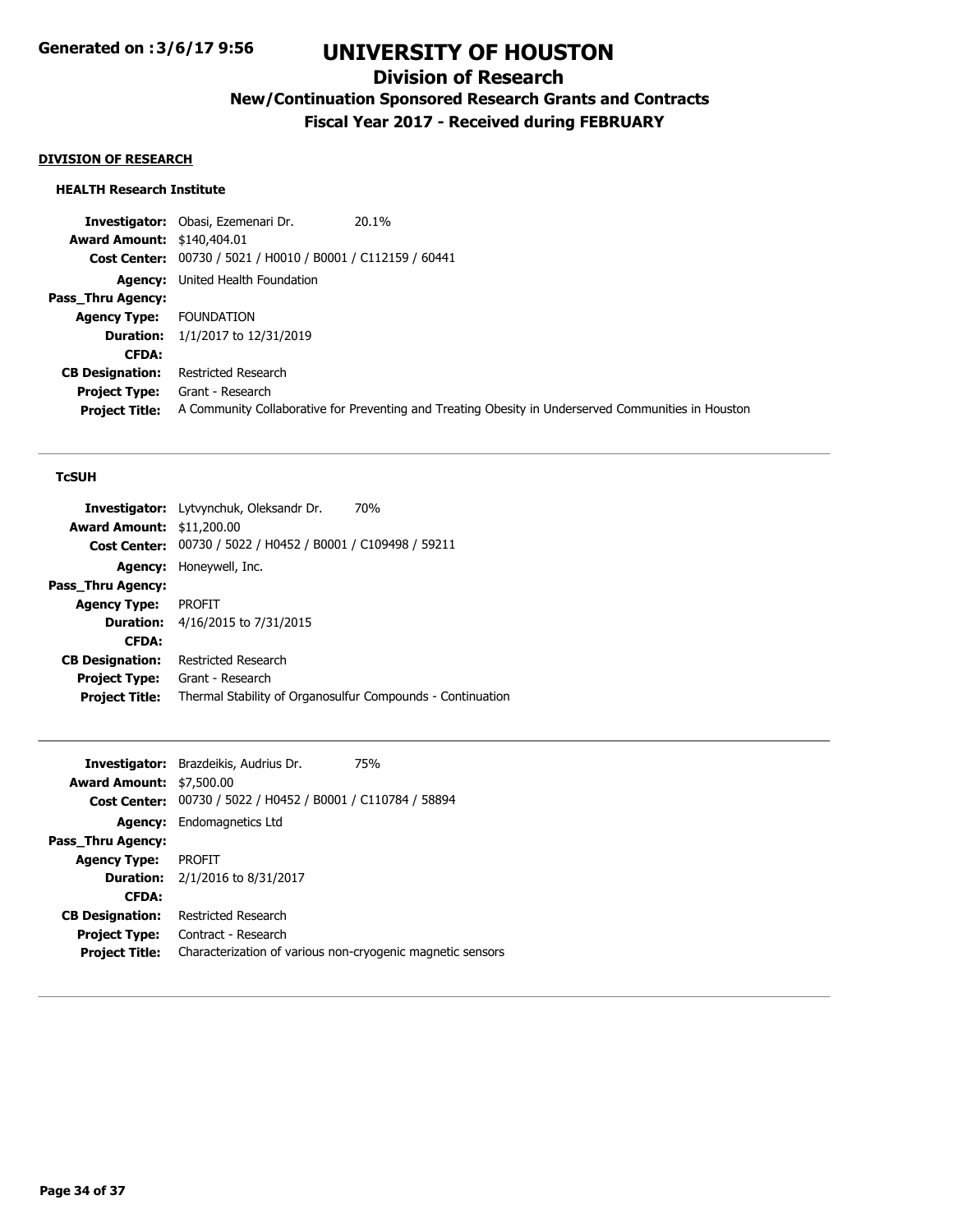# **Division of Research**

# **New/Continuation Sponsored Research Grants and Contracts**

**Fiscal Year 2017 - Received during FEBRUARY**

#### **DIVISION OF RESEARCH**

### **TcSUH**

|                                  | <b>Investigator:</b> Ren, Zhifeng Dr.<br>50%                                                                 |
|----------------------------------|--------------------------------------------------------------------------------------------------------------|
| <b>Award Amount: \$15,000.00</b> |                                                                                                              |
|                                  | Cost Center: 00730 / 5013 / H0452 / B0001 / G110372 / 57855                                                  |
|                                  | <b>Agency:</b> Boise State University                                                                        |
|                                  | <b>Pass_Thru Agency:</b> U.S. Department of Energy                                                           |
| <b>Agency Type:</b>              | FEDERAL                                                                                                      |
|                                  | <b>Duration:</b> 7/1/2015 to 12/31/2017                                                                      |
| <b>CFDA:</b>                     | Nuclear Energy Research, Development and Demonstration<br>81.121                                             |
| <b>CB Designation:</b>           | Restricted Research                                                                                          |
| <b>Project Type:</b>             | Grant - Research                                                                                             |
| <b>Project Title:</b>            | Nanostructured Bulk Thermoelectric Generator for Efficient Power Harvesting for Self-powered Sensor Networks |

#### **Texas Obesity Research Center**

| <b>Investigator:</b> Hamilton, Marc Dr. |                       |                                                             | 50%                                       |
|-----------------------------------------|-----------------------|-------------------------------------------------------------|-------------------------------------------|
| <b>Award Amount: \$46,769.00</b>        |                       |                                                             |                                           |
|                                         |                       | Cost Center: 00730 / 5013 / H0500 / B0001 / G112818 / 60471 |                                           |
| <b>Agency:</b>                          | University of Arizona |                                                             |                                           |
| Pass Thru Agency:                       |                       | National Science Foundation                                 |                                           |
| <b>Agency Type:</b>                     | <b>FFDFRAI</b>        |                                                             |                                           |
|                                         |                       | <b>Duration:</b> 11/15/2016 to 7/31/2017                    |                                           |
| <b>CFDA:</b>                            | 47.075                |                                                             | Social, Behavioral, and Economic Sciences |
| <b>CB Designation:</b>                  | Restricted Research   |                                                             |                                           |
| <b>Project Type:</b>                    | Grant - Research      |                                                             |                                           |
| <b>Project Title:</b>                   |                       | The Evolution of Human Inactivity                           |                                           |
|                                         |                       |                                                             |                                           |

|                                   | <b>Investigator:</b> Hamilton, Marc Dr.<br>15%                                                      |
|-----------------------------------|-----------------------------------------------------------------------------------------------------|
| <b>Award Amount: \$104,779.11</b> |                                                                                                     |
|                                   | Cost Center: 00730 / 5021 / H0010 / B0001 / C112159 / 60441                                         |
|                                   | <b>Agency:</b> United Health Foundation                                                             |
| Pass Thru Agency:                 |                                                                                                     |
| <b>Agency Type:</b>               | FOUNDATION                                                                                          |
| <b>Duration:</b>                  | 1/1/2017 to 12/31/2019                                                                              |
| <b>CFDA:</b>                      |                                                                                                     |
| <b>CB Designation:</b>            | Restricted Research                                                                                 |
| <b>Project Type:</b>              | Grant - Research                                                                                    |
| <b>Project Title:</b>             | A Community Collaborative for Preventing and Treating Obesity in Underserved Communities in Houston |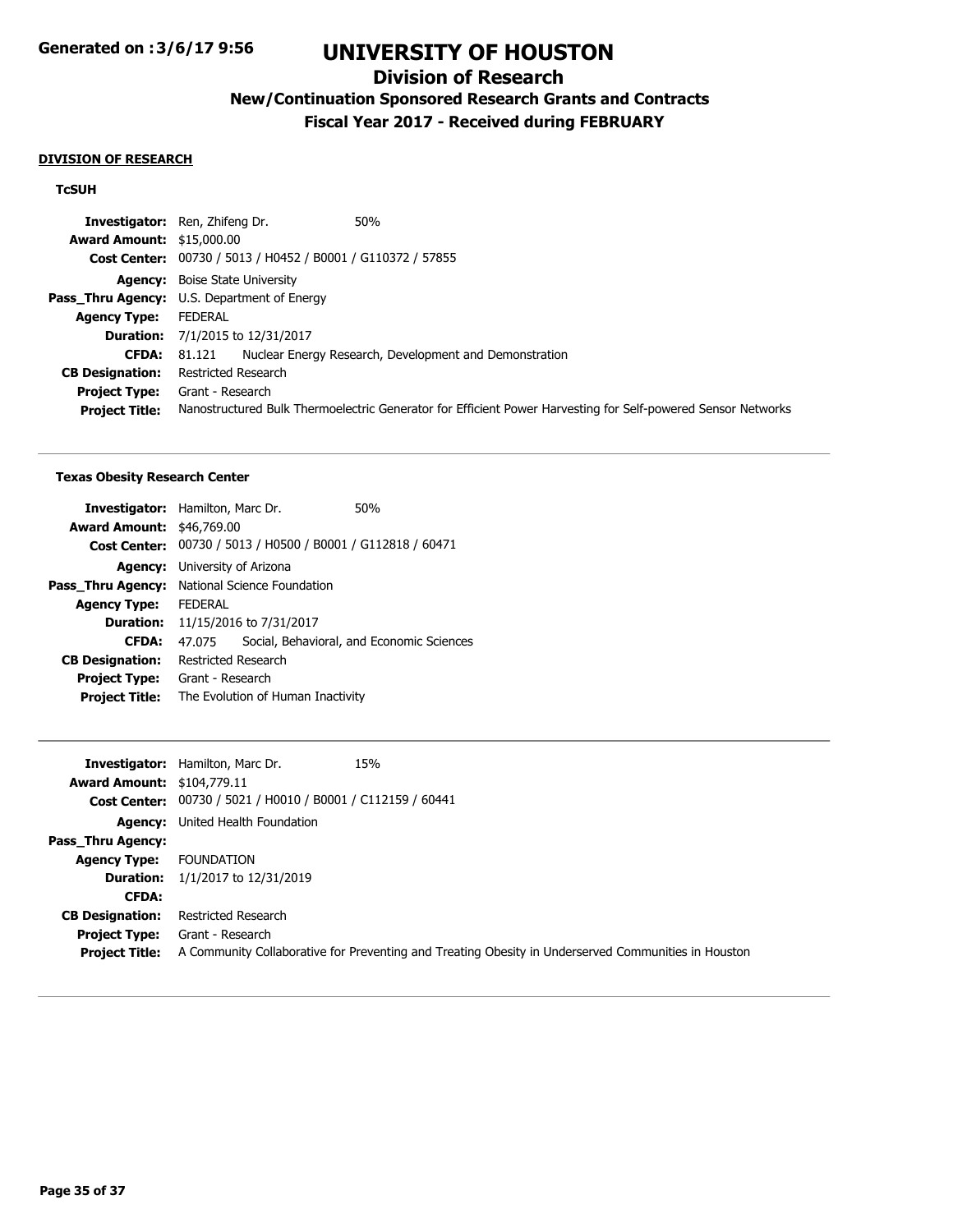# **Division of Research**

# **New/Continuation Sponsored Research Grants and Contracts**

**Fiscal Year 2017 - Received during FEBRUARY**

#### **DIVISION OF RESEARCH**

### **TIMES**

| <b>Investigator:</b> Grigorenko, Elena Dr.<br>70%                              |
|--------------------------------------------------------------------------------|
| <b>Award Amount: \$103,321.37</b>                                              |
| Cost Center: 00730 / 5021 / H0288 / B0001 / C111653 / 60319                    |
| National Center for Assessment in Higher Education                             |
|                                                                                |
| NON PROFIT                                                                     |
| <b>Duration:</b> 4/1/2016 to 5/31/2017                                         |
|                                                                                |
| Restricted Research                                                            |
| Contract - Research                                                            |
| Assessment Battery Of Cognitive Processing Using Computerized Adaptive Testing |
|                                                                                |

| <b>Investigator:</b> Castilla-Earls, Anny Dr. |                     |                                                | 50%                                                                                |
|-----------------------------------------------|---------------------|------------------------------------------------|------------------------------------------------------------------------------------|
| <b>Award Amount: \$80,328.00</b>              |                     |                                                |                                                                                    |
| <b>Cost Center:</b>                           |                     | 00730 / 5013 / H0288 / B0001 / G111469 / 60609 |                                                                                    |
| <b>Agency:</b>                                |                     |                                                | National Institute on Deafness and Other Communication Disorders                   |
| Pass Thru Agency:                             |                     |                                                |                                                                                    |
| <b>Agency Type:</b>                           | <b>FEDERAL</b>      |                                                |                                                                                    |
| <b>Duration:</b>                              |                     | 12/6/2016 to 11/30/2021                        |                                                                                    |
| <b>CFDA:</b>                                  | 93 173              |                                                | Research Related to Deafness and Communication Disorders                           |
| <b>CB Designation:</b>                        | Restricted Research |                                                |                                                                                    |
| <b>Project Type:</b>                          | Grant - Research    |                                                |                                                                                    |
| <b>Project Title:</b>                         |                     |                                                | Differentiating First Language Loss from Language Impairment in Bilingual Children |
|                                               |                     |                                                |                                                                                    |

|                                  | <b>Investigator:</b> Carlson, Coleen Dr.                            | 80% |  |
|----------------------------------|---------------------------------------------------------------------|-----|--|
| <b>Award Amount: \$76,000.00</b> |                                                                     |     |  |
|                                  | Cost Center: 00730 / 5018 / H0288 / B0001 / G112552 / 60056         |     |  |
|                                  | <b>Agency:</b> University of Texas Health Science Center at Houston |     |  |
|                                  | <b>Pass Thru Agency:</b> Texas Education Agency                     |     |  |
| <b>Agency Type:</b>              | <b>STATE</b>                                                        |     |  |
|                                  | <b>Duration:</b> $9/1/2016$ to $8/31/2017$                          |     |  |
| <b>CFDA:</b>                     |                                                                     |     |  |
| <b>CB Designation:</b>           | <b>Restricted Research</b>                                          |     |  |
| <b>Project Type:</b>             | Grant - Research                                                    |     |  |
| <b>Project Title:</b>            | TPRI & Tejas LEE Print, Distribution and Development                |     |  |